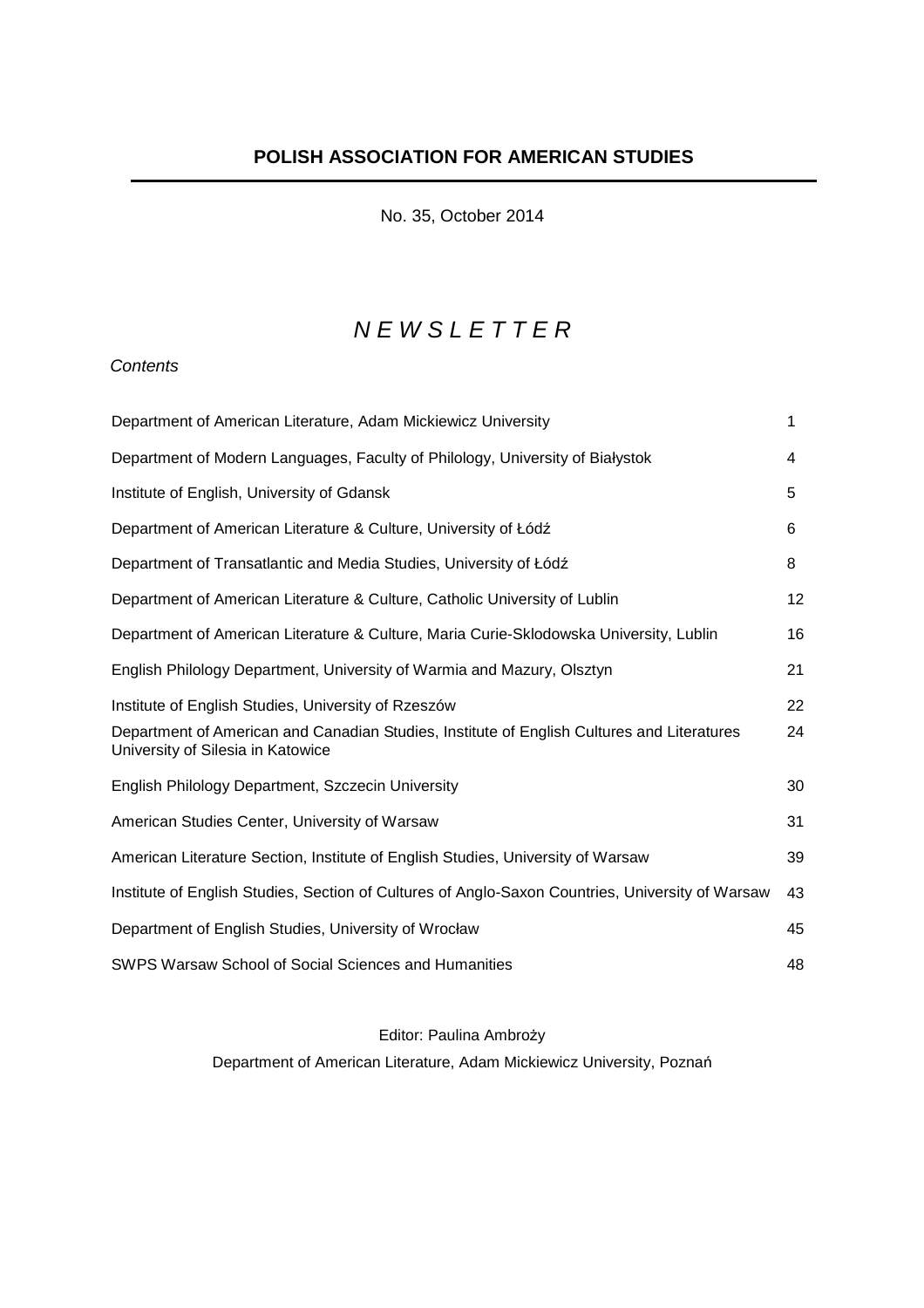## **Department of American Literature and Center for Canadian Literature, Adam Mickiewicz University, Poznań**

| Mailing<br>address<br>the<br>department |                                       | Department of American Literature and Center for Canadian Literature<br>of Faculty of English,<br>Adam Mickiewicz University,<br>al. Niepodległości 4, 61-874 Poznań<br>tel. (61) 829 3506, 829 3530<br>fax (61) 852 3103                                                                                                                                                                                                                                                                                                                                                                                                                                                                                                                                                                                                                                                                                                                                                                                                                                                                                         |
|-----------------------------------------|---------------------------------------|-------------------------------------------------------------------------------------------------------------------------------------------------------------------------------------------------------------------------------------------------------------------------------------------------------------------------------------------------------------------------------------------------------------------------------------------------------------------------------------------------------------------------------------------------------------------------------------------------------------------------------------------------------------------------------------------------------------------------------------------------------------------------------------------------------------------------------------------------------------------------------------------------------------------------------------------------------------------------------------------------------------------------------------------------------------------------------------------------------------------|
| Events/<br>Activities                   | u<br>❏<br>u<br>u<br>⊔<br>u<br>O<br>Q. | Joseph Kuhn was elected to International Association of University Professors of English<br>1 <sup>st</sup> Real Student Symposium "Historicity and Memory in American literature and culture",<br>March 29, 2014<br>dr Agnieszka Łobodziec z Uniwersytetu Zielonogórskiego wygłosiła wykład pt.<br>"Contemporary African-American Women's Discourse and Feminism - An Overview"<br>The American Studies Circle (BLAST) delivered two presentations at the Poznań Science and<br>Art Festival organized by Adam Mickiewicz University<br>In December 2014, Paulina Ambroży was awarded the D. Litt. degree<br>Paulina Ambroży has been awarded a Senior Fulbright Advanced Research Grant for her<br>intermedial project to be realized at the University of Chicago, Illinois<br>Paulina Ambroży received (ex aequo) the America Studies Network prize for her book<br>(Un)concealing the Hedgehog: Modernist and Postmodernist American Poetry and<br>Contemporary Critical Theories (2012).<br>Prof. John Dean from the University of Versailles, France, has joined our Department for<br>the winter semester |
| Guest<br>Lectures                       |                                       | Lectures by members of our Dept.:<br><b>Dagmara Drewniak</b><br>□ Canada Day 2014, "Książki obrazkowe nie tylko dla dzieci – słów kilka o kanadyjskiej                                                                                                                                                                                                                                                                                                                                                                                                                                                                                                                                                                                                                                                                                                                                                                                                                                                                                                                                                            |
|                                         | ⊔                                     | powieści graficznej", WA UAM, Poznań<br>Katarzyna Macedulska:<br>"Memoir as a Literary Genre", Uniwersytet Zielonogórski, 24 kwiecień 2014r.                                                                                                                                                                                                                                                                                                                                                                                                                                                                                                                                                                                                                                                                                                                                                                                                                                                                                                                                                                      |
| Conferences                             | ⊔<br>u<br>$\Box$                      | Paulina Ambroży<br>PAAS Annual Conference "Eating America", University of Wrocław, October 2014<br>Borderlands, University of Białystok, May 2014, "The Limits of Language as the Limits of<br>the World in the American Post-Apocalyptic Novel"<br>REAL Student Symposium "Memory and Historicity in Postmodern American Literature and<br>Culture", Poznań, Adam Mickiewicz University, March 2014 (organizer)                                                                                                                                                                                                                                                                                                                                                                                                                                                                                                                                                                                                                                                                                                  |
|                                         |                                       | <b>Dagmara Drewniak</b><br><b>Q</b> Kanada, di Goldene Medine? Perspectives on Canadian-Jewish Literature and Culture,<br>Uniwersytet Łódzki, Łódź, 2-5.04.2014, title of the paper: "Addicted to the Holocaust –<br>Bernice Eisenstein's ways of coping with troublesome memories in I Was a Child of<br>Holocaust Survivors."                                                                                                                                                                                                                                                                                                                                                                                                                                                                                                                                                                                                                                                                                                                                                                                   |
|                                         | u.                                    | <b>Joseph Kuhn</b><br>Gave paper entitled "Interwar Europe as the 'Other' South in the Fiction of Robert Penn<br>Warren and Katherine Anne Porter" at the Society for the Study of Southern Literature<br>Biennial Conference on "Other Souths: Approaches, Alliances, Antagonisms", held at<br>Arlington, Virginia in March 2014.                                                                                                                                                                                                                                                                                                                                                                                                                                                                                                                                                                                                                                                                                                                                                                                |
|                                         |                                       | $\Box$ Gave paper entitled "The Pale Horseman: Crisis in the Fiction of Katherine Anne Porter" at                                                                                                                                                                                                                                                                                                                                                                                                                                                                                                                                                                                                                                                                                                                                                                                                                                                                                                                                                                                                                 |

 Gave paper entitled "The Pale Horseman: Crisis in the Fiction of Katherine Anne Porter" at the PAAS conference on "Eating America: Crisis, Substance, Sustainability", held at Wrocław in October 2013.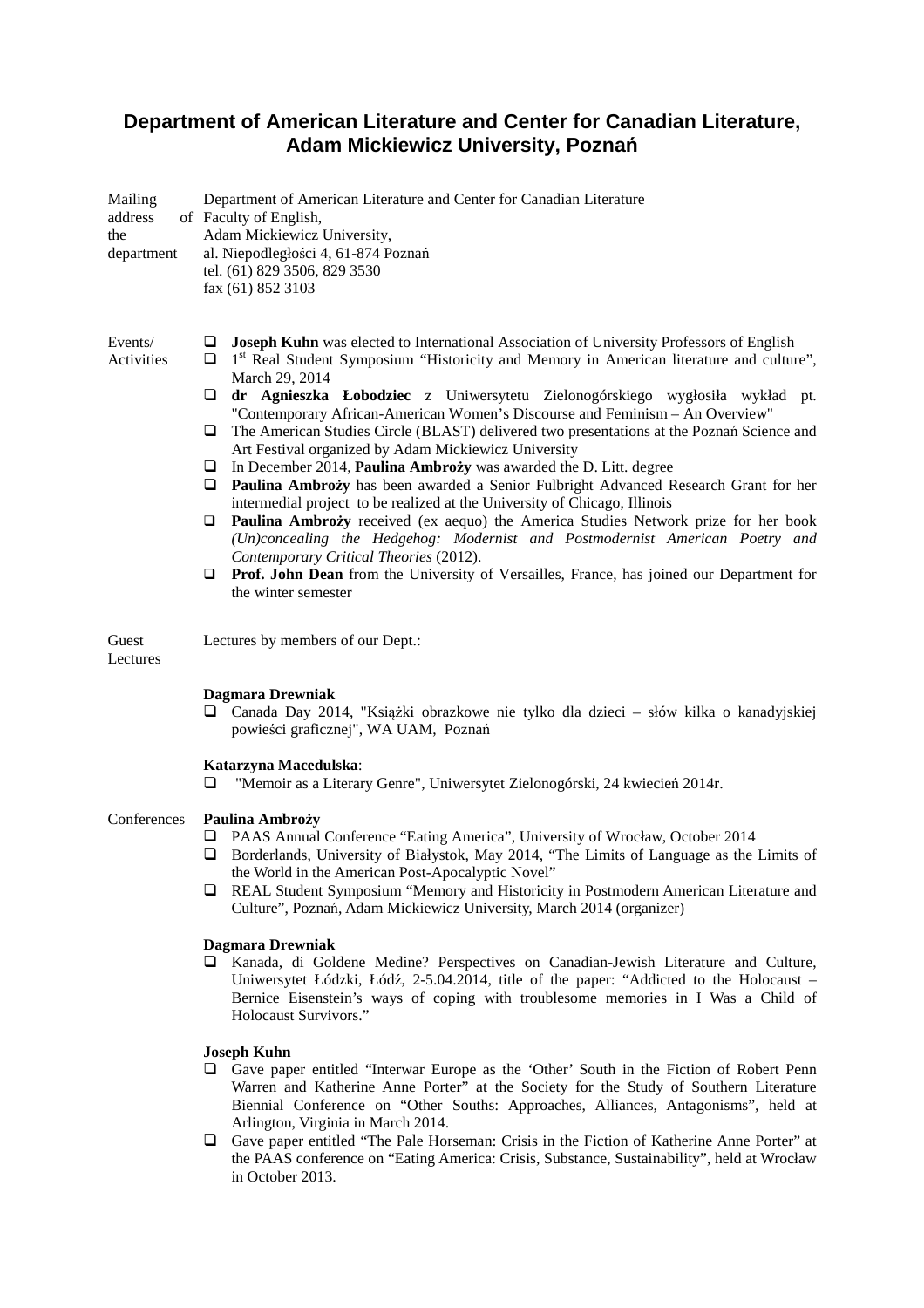#### **Małgorzata Olsza**

- $\Box$  Organizer and Secretary: 1<sup>st</sup> Re-Examining American Literature Student Symposium (Faculty of English, Adam Mickiewicz University in Poznań, March, 29, 2014).
- *America: Justice, Conflict, War*, European Association for American Studies Conference (Student Section), The Hague, The Netherlands, April 3-6, 2014, Paper: "Is There Life After War? 'Facing' War Trauma in the Works of Krzysztof Wodiczko and Nina Berman."
- *Thinking Food: The Functions of Food in the US American Culture and Society*, American Studies Center, Warszawa, May 16-17, 2014, Paper: "Food for Thought: Conceptual Art's Reclaim of the Material."
- Word & Image Crossovers, Kazimierz Wielki University in Bydgoszcz, September 29-30, 2014, Paper: "Telling images? The play with the visual narrative in contemporary American graphic novels."
- Participant: Methodologies in American Studies, 2nd PAAS Workshop (September 16-20, 2014).

#### **Katarzyna Macedulska**

- PAAS (Polish Association for American Studies) Annual Conference, "Eating America", Wrocław, Poland, October 2013.
- 5th Global Conference: Storytelling, Lisbon, Portugal, May 2014.

#### **Paulina Ambroży**

Publications "Resistance Is the Opposite of Escape": Still Life as Sustenance in the Poems of Wallace Stevens and Gertrude Stein in: *Eating America: Crisis, Sustenance*, *Sustainability*. Eds. Justyna Kociatkiewicz, Laura Suchostawska, and Dominika Ferens. Frankfurt am Main: Peter Lang, 2014.

#### **Dagmara Drewniak**

- Drewniak D. 2014. "Obrazy miast polskich w twórczości pisarzy kanadyjskich polskiego pochodzenia." In: Branach-Kallas, Anna (ed.). *Niuanse wyobcowania. Diaspora i tematyka polska w Kanadzie.* Toruń: Wydawnictwo Naukowe Uniwersytetu Mikołaja Kopernika, 93- 110.
- Drewniak D. 2013. "Crossing the Frontiers of Death: A Journey through War Memories and Continents in Anne Michaels' Fugitive Pieces." In: Fabiszak, Jacek; Urbaniak-Rybicka, Ewa; Wolski, Bartosz (eds.) *Crossroads in Literature and Culture.* Berlin - Heidelberg: Springer Verlag, 181-190.
- $\Box$  Drewniak D. 2013. "It was empty and silent, except for the devilish laughter of the coyotes" The Perception of Canada as a Peaceable Kingdom and Promised Land in Selected Immigrant Memoirs. *TransCanadiana. Polish Journal of Canadian Studies / Revue Polonaise d'Études Canadienne*s 6: 179-192.

#### **Joseph Kuhn**

- $\Box$  Kuhn, J. "The Sovereign, the Martyr and the Intriguer: Baroque Scene and Political Modernity in Robert Penn Warren's *All the King's Men*" in *Americascapes: Americans in/and their diverse scenaries* ed. Ewelina Bańka, Mateusz Liwiński, and Kamil Rusiłowicz (Lublin: Catholic University of Lublin Press, 2013)
- Published: "'An Obscure Hurt': Henry James's Civil War and the Literary Uses of the Confederacy" in *Henry James Goes to War* ed. Mirosława Buchholtz, Dorota Guttfeld, and Grzegorz Koneczniak (Frankfurt: Peter Lang, 2014).

#### **Katarzyna Macedulska**

 Kuczma Katarzyna. 2014. "The narrative of loss in Joan Didion's "Blue Nights"." In: Sikorska, Liliana (ed.) *Of what is past, or passing, or to come - Travelling in Time and Space in Literature in English*. Frankfurt am Main: Peter Lang, 121-133.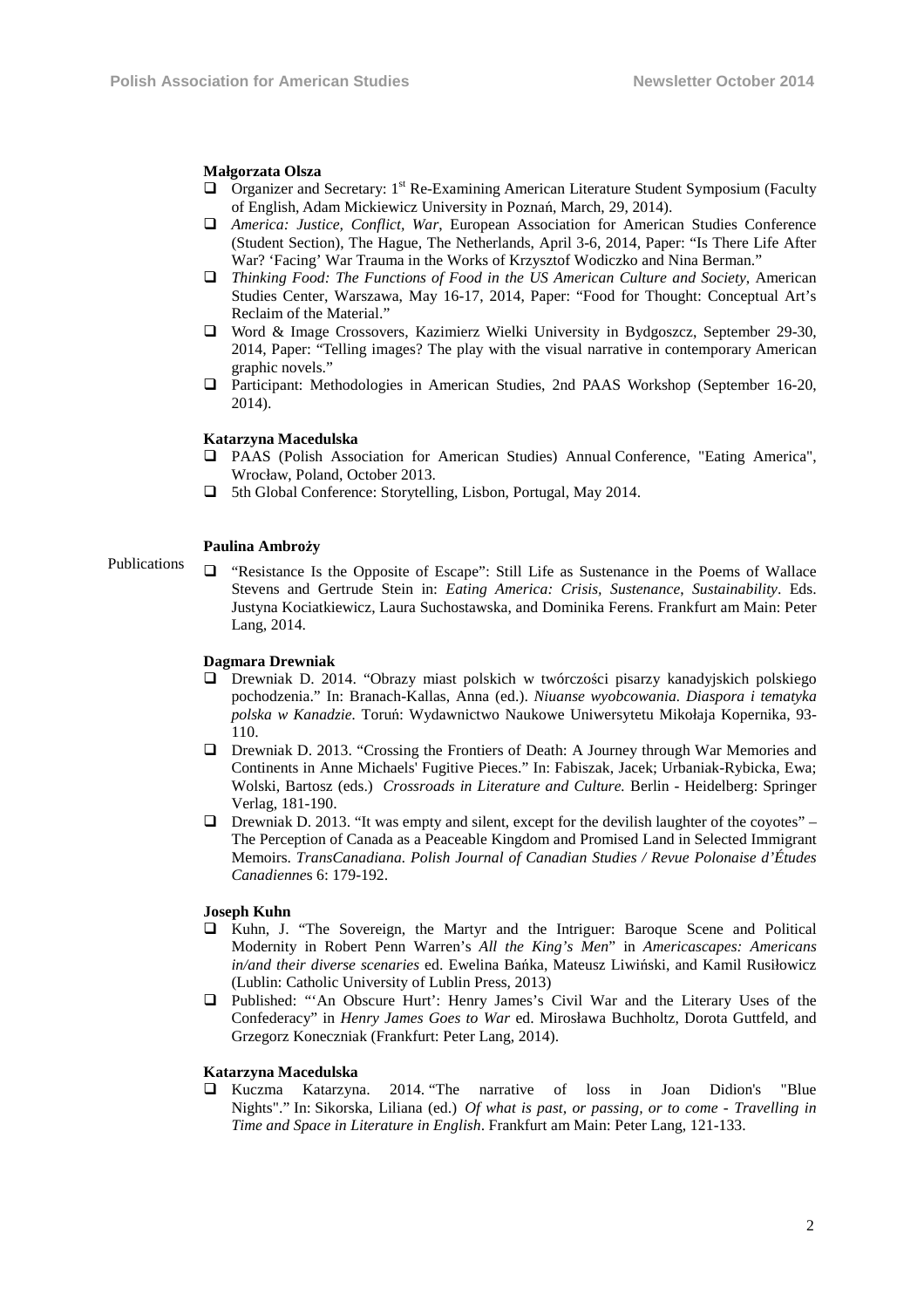### **Paweł Stachura**

- review of *Secret Sharers: Melville, Conrad and Narratives of the Real*. Ed. Paweł Jędrzejko, Milton M. Reigelman, Zuzanna Szatanik. Zabrze: MStudio, 2011. Polish Journal for American Studies 7 (2013): 205-208.
- *The American Baroque: Use of Iconology in American Popular Literature*. Poznań: Wydawnictwo UAM, 2013.

#### New courses **Dagmara Drewniak**

- $\square$  Supplementary Seminar in Canadian Literature
- BA Seminar: Multicultural Canada
- $\Box$  Subject Seminar in Canadian Literature and Culture
- Introduction to Canadian Studies

#### **Joseph Kuhn**

 Teaching: postdoctoral seminar on Henry James and the secret; MA monographic lecture and BA proseminar on the literature of the American South"

#### **Paulina Ambroży**

□ Theory of literature for Ph.D. Students

#### **Paweł Stachura**

- American Culture in the 1950s" Summer 2013
- "American and Soviet Science Fiction in Literature, Film, and Visual Arts" Winter 2013

New Faculty Prof. **John Dean,** The University of Versailles, France (winter term)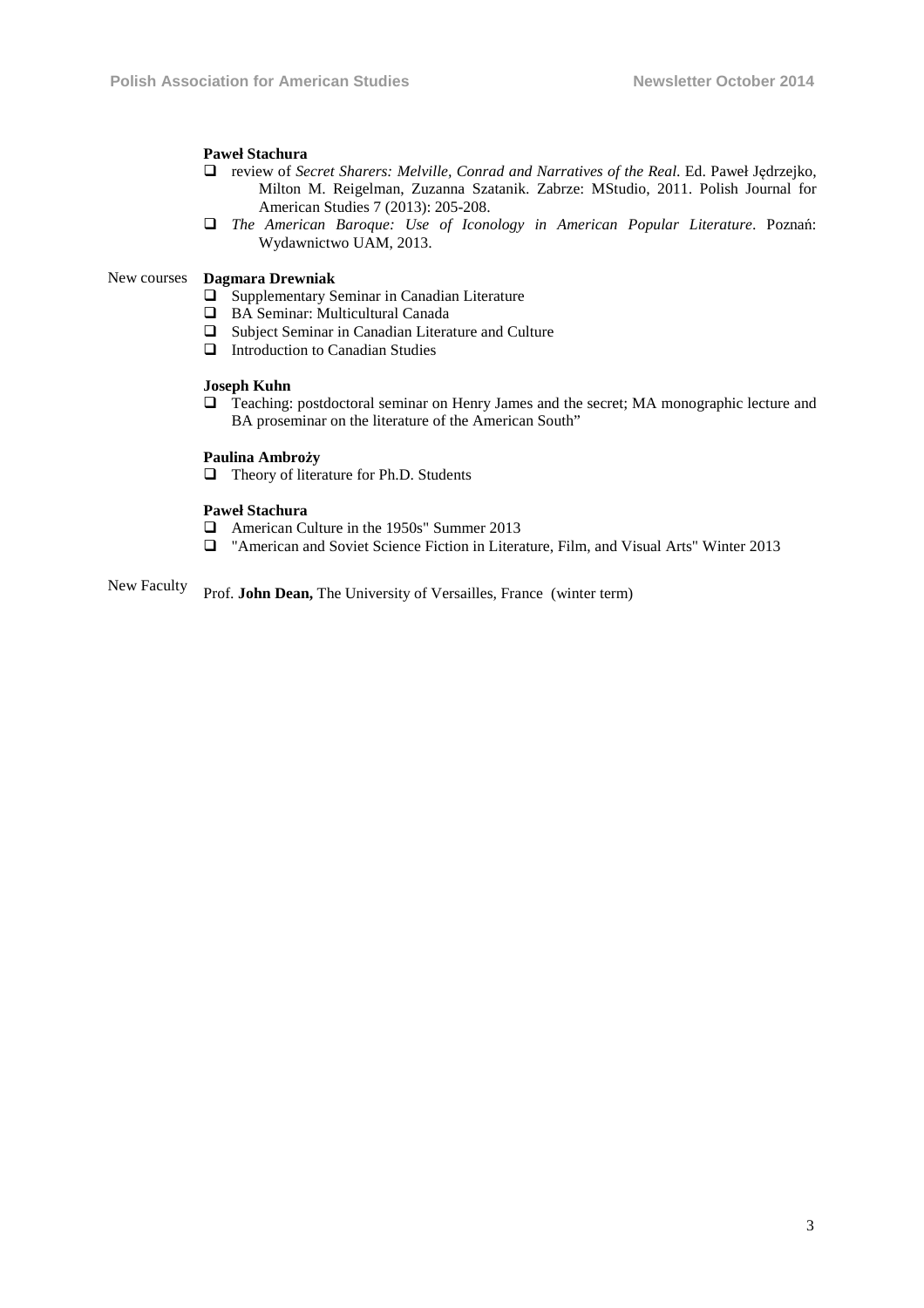# **Department of Modern Languages, Faculty of Philology, University of Białystok**

#### Guest **Jacek Partyka:**

**Lectures** 

- "Toward 'Archival' Poetics: Records of Extreme Experience in Charles Reznikoff's *Testimony. The United States 1885-1890. Recitative* (1965) and *Holocaust* (1975)." Delivered at Faculty of English UAM, Poznań (March 29, 2014).
- "Beauty and Cruelty in the Gallant South: Mark Twain and Jean Toomer" Delivered at PWSIiP, Łomża (April 24, 2014).

#### Conferences **Jerzy Kamionowski:**

- Polish Association for American Studies Conference 2013: "Eating America: Crisis, Sustenance, Sustainability", October 2013, the University of Wrocław. Paper: "'Steamdriven cannibals … claim us flesh eaters,– wish we were': Black sustainability through the voice in African-American poetry on the Middle Passage."
- Confrerence: "Nostalgia in North-American Literature and Culture", September 2014, The University of Białystok. Keynote lecture: "Against the 'treachery of nostalgia' – Natasha Trethewey's Deconstructive Reconstructions of the Past."

#### **Jacek Partyka:**

- Polish Association for American Studies Conference 2013: "Eating America: Crisis, Sustenance, Sustainability", October 2013, the University of Wrocław. Paper:"'Are There No Devils Left in Hell?' Writing of Crisis and Crisis of Writing in Charles Reznikoff's *Testimony* (1934)."
- Conference: "Representing, (De)Constructing and Translating Borderlands" in Krasnogruda, May 2014, the University of Białystok. Co-organizer.
- Confrerence: "Nostalgia in North-American Literature and Culture", September 2014, The University of Białystok..Co-organizer. Paper: "Nostalgia and Mendacity in Cynthia Ozick's *The Shawl*"
- Confrerence: "War and Words" September 2014, The University of Wroclaw. Paper: "The Editors of the Disaster: The Sham Archive of the Warsaw Ghetto in John Hersey's *The Wall.*"

#### Publications **Jerzy Kamionowski:**

- 2013. "Homeward Dove: Nomadism, 'World'-Travelling, and Rita Dove's Homecoming(s)", *Crossroads: A Journal of English Studies*. No. 3 (2013) (on-line).
- 2013. "Quilting and Black Women's Identuity in Nikki Giovanni's Poetry as Material for Teaching Aspects of American Literature at the University Level." In Ewa Konopka (ed.), *Towards Better Language Teaching – Diverse Influences, Infinite Opportunities*, Łomża: PWSIiP w Łomży, 37-42.
- 2013. "'Try to SEE your OWN face': Black Visibility through Poetry and Photography in Amiri Baraka and Billy Abernathy's *In Our Terribleness*." In: Zbigniew Maszewski, Weronika Łaszkiewicz, and Tomasz Sawczuk (eds.), *Visuality and Vision in American Literature*, Białystok: Wydawnictwo Uniwersytetu w Białymstoku, 79-90.
- 2014."'Steam-driven cannibals … claim us flesh-eaters, wish we were': Black sustainability through the voice in African American poetry on the Middle Passage" In: Justyna Kociatkiewicz, Laura Suchostawska, and Dominika Ferens (eds.), *Eating America: Crisis, Sustenance, Sustainability,* Frakfurt am Mein: Peter Lang, 239-254.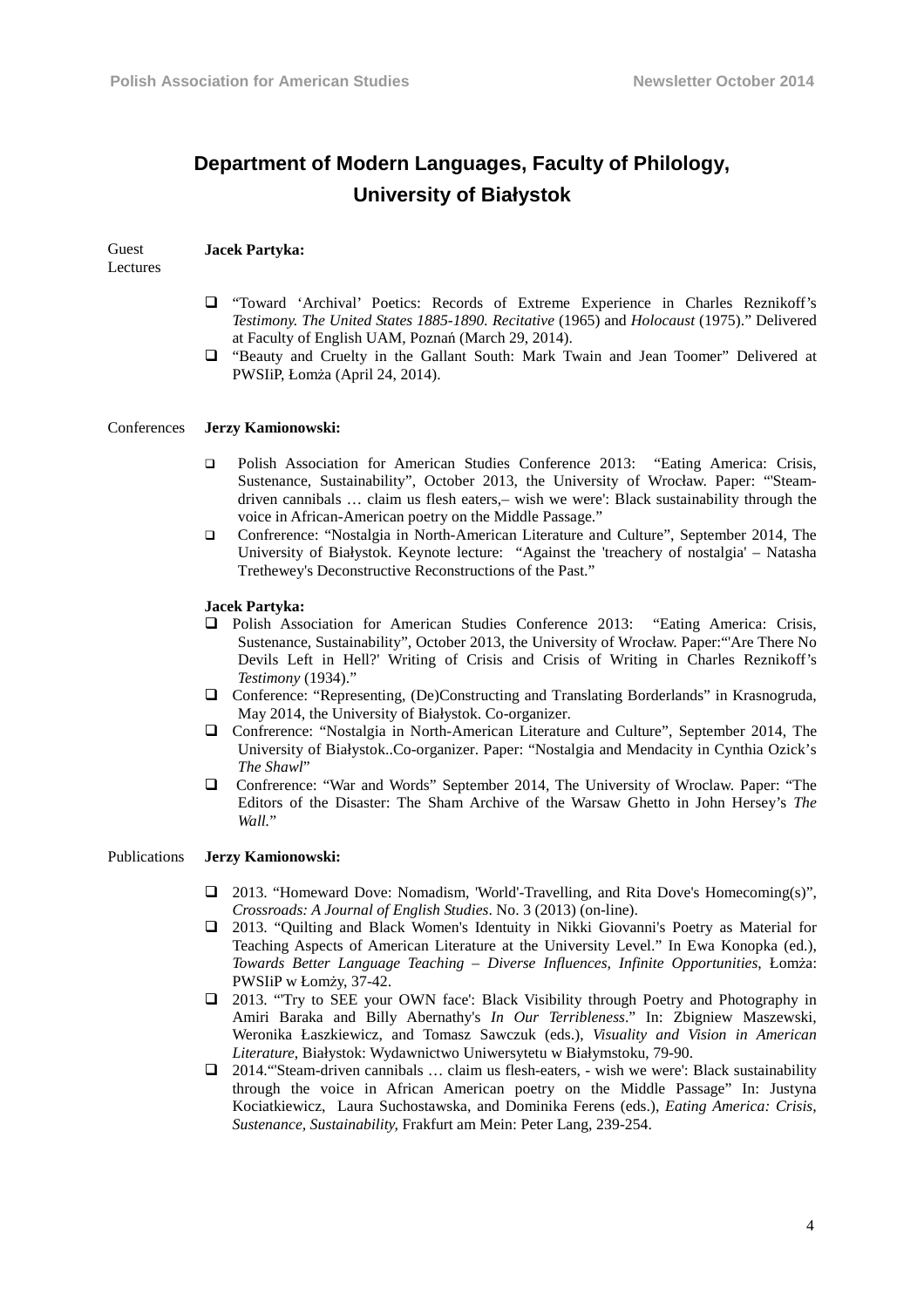#### **Jacek Partyka:**

- 2014. "Communicating Across the Gap: Art Spiegelman's Visualization of the Holocaust." In: *Visuality and Vision in American Literature*. Zbigniew Maszewski, Weronika Łaszkiewicz, T.omasz Sawczuk. Białystok, 187-196.
- 2014. "Obfite zaplecza *Sklepów cynamonowych*, albo o (po)etyce interpretacji twórczości Brunona Schulza w kontekście anglosaskim." In: *Żydzi wschodniej Polski. Seria II. W blasku i cieniu historii*. Jarosław Ławski and Barbara Olech. Białystok: Wydawnictwo Uniwersytetu w Białymstoku, 413-428.
- 2014. "Writing of Crisis, Crisis of Writing: Charles Reznikoff's *Testimony* (1934)." In: Justyna Kociatkiewicz, Laura Suchostawska, and Dominika Ferens (eds.), *Eating America: Crisis, Sustenance, Sustainability*. Frankfurt am Main: Peter Lang, 131-142.

### **Institute of English and American Studies, Gdańsk**

Mailing address of the Stwosza 55, 80-952 Gdańsk department Instytut Anglistyki i Amerykanistyki, Wydział Filologiczny, Uniwersytet Gdański; Wita

#### **Marta Koval**

Publications

 "Indigestible America and the Crisis of Multiculturalism in Aleksandar Hemon's Fiction and Essays." *Eating America: Crisis, Sustenance, Sustainability.* Eds. Justyna Kociatkiewicz, Laura Suchostawska, and Dominika Ferens. Frankfurt am Main: Peter Lang, 2014. 155-62.

#### **Beata Williamson**

- "Henry James and Julian Hawthorne, or, on the Importance of Name." *Henry James Goes to War*. Eds. Mirosława Buchholz, Dorota Guttfeld, Grzegorz Konieczniak. Frankfurt am Main: Peter Lang, 2014. 133-43.
- "Henry James, Loisa May Alcott, and 'The Precocious Little Girl.'"*Gender and Communicative Behavior.* Novopolotsk: Polotsk State UP, 2013. 40-45.

#### Conferences **Marta Koval**

- PAAS Annual Conference "Eating America: Crisis, Sustenance, Sustainability," Wrocław, October 23-25, 2013. Paper: "Indigestible America and the Crisis of Multiculturalism in Aleksandar Hemon's Fiction and Essays"
- Nostalgia in North American Literature and Culture. Bialystok, September 12-14, 2014. Paper: "Modes of Nostalgia and Representation of Family Past in William Gass's Fiction"

### **Beata Williamson**

□ 5<sup>th</sup> Conference "Gender and Communicative Behavior," Polotsk State University, Polotsk, Belarus, October 31-November 1, 2013. Paper: "Henry James, Louisa May Alcott, and 'The Precocious Little Girl'"

#### Guest lecturers

- Invited by **Grzegorz Welizarowicz**:
- Prof. Rickerby Hinds (Department of Theater and Dance, UC Riverside), May 7, 2014. Lecture: "Hip Hop Theater: Move the Crowd"
- Prof. Carlos Morton (Department of Theater and Dance, UC Santa Barbara), May 8, 2014. Lecture: "The State of Latino Theater"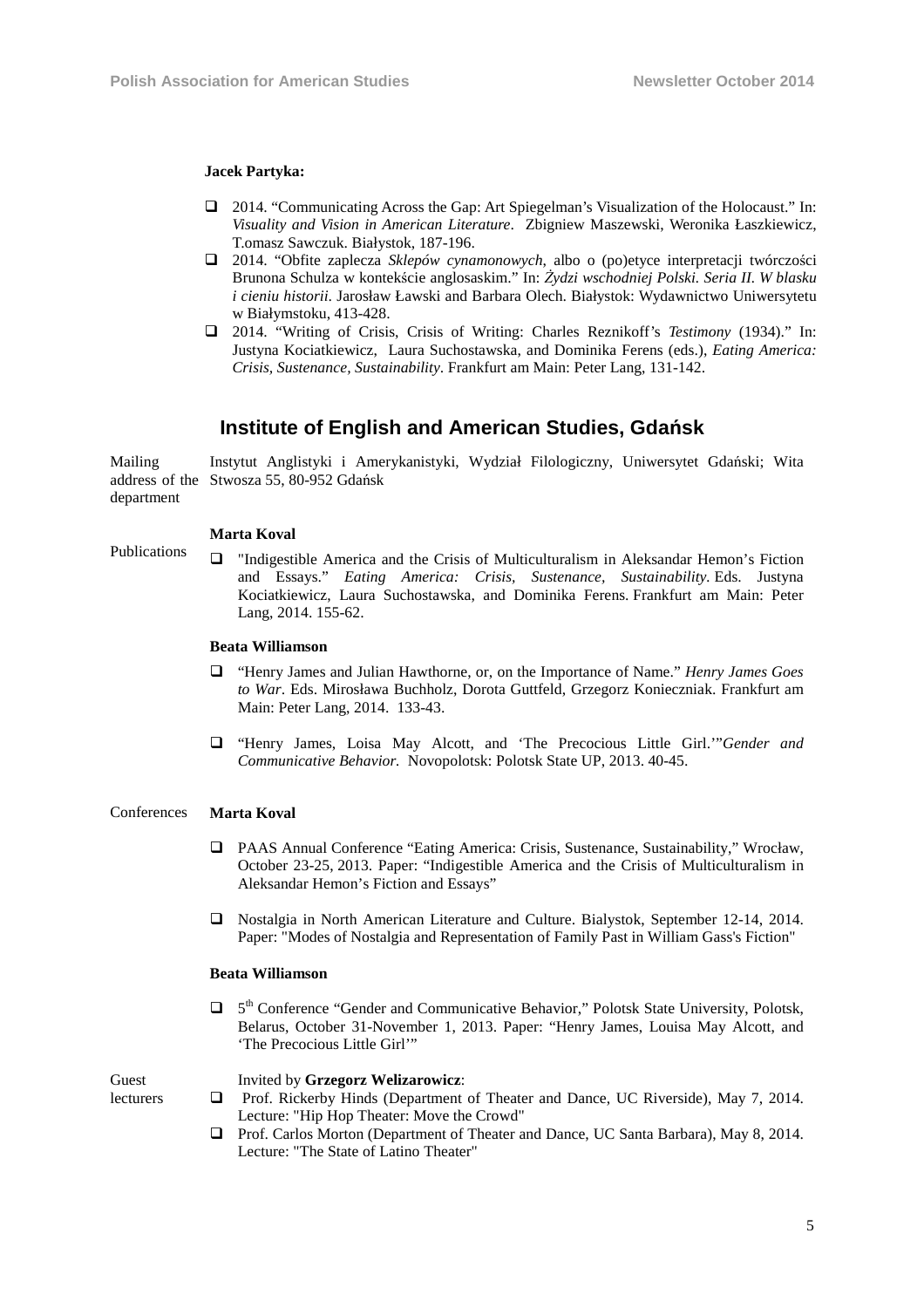# **Department of American Literature & Culture, University of Łódź**

| Mailing<br>department       | American Literature & Culture Department, University of Lodz,<br>address of the Ul. Pomorska 171/173, 90-236 Lodz, fax: 48 42 366337                                                                                                                                                                                                                                                                                                                                                                                                                                                                                                                                                                                                                                                                                                                                                                                                                                                                                                                   |
|-----------------------------|--------------------------------------------------------------------------------------------------------------------------------------------------------------------------------------------------------------------------------------------------------------------------------------------------------------------------------------------------------------------------------------------------------------------------------------------------------------------------------------------------------------------------------------------------------------------------------------------------------------------------------------------------------------------------------------------------------------------------------------------------------------------------------------------------------------------------------------------------------------------------------------------------------------------------------------------------------------------------------------------------------------------------------------------------------|
| Events<br><b>Activities</b> | In April this year, Justyna Fruzińska and Krzysztof Majer organized the conference Kanade,<br>u.<br>di Goldene Medine? Perspectives<br>on Canadian-Jewish Literature<br>and Culture,<br>http://kanadeconf.wix.com/kanade<br>$\Box$<br>In May this year, Krzysztof Majer and Magdalena Szuster organized a United Students<br>Society conference entitled Music in Literature, Literature in Music: North American<br>Intermedial Exchanges, at the English Institute, University of Lodz<br>$\Box$<br>Krzysztof Majer participated in academic exchanges with the University of Giessen and<br>University of Turku                                                                                                                                                                                                                                                                                                                                                                                                                                     |
| Guest<br>lectures           | $\Box$<br>Grzegorz Kość: 17 May 2014 Keynote lecture: "Is Reading Singing? Robert Frost's<br>Wittgensteinian Understanding of Literature." Music in Literature, Literature in Music: North<br>American Intermedial Exchanges, United Students Society conference, English Institute,<br>University of Lodz                                                                                                                                                                                                                                                                                                                                                                                                                                                                                                                                                                                                                                                                                                                                             |
| Conferences                 | Justyna Fruzińska<br>"The Animated Gaze: Imperialism in Disney's Atlantis: The Lost Empire" - paper delivered at<br>Q.<br>"Discussing Disney" conference, Hull, Great Britain<br>"The Immigrant Heritage of America in Colonial Writing" - paper delivered at "The American<br>⊔<br>Mosaic: Immigration, Expatriation, Exile" conference, Alcala de Henares, Spain<br>"Approaching the 'backward G O D': Thomas King's dialoues with the Hebrew Bible" (with<br>u.<br>Monika Kocot) - paper delivered at the "Kanade, di Goldene Medine? Perspectives on<br>Canadian-Jewish Literature and Culture" conference, Łódź, Poland (conference secretary)<br>"Sita Sings the Blues as a multi-ethnic take on religious traditions" - paper delivered at the<br>❏.<br>"Hybrids and hybridity" conference, Piotrków Trybunalski, Poland<br>"Individualism and Class in Pixar's A Bug's Life" - paper delivered at the "Diversity and<br>Q<br>Homogeneity: Politics of Nation, Class and Gender in Drama, Theatre, Film, and Media"<br>conference, Łódź, Poland |
|                             | <b>Grzegorz Kosc</b><br>$\Box$ 22–25 May 2014, "New England and Further: Lowell's Search for a New England Tradition of<br>Romantic Irony," 25th ALA Conference, Washington, DC<br>$\Box$ 28–29 Mar 2014, "Robert Frost's Pre-Inaugural Hallucinations on the Biopolitics of the 1960<br>Presidential Elections " "Deconstructing the Kennedy Mystique—JFK as a Cultural<br>Phenomenon," American Studies Center, Warsaw University                                                                                                                                                                                                                                                                                                                                                                                                                                                                                                                                                                                                                    |
|                             | Małgorzata Myk                                                                                                                                                                                                                                                                                                                                                                                                                                                                                                                                                                                                                                                                                                                                                                                                                                                                                                                                                                                                                                         |

- "Impure Theories, Precarious Stories, Fabulist Games": Carla Harryman's Hybrid Writings." *Hybrids and Hybridity*. 28-9 marca 2014, Katedra Fil. Angielskiej Uniwersytet Jana Kochanowskiego w Piotrkowie Trybunalskim.
- "Thalia Field's Posthumanist Ecology of Questions in *Bird Lovers, Backyard*." *Zwierzęta i Ich Ludzie: Zmierzch Antropocentrycznego Paradygmatu?* (organizowana przez IBL, PAN w Waszawie, 12-14 marca, 2014).

### **Alicja Piechucka**

 "Men and Machines:Hart Crane's and Jean Cocteau's Poetic Visions of Aviation and the Great War." *Re–Imagining the First World War: (Hi)stories, Myths, and Propaganda in Anglophone Literature and Culture*, 25-26 września 2014, Nicolaus Copernicus University, Faculty of Languages, Toruń.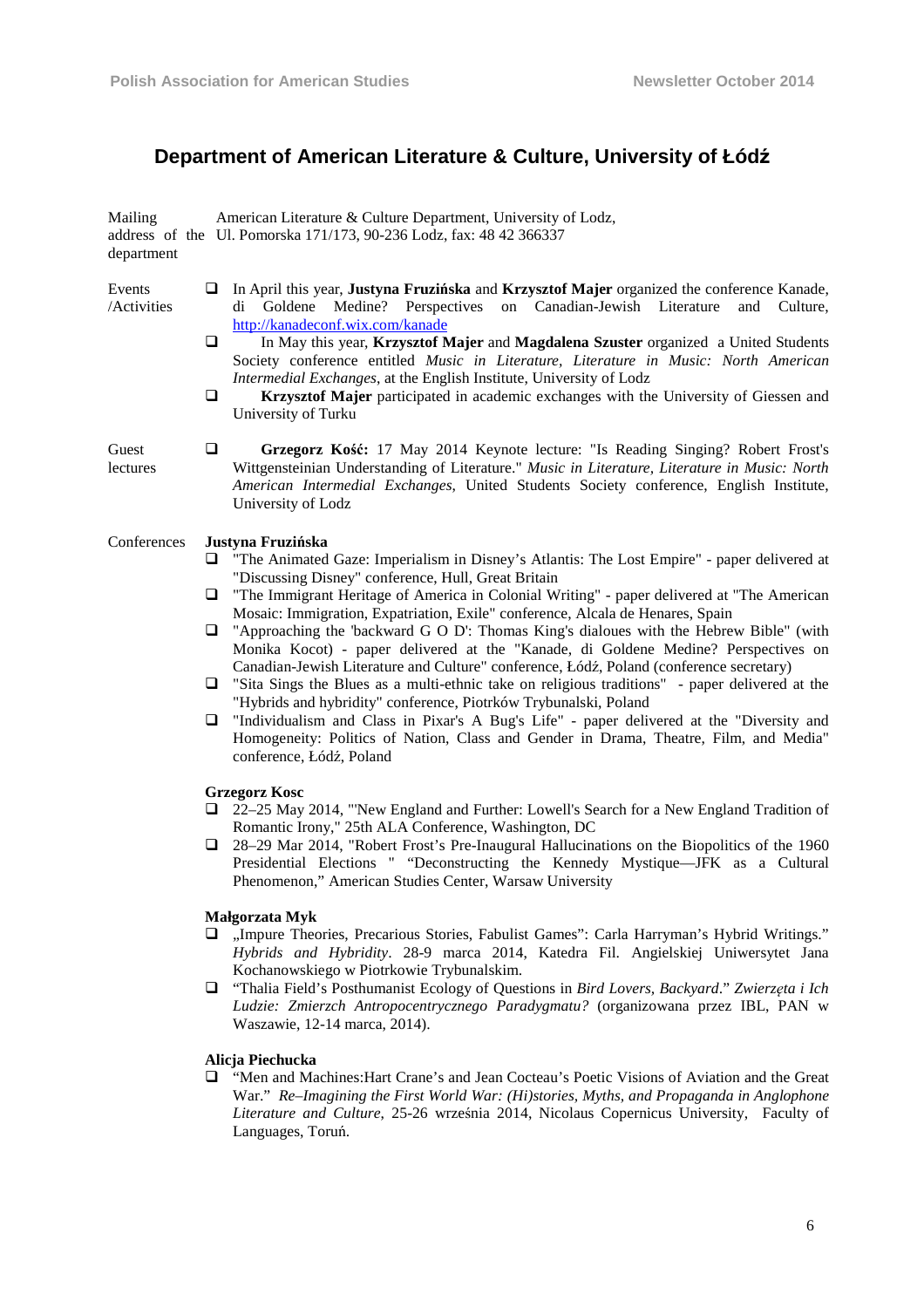#### **Dorota Wiśniewska**

 WOMEN'S STUDIES CONFERENCE JORNADAS INTERNACIONALES DE ESTUDIOS DE LA MUJER "GENDER STUDIES: TRANSATLANTIC VISIONS/ESTUDIOS DE GÉNERO: VISIONES TRANSATLÁNTICAS". Facultad de Filología, Universidad Complutense. 8-10 April 2014

#### Publications **Grzegorz Kosc**

.

- "Robert Frost and the Second World War." Robert Frost in Context, ed. Mark Richardson. Cambridge: Cambridge University Press, 2014. 198–206.
- Robert Frost's Political Body. Rochester: Camden House, 2014.

### **Małgorzata Myk**

 $\Box$ , Nie ma nic lepszego niż teoria: Kilka uwag o praktyce teoretycznej współczesnych awangardowych pisarek amerykańskich (Lyn Hejinian, Leslie Scalapino, Carla Harryman)." Praktyka Teoretyczna 4(10)2013 (ISSN: 2081-8130; Naukowe Czasopismo Pracowni Pytań Granicznych UAM w Poznaniu)

#### **Alicja Piechucka**

Chapters in Books:

- " "Our Murdered Civilization": Echoes of the Great War in Henry James's Correspondence and T. S. Eliot's The Waste Land." Henry James Goes to War. Eds. Mirosława Bucholtz, Dorota Guttfeld and Grzegorz Konieczniak. Franfurt am Main: Peter Lang Edition, 2014. 117-133.
- "Dawno temu w Tennessee albo ubodzy krewni Emersona."( Strażnik sadu). Cormac McCarthy. Ed. Marek Paryż. Warszawa: Wydawnictwa Uniwersytetu Warszawskiego, 2014. 17-43.

Articles:

 "'Saint Brother and Saint Sister': The Motif of Fraternal Incest in Gladys Huntington's Madame Solario," Polish Journal for American Studies 7, 2013. 65-81.

Reviews:

- Rev. of Frank O'Hara and the Ends of Modernism by Tadeusz Pióro. Polish Journal for American Studies 8, 2014.
- $\Box$  Rev. of Czarny Hrabia by Tom Reiss. "Brakujący Dumas." Nowe Książki , 9, 2014. Instytut Książki, Kraków. 45-46.
- Rev. of 23 cięcia dla Williama S. Burroughsa by Rafał Księżyk. "Słabość do Burroughsa." Nowe Książki , 7, 2014. Instytut Książki, Kraków. 64-65.
- □ Rev. of Taft by Ann Patchett. "Imię ojca." Nowe Książki , 6, 2014. Instytut Książki, Kraków. 59-60.
- $\Box$  Rev. of Sunset Limited by Cormac McCarthy. "Rozmowa na początek wieku." Nowe Książki , 4, 2014. Instytut Książki, Kraków. 66-67.
- Rev. of Dziennik 1934-1939 by Anaïs Nin. "Oddech superkobiety." Nowe Książki , 1, 2014. Instytut Książki, Kraków. 35-36.
- Rev. of Toni Morrison, Ed. Ewa Łuczak. Polish Journal for American Studies 7, 2013. 215- 219.
- Rev. of Dlaczego kierowcy ciężarówek z drewnem wstają wcześniej niż adepci Zen by Gary Snyder. "Życie niezafałszowane." Nowe Książki , 11, 2013. Instytut Książki, Kraków. 17-18.
- $\Box$  Rev. of Lista moich zachcianek by Grégoire Delacourt. "Co minutę rodzi się czytelnik." Nowe Książki , 10, 2013. Instytut Książki, Kraków. 88-89.

#### **Dorota Wiśniewska**

 All That Gothic. Eds. Agnieszka Lowczanin and Dorota Wiśniewska. Dis/Continuities. Toruń Studies in Language, Literature and Culture Frankfurt am Main: Peter Lang, 2014.

#### New courses **Grzegorz Kość,** Race in Visual Culture (Spring 2014)

**Grzegorz Kość,** Body Politics--lecture (Spring 2014)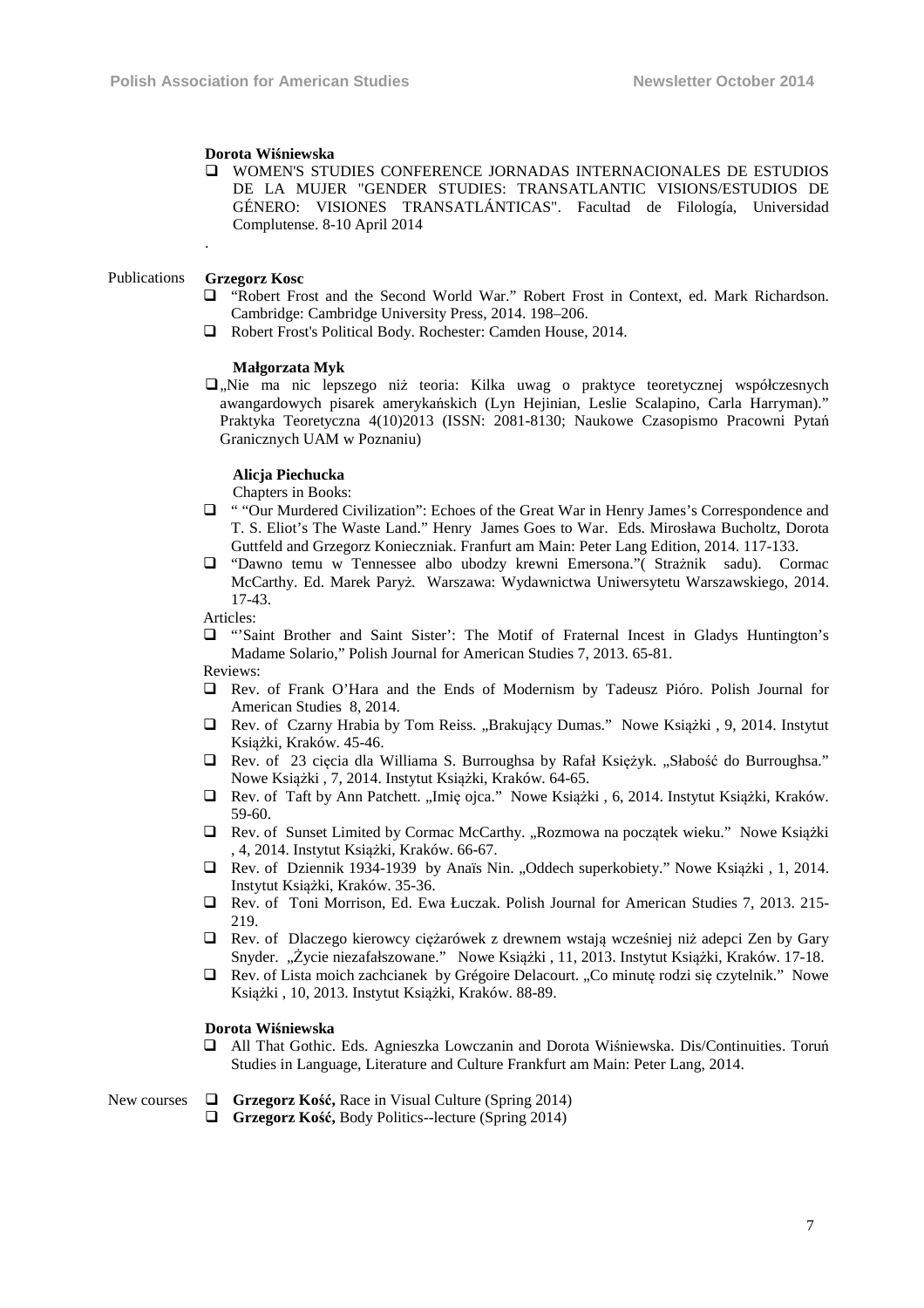# **Department of Transatlantic and Media Studies, University of Lodz**

| Mailing<br>address of the<br>department,<br>center. |             | Department of Transatlantic and Media Studies (TSM),<br>Faculty of International and Political Studies,<br>University of Lodz,<br>Ul. Lindleya 5a, 90-131 Łódź<br>Phone: (48 42) 635-42-54<br>Fax: (48 42) 635-42-60<br>e-mail: specamer@uni.lodz.pl                                                                                                                                                                                                                          |
|-----------------------------------------------------|-------------|-------------------------------------------------------------------------------------------------------------------------------------------------------------------------------------------------------------------------------------------------------------------------------------------------------------------------------------------------------------------------------------------------------------------------------------------------------------------------------|
|                                                     |             |                                                                                                                                                                                                                                                                                                                                                                                                                                                                               |
| Events/<br>Activities                               | □<br>□      | The members of the <b>Student American Studies Circle</b> took part in XIV Festiwal Nauki,<br>Techniki i Sztuki at the Faculty of International and Political Studies, where Bartosz Miller (BA<br>program), Agnieszka Smoręda (American Studies and Media MA program) and Andrzej<br>Kozłowski (PhD student) had their presentations (April 7-10, 2014).<br>In May 2014 the Student American Studies Circle organized a conference Nowe media w XXI                          |
|                                                     |             | wieku.                                                                                                                                                                                                                                                                                                                                                                                                                                                                        |
|                                                     | ▫           | On 17 June, 2013 the members of the <b>Student American Studies Circle</b> together with<br>Magdalena Marczuk-Karbownik visited 32 Tactical Air Base in Łask (the visit was<br>organized by Łódź American Corner).                                                                                                                                                                                                                                                            |
|                                                     | □<br>□      | On 7 March, 2014 the Arctic Day was organized by the Canadian Studies Resource Center<br>and the Department of Transatlantic and Media Studies at the Faculty of International and<br>Political Studies, University of Lodz. The lectures on Arctic were given by the invited guests,<br>and the exhibition "Arctic," provided by the Embassy of Canada to Poland, was opened.<br>On 10-22 July 2014, Bartosz Kałużny participated in the summer school Concepts of Holiness: |
|                                                     |             | Performing Belief organized by the Johannes Gutenberg University in Mainz, Germany.                                                                                                                                                                                                                                                                                                                                                                                           |
|                                                     | ▫           | In January 2014 Kaja Zapędowska-Kling sucessfully defended her doctoral thesis entitled<br>"Polityka społeczna wobec osób starszych w perspektywie międzynarodowej" and was awarded<br>a Ph.D. degree in social sciences.                                                                                                                                                                                                                                                     |
|                                                     | ▫           | In May 2014 Kaja Zapedowska-Kling was awarded a distinction for the best conference poster<br>"Alternatywne metody opieki nad seniorami na przykładzie doświadczeń amerykańskich" on<br>the 6th National Scientific Conference Człowiek w wieku podeszłym we współczesnym<br>społeczeństwie, Poznań University of Medical Sciences.                                                                                                                                           |
|                                                     | □           | In June 2014 Kaja Zapędowska-Kling completed her 30-month doctoral grant financed by the<br>National Science Centre.                                                                                                                                                                                                                                                                                                                                                          |
|                                                     | □           | In June 2014 Kaja Zapedowska-Kling participated in the EDGES Consortium Meeting and<br>Dissemination Conference (Joint European PhD in Women's and Gender Studies) in Gijon<br>(Spain), where she took part in the Stakeholders' Round Table and gave a presentation on the<br>potential role of gender experts on the labor market.                                                                                                                                          |
|                                                     | □           | Andrzej Kozłowski participated in the Summer School "NATO's Security. Challenges"<br>organized by Prague Security Studies Institute.                                                                                                                                                                                                                                                                                                                                          |
|                                                     | ❏           | In June 2014 Aleksandra M. Różalska co-organized the conference "Gender @ Work. Career<br>Opportunities in Gender Studies" within the EU project "Joint European Doctorate in Women's<br>and Gender Studies" (EDGES) in which she is an academic expert; she also delivered a talk on<br>"EDGES Students' Survey Results".                                                                                                                                                    |
|                                                     | □           | In the academic year 2013/2014 Aleksandra M. Różalska was a local coordinator of the<br>project TANDEM (within Program Europaeum) at the Faculty of International and Political<br>Studies, University of Łódź. The project is conducted in collaboration with the University of<br>Regensburg, Germany.                                                                                                                                                                      |
|                                                     | □           | Aleksandra M. Różalska was invited to the Board of Referees of the Journal of the Spanish                                                                                                                                                                                                                                                                                                                                                                                     |
|                                                     |             | Association of English Studies "Atlantis".                                                                                                                                                                                                                                                                                                                                                                                                                                    |
|                                                     | $\Box$<br>□ | In October 2013 Marek M. Wojtaszek was invited to join the Scientific/Editorial Board of<br>Revista Lusóphona de Estodos Culturais [Lusophone Journal of Cultural Studies], co-published<br>by the University of Minho and University of Aveiro, Portugal.<br>In January 2014 Marek M. Wojtaszek was awarded the Senior Fulbright Research Award                                                                                                                              |
|                                                     |             |                                                                                                                                                                                                                                                                                                                                                                                                                                                                               |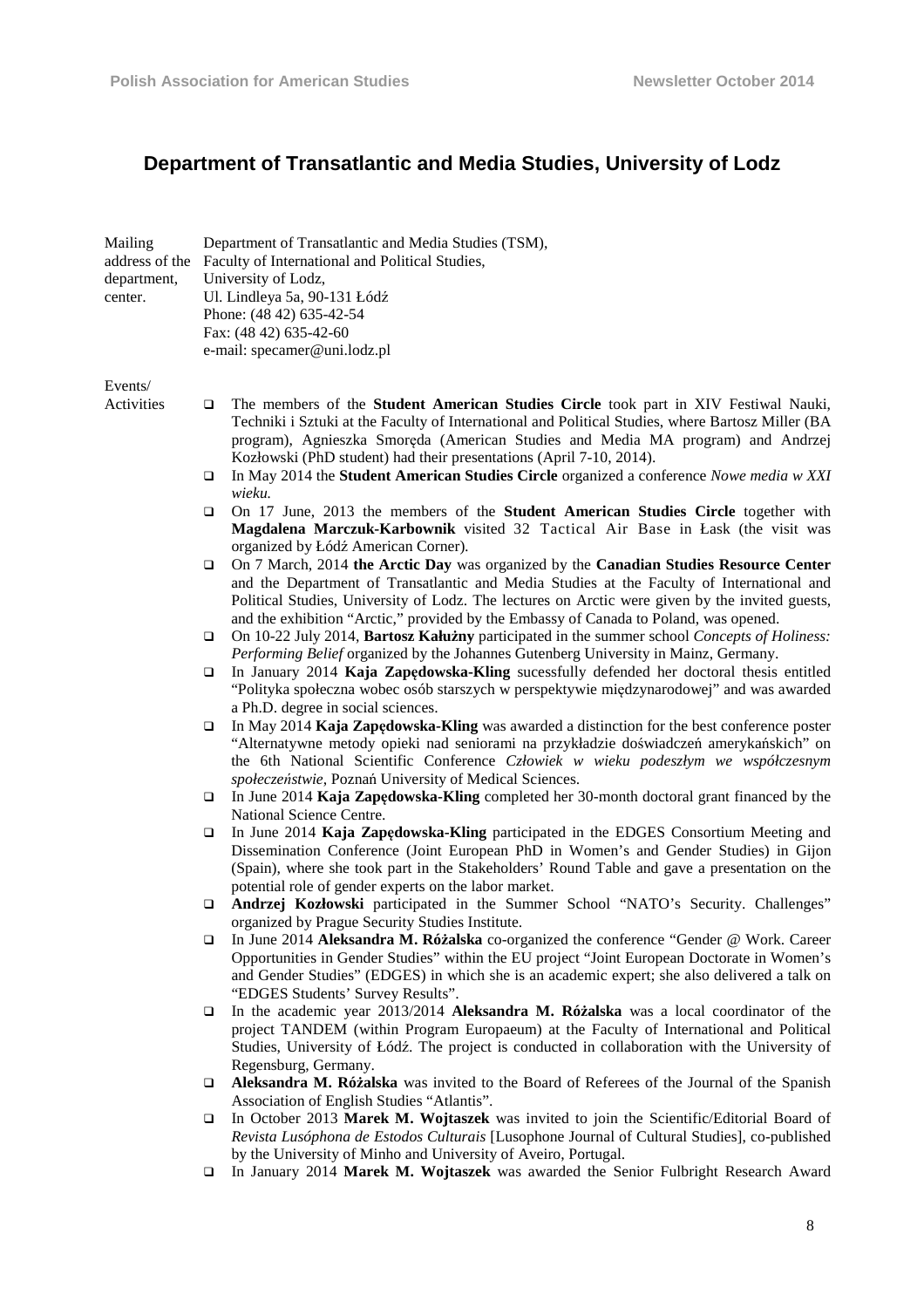2014-15.

- In May 2014 **Marek M. Wojtaszek** participated in the Management Committee meeting of COST Targeted Action: Gender, Science, Technology, Environment (genderSTE) in Heraklion, Crete, Greece.
- In September 2014 **Marek M. Wojtaszek** commenced his Fulbright Fellowship at the International Forum for the Study of the United States, University of Illinois at Champaign-Urbana, USA, where he conducts his research project in the field of digital humanities and explores ecological ramifications of new digital technologies of communication, their increasing sensiblization and cultural relation to solitude in selected public spaces.
- Grażyna Zygadło is a co-author of the National Literary Contest "Literatura i film w USA Młodzież pisze eseje." She serves there as an academic expert, an evaluator and a member of the Board of Directors. In the academic year 2013/2014 she co-organized the first edition of this competition "Świat widziany z kobiecej perspektywy, czyli rzecz o twórczości amerykańskich poetek, prozaiczek i reżyserek."

Guest lecturers

- In May 2014, **Paul Antick**, the Lecturer form the Roehampton University, Great Britain, gave two lectures:
	- 1. "Benetton to Linder: Spectacles of Transgression in Visual Culture"
	- 2. "itourist?: Photography, Art, and the Commodification of the Holocaust."
- In February 2014 **Elżbieta Durys** delivered lectures on gender and tourism at Universita degli Studi di Milano-Bicocca, Milan (Italy) within LLP-Erasmus Program.
- **Magdalena Marczuk-Karbownik** gave lectures at Ankara University, Turkey, within the LLP-Erasmus Program (April 2014).
- **Andrzej Kozłowski** gave lectures on "Security Policy in Cyberspace" and "Current Crisis in Ukraine" at Afyon Kocatepe University – Afyon, Turkey, within LPP –Erasmus Program (May 2014).
- In April 2014 **Aleksandra M. Różalska** gave two lectures at the Wittenberg University, Ohio, USA: "Feminist Critique of the Polish Politics of History and the Dominant Vision of Historical Memory" and "Gender and Family Discourses in Polish Television Series in the Context of Catholic and National Values."
- In September 2014 **Aleksandra M. Różalska** gave two guest lectures at the University of Oviedo, Spain with the ERASMUS+ program: "Post-9/11 Television Discourses: Women, Violence, and the War on Terror in American TV Series" and "Gender and Family Discourses in Polish Television Series in the Context of Catholic and National Values."
- In November 2013 **Marek M. Wojtaszek** gave a talk: "Feminist Politics of Language and Writing" at the University of Granada, Instituto de Estudios de la Mujer, Faculty of Humanities, Spain, within the LLP-Erasmus Program.
- In April 2014 **Marek M. Wojtaszek** delivered a lecture: "Masculinity and Violence. Cultural Alliances" at the University of La Laguna, Faculty of Social Sciences, Spain, within the LLP-Erasmus Program.
- Conferences **Elżbieta Durys** participated in the the NECS 2014 Conference "Creative Energies Creative Industries," Università Cattolica del Sacro Cuore, Milan (Italy); paper presented: "Current Events, Formulas and Ideology: Polish Paranoid Conspiracy Cinema" (June 19–21, 2014).
	- **Elżbieta Durys** participated in the ECREA Film Studies Section Interim Conference "European Film Cultures: An International Conference," Lund University, Sweden; paper presented: "Subversive Elements in Polish 'Cinema of National Remembrance" (November 8–9, 2013).
	- **Bartosz Kałużny** participated in the conference *Kultura cyfrowa: nowe umiejętności i nowe wyzwania* organized by Forum Młodych Naukowców, where he presented a paper: "Queer in Social Media" (Łódź, 27 May, 2014).
	- **Magdalena Marczuk-Karbownik** participated in the conference *Global Challenges to the Transatlantic World* at Universidad de Alcala, Alcala de Henares, Spain, with a paper "Canada and the European Union in the  $21<sup>st</sup>$  Century – Problems and Perspectives in the Transatlantic Relations" (October 24-26, 2013).
	- **Magdalena Marczuk-Karbownik** participated in the Transatlantic Studies Association Annual Conference organized by the University of Ghent, Belgium, with a paper "*The Last Peace Treaty*: the Treaty of Ghent as a Breakthrough in Relations between the United States and Great Britain" (July 7-11, 2014).
	- **Kaja Zapędowska-Kling** participated in the conference *Nowe media w XXI wieku* organized by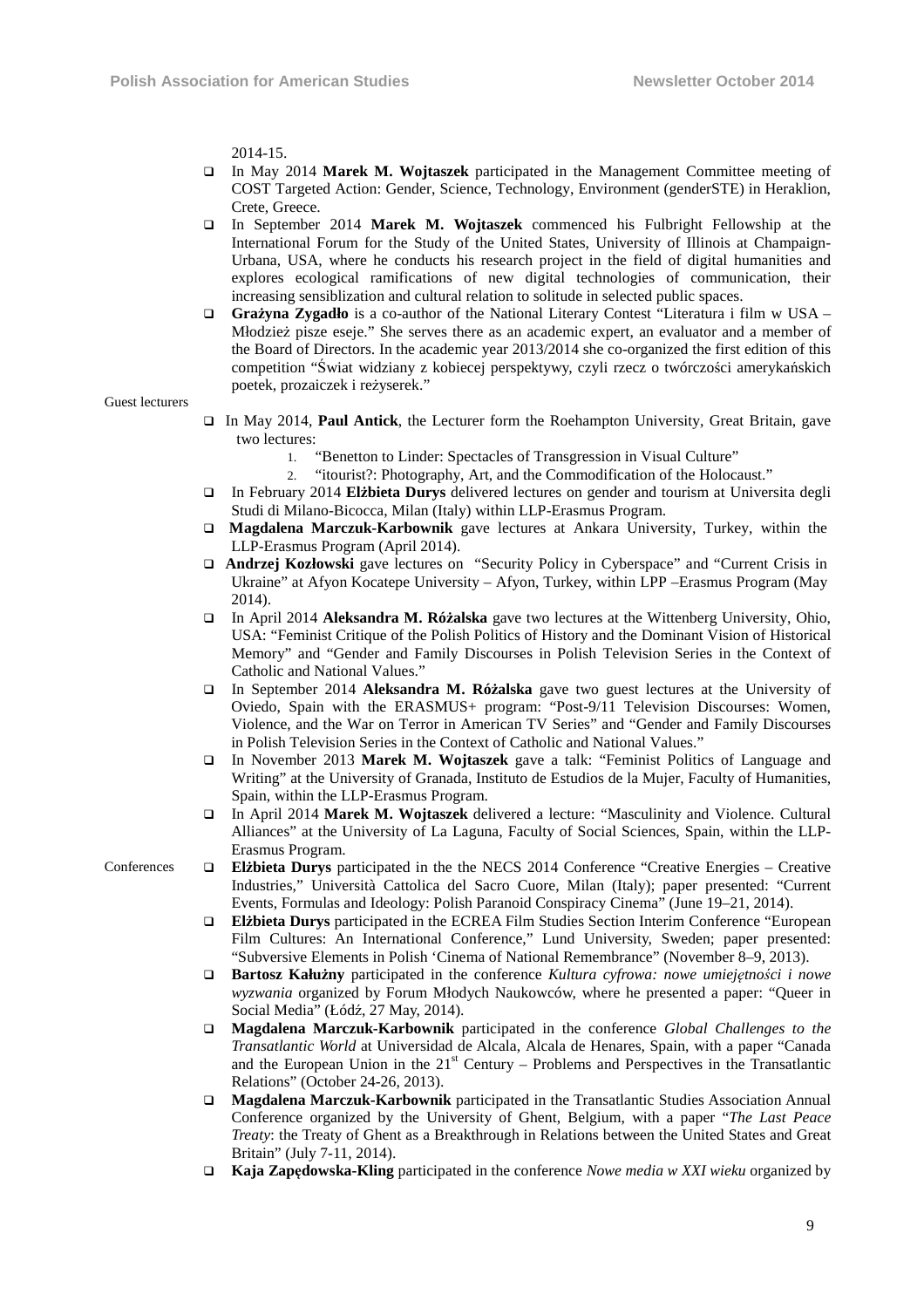the Student American Studies Circle, where she presented a paper: "Gender a nowe technologie informacyjno-komunikacyjne" (28 May 2014).

- **Andrzej Kozłowski** participated in the Seventh Transatlantic Studies Conference Global Challenges to the Transatlantic World, organized by Instituto Franklin, where he presented a paper "Hanging Together or Hanging Separately – the Transatlantic Community Towards the Cyber Challenges." (24-26 October 2013 Alcala de Henares).
- In April 2014 **Aleksandra M. Różalska** participated in the Popular Culture Association/American Culture Association Annual Conference in Chicago, USA where she delivered a paper on "Islamophobic Discourses: the Influence of 9/11 and Its Aftermath on the Perception of Muslims in Poland;" she also coordinated the panel *Negotiating Ethnicity: Mnemonic Practices in a Transatlantic Context.*
- In June 2014 **Aleksandra M. Różalska** participated in the international conference *Revolting Peripheries* which was organized by the University of Bielsko-Biała, Poland where she delivered a paper on "Orientalist Discourses of the War on Terror: Feminist Analysis of American Television Series after 9/11."
- In July 2014 **Aleksandra M. Różalska** participated in the biannual international CROSSROADS conference in Tampere, Finland, which was organized by the Association for Cultural Studies where she delivered a paper on "Nationalism, Victimhood, and Stereotypical Representations of Jews: the Dominant Historical Politics as Reflected in the Polish Television Series Days of Honor."
- In October 2013 **Marek M. Wojtaszek** participated in the international symposium: *Negotiating Cultural Differences in the Digital Communication Era*, Collegium Maius, Jagiellonian University, Cracow, Poland; paper: "In Quest of (Posthuman) Togetherness. Digital Communication and Affective Dis-connection."
- In July 2014 **Marek M Wojtaszek** participated in the 7th International Deleuze Studies Conference, *Models, Machines and Memories*, School of Architecture, Istanbul Technical University, where he presented a paper: "Dreaming-machine. Manner and Memory in Digital Culture."
- Publications **Elżbieta Durys** "What to Do with Her? Female Law Enforcement Figures in American Cinema" in *Narrating American Gender and Ethnic Identities*, eds. Aleksandra M. Różalska, Grażyna Zygadło, Newcastle upon Tyne: Cambridge Scholars Publishing, 2013, 57–71.
	- **Kaja Zapędowska-Kling**, "Eldercare Services in Sweden and the United States Comparative Perspective and Examples of Best Practice," *Poznań University of Economics Review*, 2014, vol. 14, no 2, 31-42.
	- **Andrzej Kozłowski** "Nowa zimna wojna? Amerykańsko-chińskie relacje w cyberprzestrzeni" in *Cyberbezpieczeństwo jako podstawa bezpiecznego państwa i społeczeństwa w XXI wieku* ed. Marek Górka. Warszawa: Wydawnictwo Difin, 2014, 222 – 242.
	- **Andrzej Kozłowski** "Cyberterroryzm w amerykańskiej wojnie z terroryzmem w XXI wieku" in *Haktywizm (cybeterroryzm, haking, protest obywatelski, cyberaktywizm* ed. Maria Marczewska Rytko. Lublin: Wydawnictwo UMCS 2014, 319 – 335.
	- **Andrzej Kozłowski** "NATO w stosunkach amerykańsko-francuskich w latach 1958-1968" in *Vade Nobiscum. Materiały Studenckiego Koła Naukowego Historyków Uniwersytetu Łódzkiego.*  Łódź: Wydawnictwo Towarzystwo Inicjatywy Europejskich, 2014, 281-291.
	- **Andrzej Kozłowski** "Doktryna Monroe utopijna wizja czy mistrzowskie realpolitk" in *Stany Zjednoczone w XIX wieku* ed. Łukasz Niewiński. Białystok: Wydawnictwo Napoleon V 2014,  $85 - 95.$
	- **Andrzej Kozłowski** "China-U.S. War in Cyberspace. Reality or Hype" LEAM Discussion Paper No 2 (4), http://www.leamplus.eu/files/LEAM\_Discussion\_Paper\_4.pdf.
	- **Marek M. Wojtaszek.** "In Quest of (Posthuman) Togetherness. Digital Communication and Affective Dis-connection" in *Digital Diversities. Social Media and Intercultural Experience*, eds. Garry Robson, Malgorzata Zachara. Newcastle upon Tyne: Cambridge Scholars Publishing, 2014.
	- **Marek M. Wojtaszek** *et al*. *Studying Men's Violences in Europe. Towards a Research Framework*. Örebro: Örebro University Press, 2013.
	- **Marek M. Wojtaszek** *et al*. "Studying Men's Violences: Some Key Methodological Principles in Developing a European Research Framework". *Masculinities and Social Change*, Hipatia Press Vol. 2, No. 1, 2013, pp. 82 – 115.
	- **Grażyna Zygadło** "Nie mój mit, ale moja historia wątki westernowe w prozie Chicano/a." in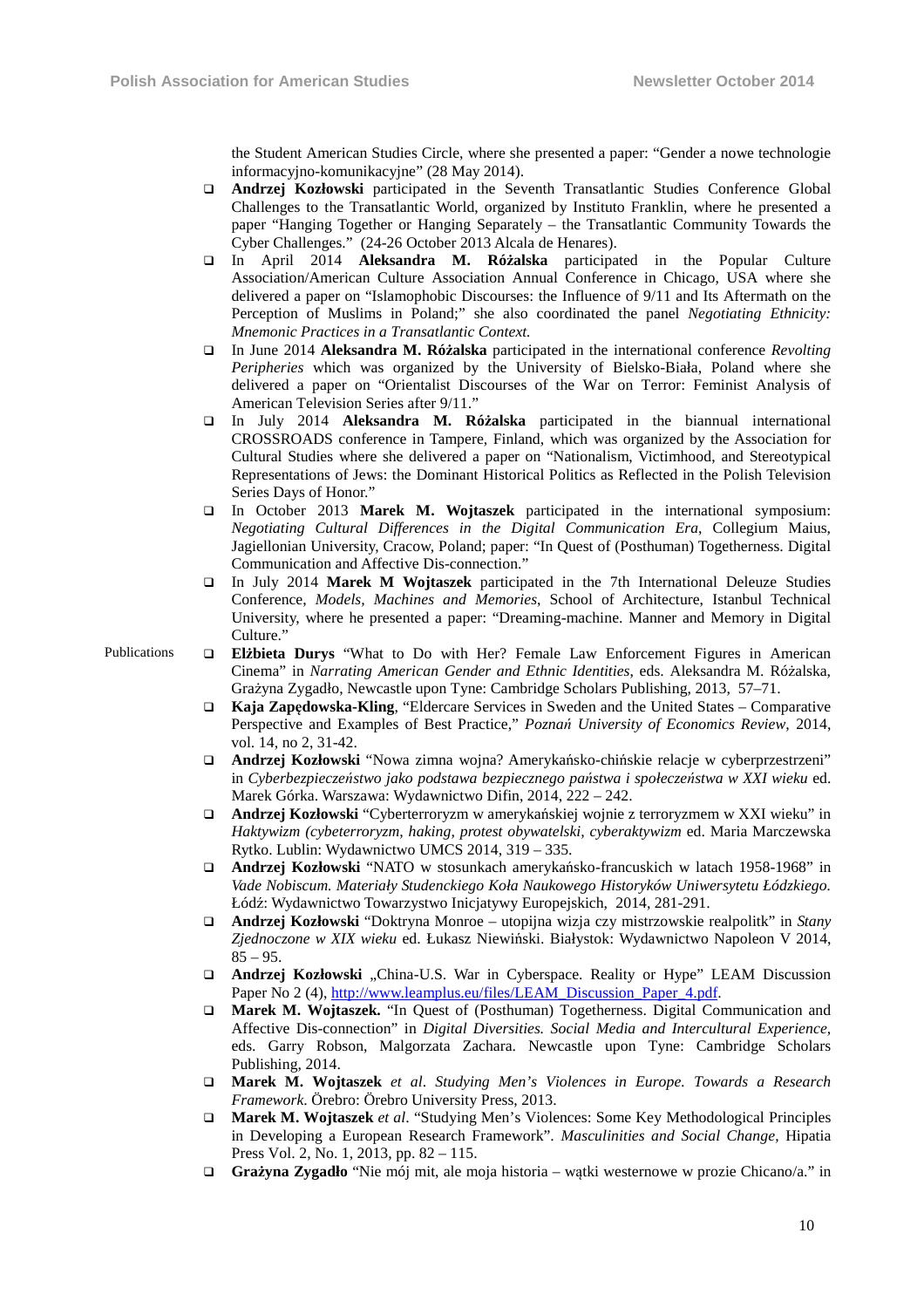*Amerykański western literacki w XX wieku. Między historią, fantazją a ideologią*. eds. Agata Preis-Smith i Marek Paryż, Warszawa: Czuły Barbarzyńca, 2013, 241-257.

- New courses **Elżbieta Durys**, *Dyskursy rasowe i genderowe w tekstach kulturowych* 
	- **Magdalena Marczuk-Karbownik** *Stany Zjednoczone i ich sąsiedzi stosunki polityczne, gospodarcze i społeczne*
	- **Magdalena Marczuk-Karbownik** *Introduction to the US History*
	- **Magdalena Marczuk-Karbownik** *US Politics*
	- **Magdalena Marczuk-Karbownik** *Politycy i mężowie stanu w XX I XXI wieku*
	- **Magdalena Marczuk-Karbownik** *Społeczny i polityczny wymiar wielkulturowości Ameryki Północnej (co-taught with Aleksandra Różalska)*
	- **Magdalena Marczuk-Karbownik** *Azja w polityce USA i UE (co-taught Tomasz Kamiński and Dominik Mierzejewski)*
	- **Aleksandra M. Różalska** *Reklama jako nośnik kultury* (co-instructed with Kaja Zapędowska-Kling)
	- **Marek M. Wojtaszek** *Kultury medialne: Technologia i społeczeństwo*
	- **Marek M. Wojtaszek** *Discovering America. Interdisciplinary Approaches to Society and Culture*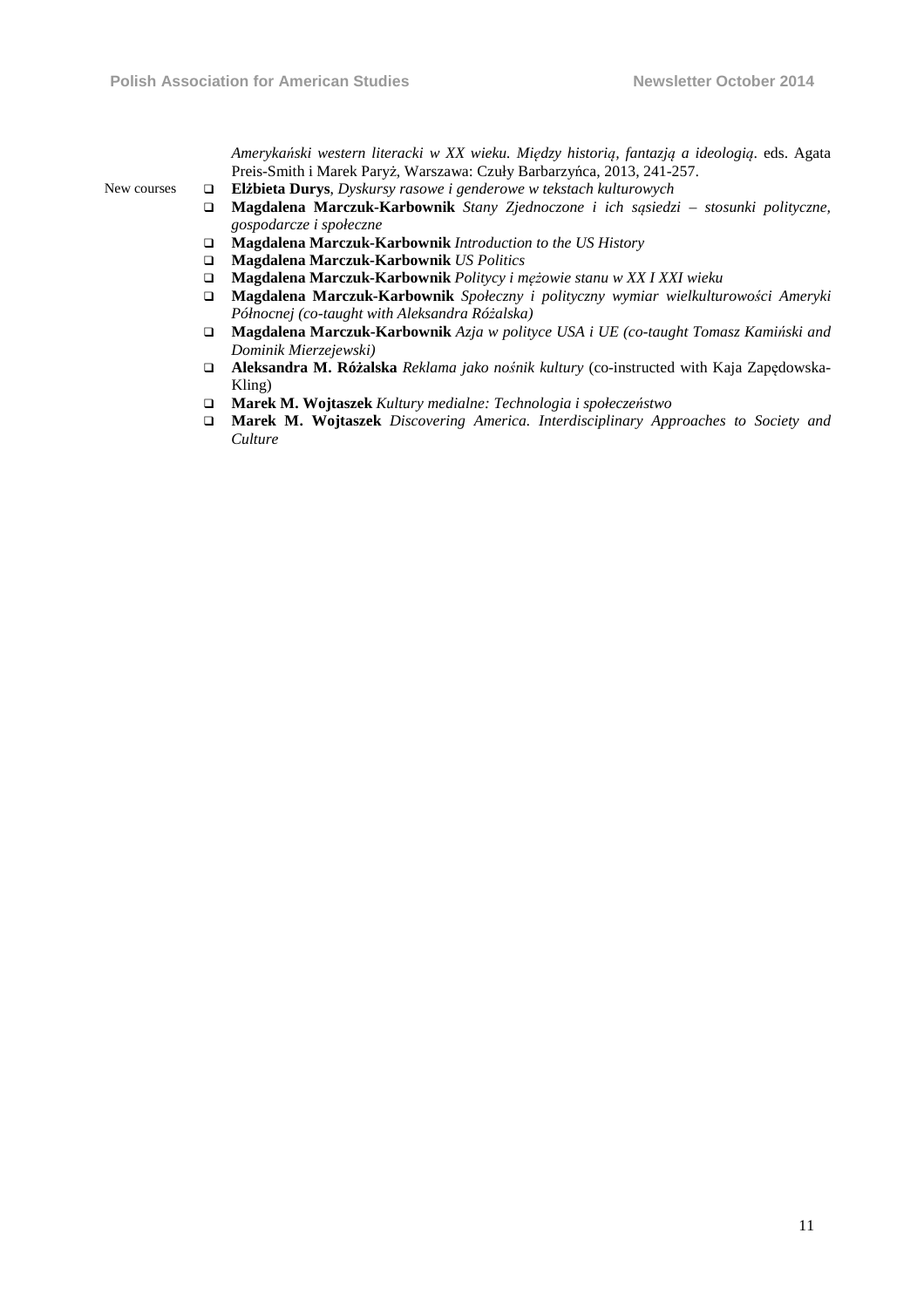# **Department of American Literature and Culture John Paul II Catholic University of Lublin**

Mailing address of the department. John Paul II Catholic University of Lublin Department of American Literature and Culture Al. Racławickie 14; 20-950 Lublin, tel./fax. (081) 445-39-39

#### Events **Ewelina Bańka**

 04.12.2013 - invited lecture at British Council Library, Lublin. Lecture title: "Maps and Chronicles: Colonial Images of the New World"

#### **Ewelina Bańka** and **Kamil Rusiłowicz**

 18.03.2014. Lublin. Organization of an international seminar *Borderlands: Art, Culture, Politics* held at The John Paul II Catholic University of Lublin

#### **Zofia Kolbuszewska**

 28.11.2013. Lublin, Conference on Thomas Pynchon's most recent novel *Bleding Edge*  (published 17 Sept. 2013): *Investigating Bleeding Edge 2.0*. Coorganized with Paweł Frelik (UMCS) and John Krafft (Miami University, Ohio)

#### **Conferences**

#### **Ewelina Bańka**

 2014. 29.05.-01.06. Saarland, Germany. The ninth biennial MESEA conference *Crossing Boundaries in a Post-Ethnic Era: Interdisciplinary Approaches and Negotiations* organized by Saarland University. Presentation: "Towards a Cosmopolitan Frame of Mind: Sherman Alexie's Post-9/11 Work"

#### **Dominika Bugno-Narecka**

- 2013.11.28. Lublin. Conference *Investigating Bleeding Edge 2.0* organized by Department of American Literature and Culture, John Paul II Catholic University of Lublin*.* Presentation "I eat therefore I am? – reflections on food in *Bleeding Edge.*"
- 2013.10.23-25. Wrocław. Annual PAAS conference. *Eating America: Crisis, Sustenance, Sustainability* organised by Department of English Studies, University of Wrocław. Presentation: "Food (and) war in G*ravity's Rainbow*".

#### **Krzysztof Flis**

 2014.06.27-29. Białystok. *11 Forum Zaawansowanych Studiów nad Stanami Zjednoczonymi im. Profesora Andrzeja Bartnickiego* about "Women in American History and Culture".

#### **Zofia Kolbuszewska**

- 2014.06.02-05. Prague, Czech Republic. Charles University. *Utopia and Nonviolence: 15th International Conference of the Utopian Studies Society*. Paper: "Fantasies of Utopian Communities as Strategies of Resisting Violence in Thomas Pynchon's Novels"
- 2014.05.05-07. Kazimierz Dolny. Conference *Utopia Across Media*. Department of British Literature, UMCS and English Department KUL. Paper: "Between the Dystopian Electronic Reality of the film *We Are The Strange* and the Utopia of the International Community Support for the Alternative Filmmaker M dot Strange"
- 2014.03.18. Lublin. Department of American Literature and Culture KUL. Conference**:**  *Borderlands*: *Art, Culture, Politics.* Paper: "Between the Mystical and the Political: The Ociepka Rosicrucian Naif Painting Collective in Lech Majewski's Film *Angelus*"
- 2013.11.28. Lublin. Conference *Investigating Bleeding Edge 2.0*. Paper: "Between the Past and Near-Present: Bleeding Edge, Investigation, New Amsterdam and New York"
- 2013.10.31-11.03. Munich, Germany. Ludwig-Maximilians Universität. International Conference *Unpopular Culture*. Paper: "Between the Theory of Signatures and Its Popular Inscriptions: Forensic Imagination in Contemporary Culture"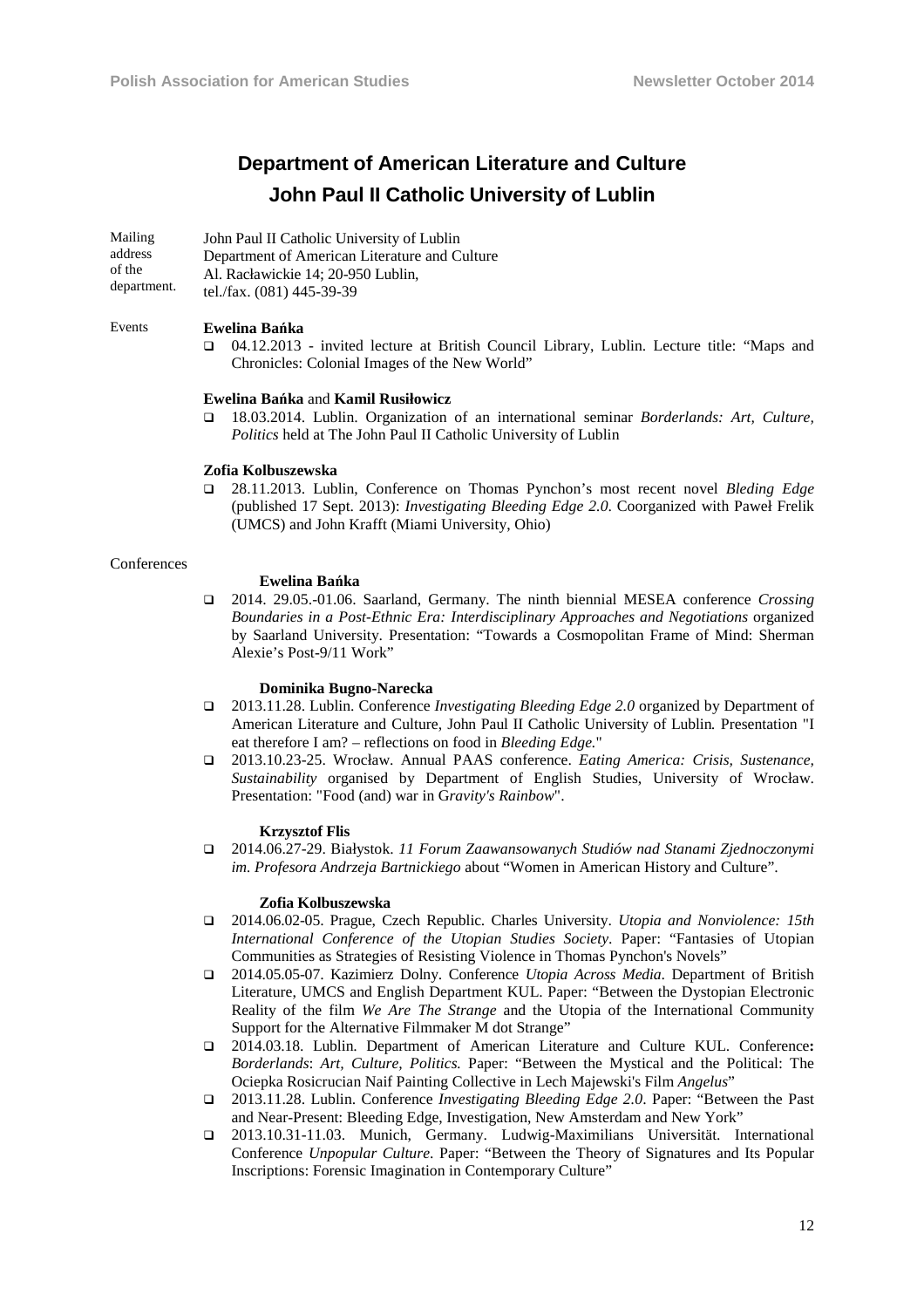2013.10 23-25. Wrocław. Wrocław University, Department of English. Annual PAAS Conference *Eating America: Crisis, sustenance, sustainability*. Presentation: "An Abject Guide to America: CSI Lab Autopsy and Stomach Contents as an (Ironic) Index of Interiorizing The Global and the Local"

#### **Karolina Majkowska**

- 2014.06.20-22. Olomouc. A conference *A View From Elsewhere* organized by Olomouc University. Presentation: Neobaroque and the Experience of America in Works of Junot Diaz
- 2014. 05.29-06.01 Saarland, Germany. The ninth biennial MESEA conference *Crossing Boundaries in a Post-Ethnic Era: Interdisciplinary Approaches and Negotiations* organized by Saarland University. Presentation: Neobaroque and the Diasporic Identity
- 2013.10.23-25. Wrocław. PAAS conference *Eating America: Crisis, sustenance, sustainability*. Presentation: The crisis of identity in *The Brief Wondrous Life of Oscar Wao*

#### **Urszula Niewiadomska-Flis**

- 2014.09.11-12. Gdańsk. Conference: "Memory: Forgetting and Creating" *International Interdisciplinary Conference*. Presentation: "The Clash Between Modern Self and Memory in Walker Percy's Novels" co-authored with Magdalena Budzyńska (UMCS).
- 2014. 07. 28. London. Summer Scholars Seminar Series at the British Library organized by Eccles Centre for American Studies. Presentation: "Semiotics of foodways and identity in American movies."
- 2014. 07. 11-12. London. Conference: "Non-traditional Slaveholding in the Atlantic World" organized by the Institute of Latin American Studies, School of Advanced Study, University of London.
- 2014. 07. 07. London. The symposium: "The Civil Rights Act 50 Years On" at the British Library organized by Eccles Centre for American Studies, the UCL Institute of Americas, KCL Institute of North American Studies and PBS America.
- 2014. 06. 27-29. Białystok. *11 Forum Zaawansowanych Studiów nad Stanami Zjednoczonymi im. Profesora Andrzeja Bartnickiego* about "Women in American History and Culture". Presentation: "From 'a slave in the box' to *Gullah Sci-Fi Mysteries*: Aunt Jemima as the symbol of black womanhood in American culture."
- 2014. 05. 16-17. Warszawa. Panellist on a roundtable discussion during Students and Doctoral Students International Interdisciplinary Conference *Thinking Food: The Functions of Food in the US American Culture and Society* organized at the American Studies Center, University of Warsaw.

#### **Kamil Rusiłowicz**

- 2014.05.29. Portsmouth. *The Poetics of Space in Twentieth and Twenty-First Century Culture,* organized by University of Portsmouth. Presentation: "Deterritoralizing Bachelard, or, On the Threshold of the Neobaroque House"
- 2013.11.18. Lublin. *Investigating Bleeding Edge 2.0,* organized by KUL/UMCS. Presentation: "Noises of the Empire"
- 2013.10.28-29. Kraków. *Writing Literature, Reading Society*, organized by Korporacja Ha!Art. Presentation: "Writing Poland as the Other of Marxist Geographical Materialism"
- 2013.10.23-25. Wrocław. Annual PAAS Conference: *Eating America: Crisis, Sustenance, Sustainability*. Presentation: "*Beasts of the Southern Wild*: the Ruin of Biopolitics"

#### Publications **Ewelina Bańka**

- "Stories from the Womb: Esther Belin's *From the Belly of My Beauty.*" *Indigenous Bodies: Reviewing, Relocating, Reclaiming*. Eds. Jacqueline Fear-Segal and Rebecca Tillett. Albany: SUNY Press, 2013. 113-126.
- "Yaqui Cultural Continuance in the US-Mexico Borderlands: Leslie Marmon Silko's *Almanac of the Dead.*" *Zeszyty Naukowe Katolickiego Uniwersytetu Lubelskiego* 56 (2013), nr 4 (224). 37-51.
- Bańka, Ewelina, Mateusz Liwiński, Kamil Rusiłowicz, eds. *Americascapes: Americans in/and Their Diverse Sceneries.* Lublin: Wydawnictwo KUL, 2013.

#### **Zofia Kolbuszewska**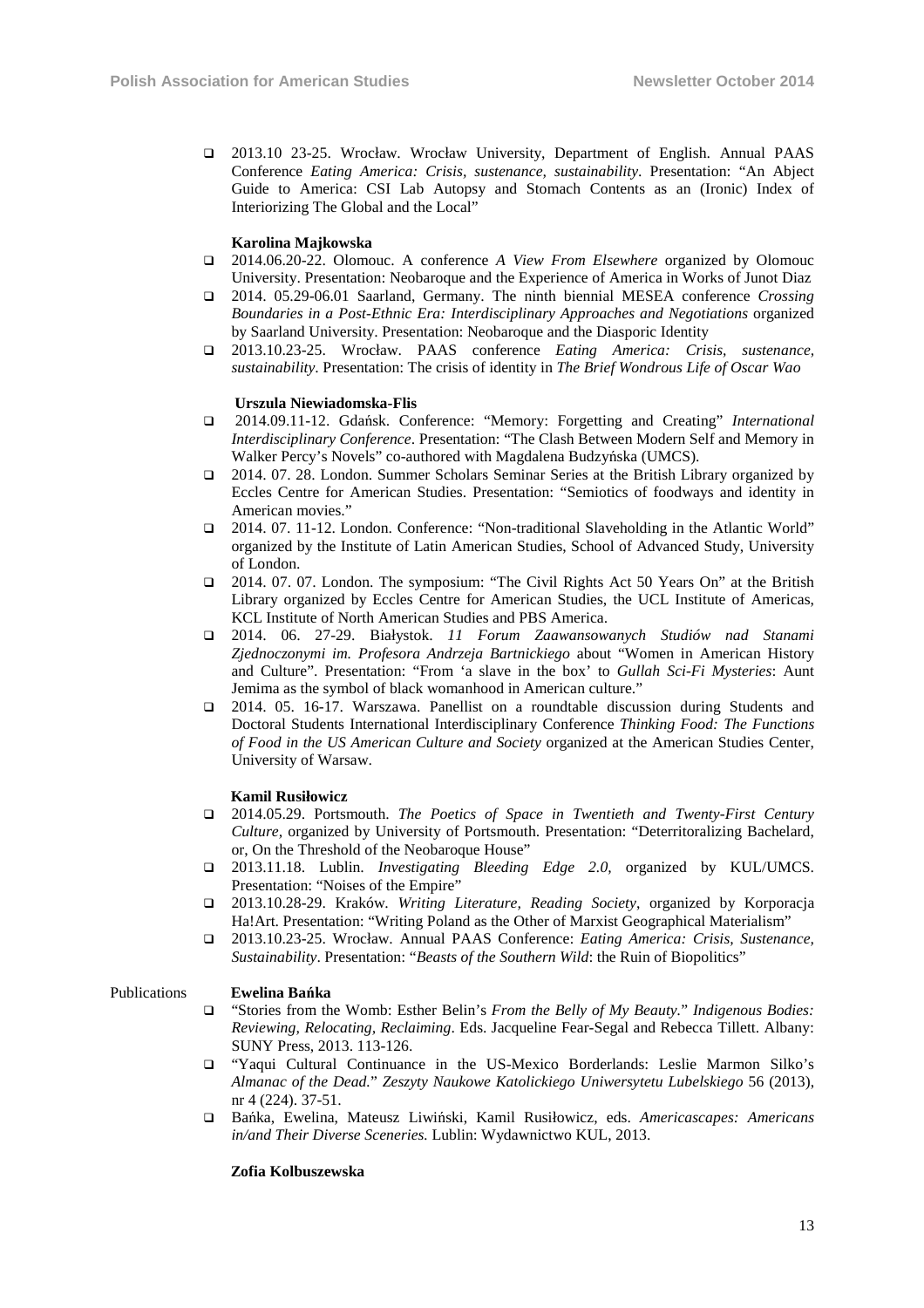- "Gothic Automata and the Kunstkammer Island: *The Pianotuner of Earthquakes* by Quay Brothers. *Expanding the Gothic Canon: Studies in Literature, Film and New Media*. Ed. Anna Kardela and Andrzej Kowalczyk. Frankfurt am Main: Peter Lang, 2014. 231-245.
- "Gothic metalepsis and Ekphrastic Horror: Self-Conscious Reflection on the Ambivalent Cultural Status in Stephen King's "The Road Virus Heads North." *All that Gothic*. Ed. Agnieszka Łowczanin and Dorota Wiśniewska. Frankfurt am Main: Peter Lang, 2014. 37-44.
- "'Between Hell and Purgatory': From Baudelaire's Allegory of Commodified Female to Pynchon's Neobaroque in *V.*" *Thomas Pynchon*. Ed. Benedicte Chorier-Fryd and Gilles Chamerois. Montpellier: Presses Universitaires de la Méditerranée (PULM), 2013. 271-283.
- "Ożywione obrazy malarskie w utworach Stephena Kinga" [Live Paintings in Stephen King's Works]. *Inne Bębny: różnica i niezgoda w literaturze i kulturze amerykańskiej [Different Drums: Difference and Dissent In American Literature and Culture]*. Red. Ewa Antoszek, Katarzyna Czerwiec-Dykiel, Izabella Kimak. Lublin: Wydawnictwo UMCS, 2013. 69-78.

#### **Urszula Niewiadomska-Flis**

- *Dixie Matters: New Perspectives on Southern Femininities and Masculinities*. Ed. Urszula Niewiadomska-Flis. Studies in Literature and Culture vol. 10 Lublin: Wydawnictwo KUL, 2013. p.223.
- "Introduction." *Dixie Matters: New Perspectives on Southern Femininities and Masculinities*. Studies in Literature and Culture vol. 10 Lublin: Wydawnictwo KUL (KUL Publishers), 2013. 7-17.
- "A Kitchen of Her Own": Chicana Identity Negotiations Framed Through Foodways in Carla Trujillo's *What Night Brings*." *Polish Journal for American Studies* 7 (2013): 161-177.

#### **Kamil Rusiłowicz**

- "Between Fordism and Flexible Accumulation: Towards the Chronotope of a Post-Industrial "Ghost Town." *Americascapes: Americans in/and their Diverse Sceneries*. Ed. Ewelina Bańka, Mateusz Liwiński, Kamil Rusiłowicz. Lublin: Wydawnictwo KUL, 2013. 307-318.
- Bańka, Ewelina, Mateusz Liwiński, Kamil Rusiłowicz, eds. *Americascapes: Americans in/and their Diverse Sceneries*. Lublin: Wydawnictwo KUL, 2013.

#### Grants: **Urszula Niewiadomska-Flis**.

 *Eccles Centre Visiting European Fellow in North American Studies*. Fellowship awarded by the British Association for American Studies, together with the British Association for Canadian Studies and the Eccles Centre at the British Library to conduct research "Foodways and Identity in US Latina Literature" at the British Library in summer 2014.

#### Courses  **Ewelina Bańka**

taught:

Race in American Literature and Culture Voices from the US-Mexico Border

### **Zofia Kolbuszewska,** courses for doctoral students:

- $\Box$  Neobaroque in the digital era
- Neobaroque and American culture
- Melancholy in American literature and culture
- course for part-time students:
- Forensic Imagination in American Popular Literature and Culture

#### **Urszula Niewiadomska-Flis**

- Foodways in American literature and cinema
- □ Race and ethnicity in the literature of the American South

| Guest      | <b>John-Michael Warner</b> (University of Arizona, USA) gave a lecture about "Traces of   |
|------------|-------------------------------------------------------------------------------------------|
| lecturers: | America and the U.S. Landscape: Art by Christo and Jeanne-Claude and Niki de St. Phalle," |
|            | March 20, 2014                                                                            |

 Prof. **Christopher Philips**, University of Cincinnati, gave a lecture on "Long Shadows: The American Civil War – its Meanings and Significance." April 23, 2014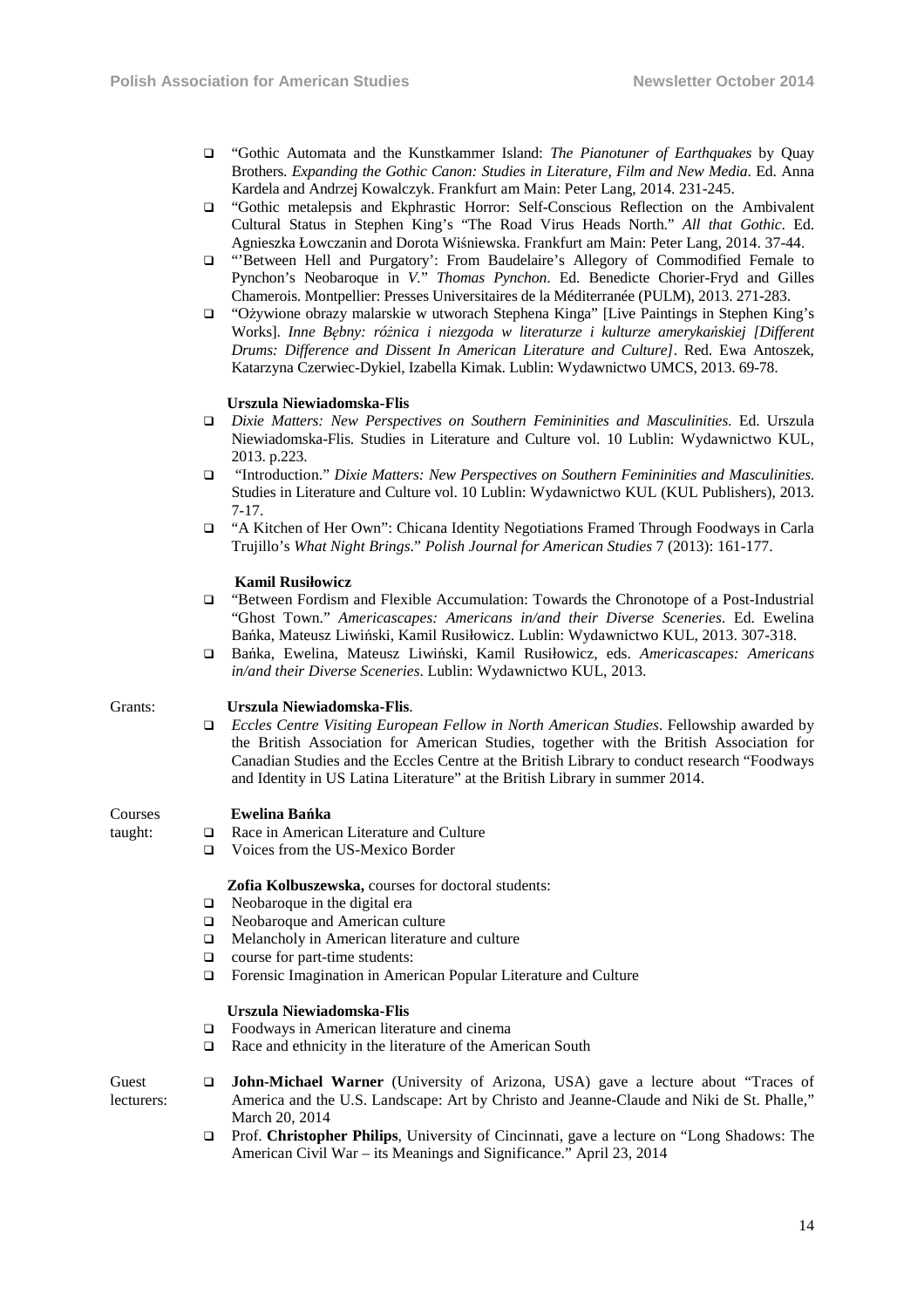New faculty: doctoral students: Two doctoral students: **Karolina Kowalczyk** and **Oskar Zasada** joined Department of American Literature and Culture at KUL.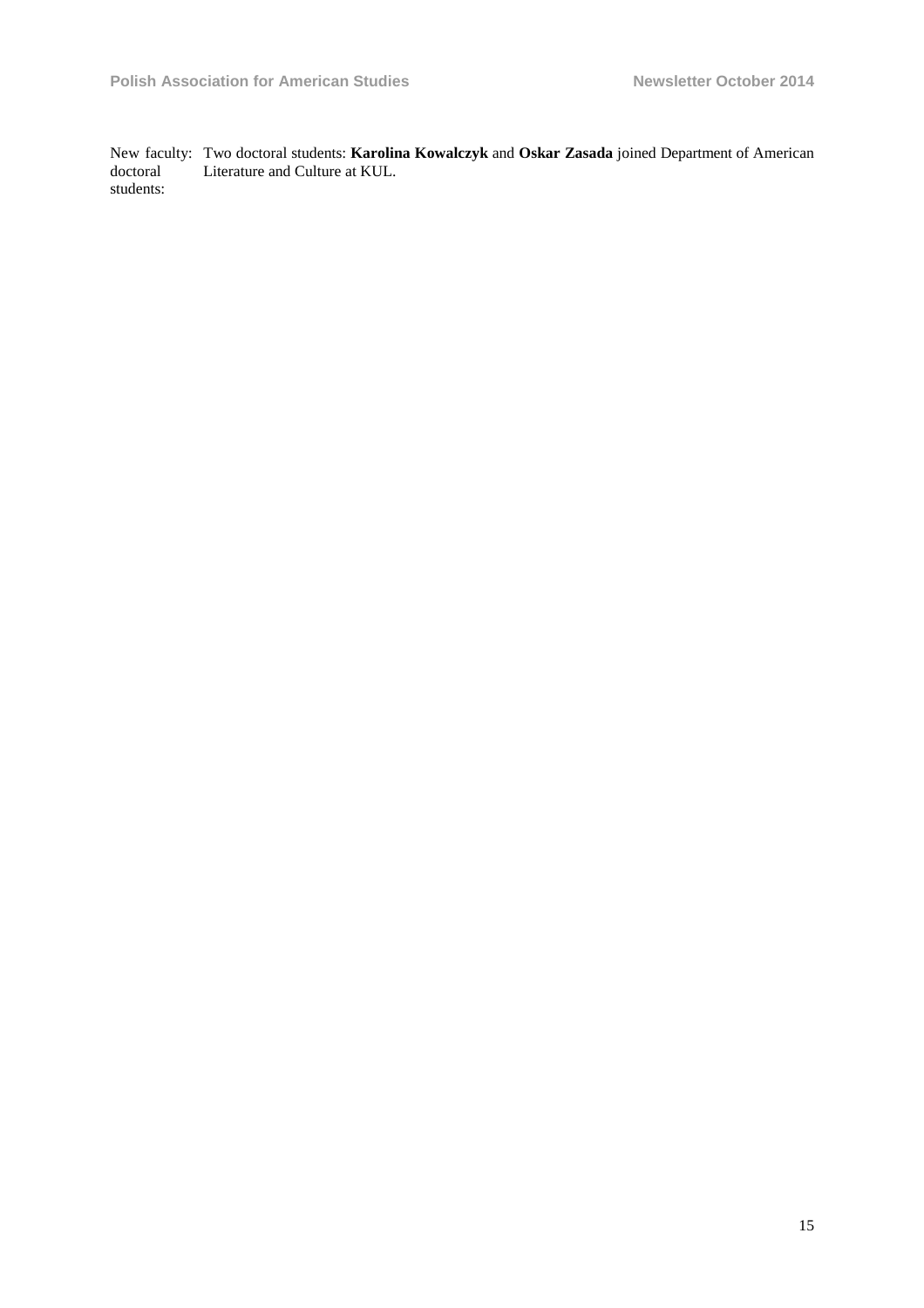# **Department of American Literature & Culture, Department of American Studies, Department of Canadian Studies Maria Curie-Sklodowska University, Lublin**

| Mailing<br>address    | Department of American Literature and Culture, Department of American Studies & Department<br>of Canadian Studies                                                                                                                                                                                                                                                                                                                                                                                                                                                                                                                                                                                                                                                                                                                                                                                                                                                                                                                                                                                                                                                                                                                                                          |
|-----------------------|----------------------------------------------------------------------------------------------------------------------------------------------------------------------------------------------------------------------------------------------------------------------------------------------------------------------------------------------------------------------------------------------------------------------------------------------------------------------------------------------------------------------------------------------------------------------------------------------------------------------------------------------------------------------------------------------------------------------------------------------------------------------------------------------------------------------------------------------------------------------------------------------------------------------------------------------------------------------------------------------------------------------------------------------------------------------------------------------------------------------------------------------------------------------------------------------------------------------------------------------------------------------------|
| of the<br>department. | Maria Curie-Sklodowska University, Pl. Marii Curie-Sklodowskiej 4a, 20-031 Lublin, tel. +48 81<br>537 5389, fax: +48 81 537 5279,<br>amerykanistyka.umcs.lublin.pl/<br>www.facebook.com/AmericanStudiesUMCS                                                                                                                                                                                                                                                                                                                                                                                                                                                                                                                                                                                                                                                                                                                                                                                                                                                                                                                                                                                                                                                                |
| Events                | During the EAAS Board meeting in the Hague last April, Dr. Pawel Frelik was elected Vice-<br>President of the European Association for American Studies for the term 2014-18. He is the first<br>EAAS Officer from Poland in the organization's history.<br>$\Box$ In March 2014, Prof. Patrick Sharp (California State University, Los Angeles) and Dr. Paweł<br>Frelik became Series Editors of "New Directions in Science Fiction," a book series at the<br>University of Wales Press (UK) devoted to the latest developments in the study of science fiction<br>cultures.<br>In February 2014 Joanna Durczak, Julia Nikiel, Magdalena Gnieciak and Magdalena<br>Laduniuk organized an international conference for doctoral students "Canadians and the<br>Environment: Historical, Cultural, Literary Perspectives."                                                                                                                                                                                                                                                                                                                                                                                                                                                  |
| Activities            | $\Box$ Dr. Ewa Antoszek spent the first week of June at the Department of English, University of<br>Eastern Finland in Joensuu, teaching a course on "Ethnic Spaces/Spacing Ethnicity."<br>$\Box$ Dr. Edyta Frelik conducted library research at the Archives of American Art and at the<br>Smithsonian American Art Museum/National Portrait Gallery Library in Washington D.C.<br><b>D</b> Pawel Frelik continues as a judge on the Science Fiction and Technoculture Book Prize<br>committee. The prize is awarded annually by the University of California, Riverside. The other<br>two judges this year are Prof. Sherryl Vint (University of California, Riverside) and Prof.<br>Anindita Banerjee (Cornell University).<br>In May 2014, Paweł Frelik, Colin Milburn (University of California, Davis), and Robb<br>Schoberg (Respawn Entertainment) participated in the panel "Videogame Design and<br>Gameplay" at the University of California, Riverside.<br>$\Box$ In August 2014, Paweł Frelik took part in "Dni Nauki," the academic track of the "Avantgarde"<br>9" Science Fiction Convention in Warsaw, and delivered two talks about the relationship<br>between science fiction and literary mainstream, and non-narrative tradition in science fiction. |
| Guest<br>lectures     | $\Box$ In April 2014, <b>Prof. Joanna Durczak</b> was invited to contribute to the INUKTUS project at<br>Palacky University in Olomouc, the Czech Republic, where she spoke about "Two-headed"<br>Geese, Earth-Sanwiches and the Pre-Internet (?) Brain of Douglas Coupland."<br>$\Box$ In November 2013, Dr. Edyta Frelik delivered a lecture at the Smithsonian American Art<br>Museum in Washington D.C. The title of the lecture was "Ad Reinhardt's Writings."<br>$\Box$ In February 2014, Pawel Frelik delivered a lecture as a part of the American Studies Center<br>Symposium Series at the University of Warsaw. The title of the lecture was "Against Narrative"<br>and Design: How to Stop Being Puritan and Do Things with Contemporary Culture."                                                                                                                                                                                                                                                                                                                                                                                                                                                                                                             |
| Conferences           | <b>Ewa Antoszek</b><br>The 9 <sup>th</sup> Biennial MESEA conference, Saarbrücken, Germany, 28 May-1 June 2014. Panel:<br>$\Box$<br>Transitions, Transformations, Transgressions - Border Crossings in American Literature.<br>Paper: "Towards Transnational Identities: Border Crossings in Contemporary Chicana<br>Writings."                                                                                                                                                                                                                                                                                                                                                                                                                                                                                                                                                                                                                                                                                                                                                                                                                                                                                                                                            |

- "A View from Elsewhere," Olomouc, Czech Republic, 20-22 June 2014. Paper: "La Línea vs. La Fontera- Representations of the Border in Grande's *Across a Hundred Mountains*."
- Salzburg Seminar American Studies Association Symposium "Defining America: New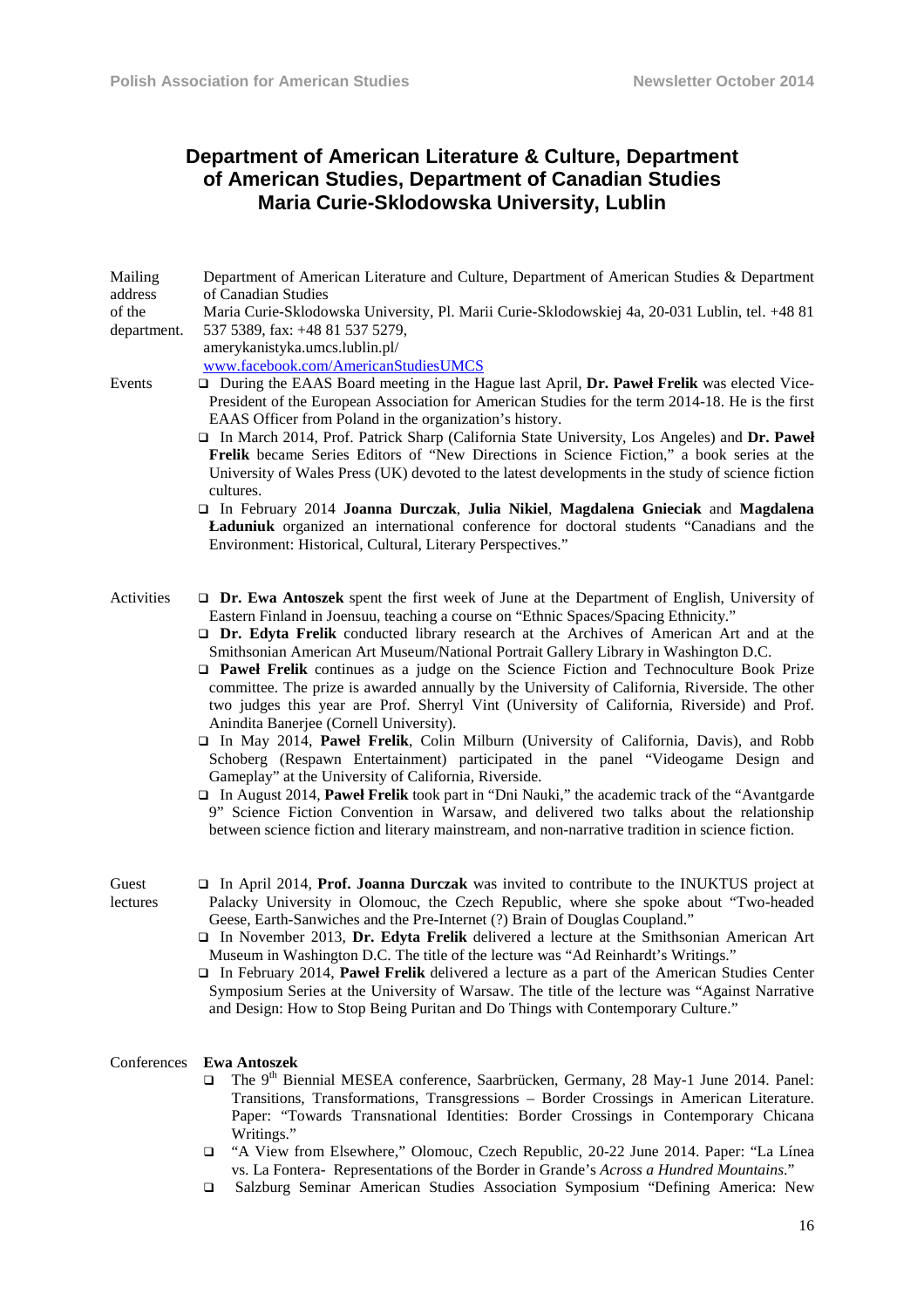Writing, New Voices, New Directions", Salzburg, Austria, 27 September-1 October 2014.

#### **Anna Bendrat**

- Conference of Polish Rhetoric Society "Visual Rhetoric," Warsaw, 21-22 November 2013. Paper: "Wolves, Bears and Daisies: War Imagery in Presidential Campaign Commercials."
- International PASE conference "Visions and Revisions", Lublin, 7-9 April 2014. Paper: "When the West Wing Falls Apart like the House of Cards: Rhetorical Ethos in American Political Drama Series."

#### **Jerzy Durczak**

 EAAS Conference "America: Justice, Conflict, War," the Hague, the Netherlands, 3-6 April 2014. Paper: "Still Lives: Junot Díaz's Recordings from the Inner City."

#### **Edyta Frelik**

 International PASE conference "Visions and Revisions," Lublin, 7-9 April 2014. Paper: "Brushed off Words: On Artists' Writings."

#### **Paweł Frelik**

- International Association for the Fantastic in the Arts conference, Orlando, FL, 19-23 March 2014. Paper: "Game(s) of Empire(s)—Imperial Ideologies in Science-Fiction Videogames."
- "Embattled Heavens. The Militarization of Space in Science, Fiction, and Politics," Friedrich Meinecke Institute, Freie Universität, Berlin, 10-12 April 2014. Paper: "War Play. Space Combat and Galactic Conquests in Arcade and Computer Games."
- "Feminism, Fans, and the Future: Traveling the Shifting Worlds of Writers, Readers, Gender, and Race in Science Fiction," SFRA conference, Madison, WI, 22-25 May 2014. Paper: "Fantastic Mod(d)eling—Fan Game Modifications and Politics."
- "Crossing Spatial, Temporal and Political Boundaries in Science Fiction Cinema," University of Central Lancashire, Preston, 23-24 June 2014. Paper: "Right or Wrong – the Conservative Turn in Contemporary Polish Science Fiction."
- LonCon3 academic track, London, 14-18 August 2014. Paper: "Subversive Moddernity— Fantastic Game Modification and Politics."
- SF/F Now, University of Warwick, Coventry, 22-23 August 2014. Paper: "(Joy)Sticking it to the Man—Fantastic Games and Politics."

#### **Magdalena Gnieciak**

 "Arctic," Jagiellonian University, Cracow, 21-22 November 2013. Paper: "The Anonymity of Freedom – a literary account of the Mad Trapper manhunt in Rudy Wiebe's 'The Naming of Albert Johnsnon.'"

#### **Jerzy Kutnik and Edyta Frelik**

 "Rivalry in the Arts" Paragone Studies Conference, Quebec City, Canada, 18-20 September 2014. Paper: "Why Art Historians Need Literature: A Case Study" (presented by Jerzy Kutnik)

#### **Izabella Kimak**

- "A View from Elsewhere," Palacky University, Olomouc, 20-22 June 2014. Paper: "On Geographical and Metaphorical (Fault) Lines: Immigration, Acculturation and Generation Gap in South Asian American Women's Fiction."
- Salzburg Seminar American Studies Association Symposium "Defining America: New Writing, New Voices, New Directions," Salzburg, Austria, 27 September – 1 October 2014.

#### **Magdalena Ładuniuk**

- "Arctic," Jagiellonian University, Cracow, 21-22 November 2013. Paper: "Missions and Explorers in Alice Munro's 'Amundsen.'"
- "Canadians and the Environment," Maria Curie Sklodowska University in Lublin, 12-13 February 2014. Paper: "The Monstrous Nature in Gail Anderson-Dargatz's *The Cure for Death by Lightning."*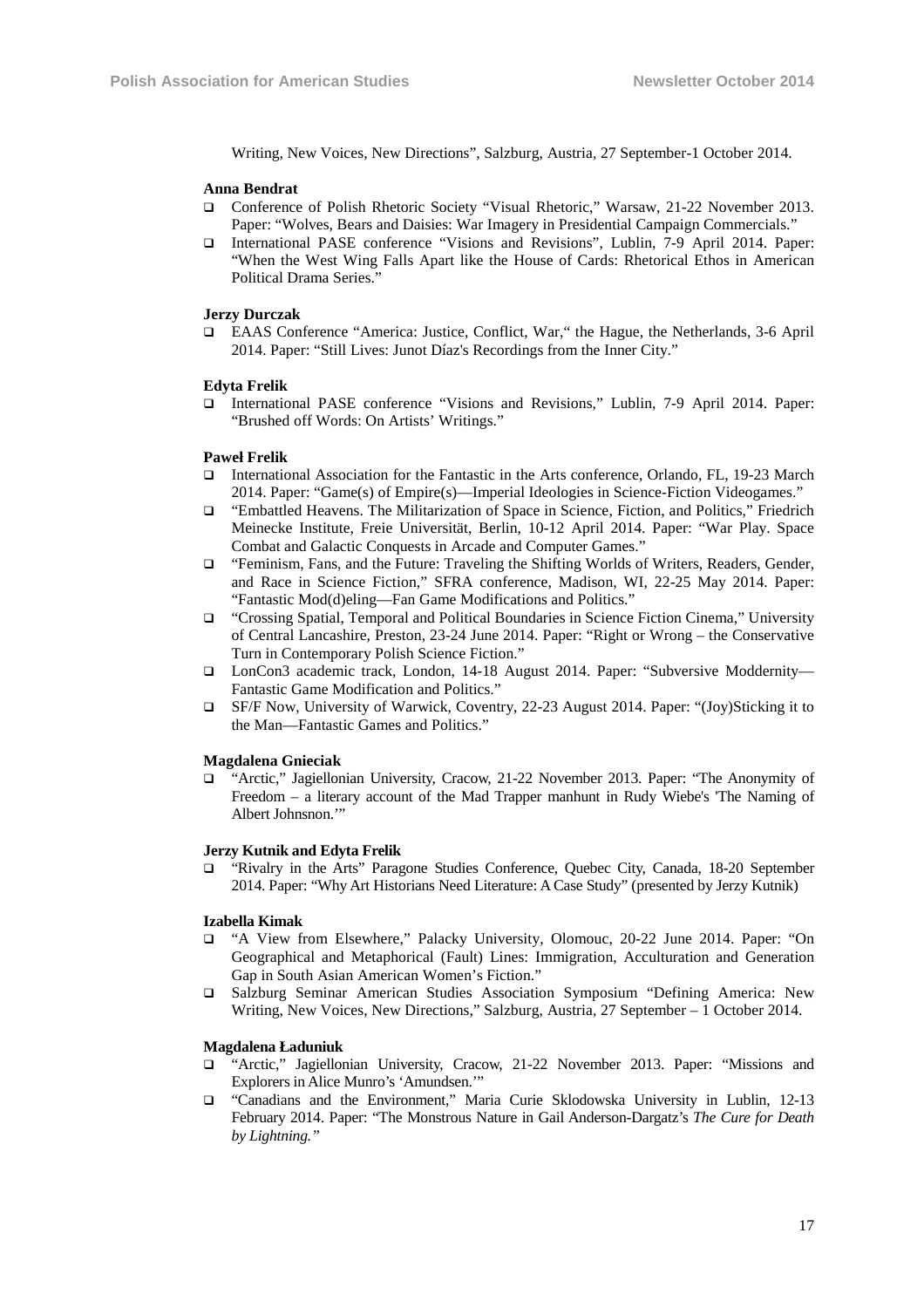#### **Julia Nikiel**

- OASIS-Orientale American Studies International School, Università di Napoli, Italy, 4-10 May 2014. Paper: "Writing the Space of Flows."
- "The Poetics of Space in Twentieth and Twenty-First Century Culture," Centre for Studies in Literature, University of Portsmouth, UK, 29 May 2014. Paper: "Head-on. Mapping the spaces of globalization and late capitalism in contemporary American and Canadian literature.'

#### **Małgorzata Rutkowska**

- "Animals and Their People: The Fall of the Anthropocentric Paradigm?", IBL PAN Warszawa, 12-14 March 2014. Paper: "'We Stretch Our Limits and Change Our Lives': Interspecies Communication in Contemporary American Pet Memoirs."
- "Nostalgia in American Literature and Culture," University of Białystok, 12-14 September 2014. Paper: "Other Times, Other Places: Tropes of Nostalgia in Bill Bryson's *The Lost Continent* and Frances Mayes' *Under the Tuscan Sun*."

#### Publications **Ewa Antoszek**

- $\Box$  "Constructing Nomadic Identities The Role(s) of the Border in Contemporary Chicana Literature." *Americascapes: Americans in/and Their Diverse Sceneries*. Eds.Ewelina Bańka, Mateusz Litwiński, and Kamil Rusiłowicz. Lublin: Wydawnictwo KUL, 2013. 123-133.
- "Transnational Identity Formation in Cisneros's *Caramelo, or Puro Cuento*." *Crossing the Borders of Imagination*. Ed. María del Mar Ramón Torrijos. Madrid: Instituto Franklin de Estudios Norteamericanos, Universidad de Alcalá, 2014. 63-76.

#### **Anna Bendrat**

- "The Dispute as a Political Spectacle: A Rhetorical *actio* during the Cold War*.*" *Forum Artis Rhetoricae* 2 (2013): 21-34.
- "Obrazy wojny w amerykańskich reklamach wyborczych." *Retoryka wizualna. Obraz jako narzędzie perswazji*. Ed. Agnieszka Kampka. Warsaw: Wydawnictwo SGGW, 2014. 95-107.

#### **Jerzy Durczak**

 Hassan, Ihab. *Contemporary Literary Criticism.* Vol. 365. Ed. Lawrence J. Trudeau. Detroit: Gale, 2014. 1-66. (volume academic advisor)

#### **Edyta Frelik**

 "Reading Ad Reinhardt in Poland." *Brooklyn Rail* Special Ad Reinhardt Centenary Issue (January, 2014): 132.

#### **Paweł Frelik**

- "Video Games." *Oxford Handbook of Science Fiction*. Ed. Rob Latham. Oxford: Oxford University Press, 2014. 226-238.
- "Digital Cinema and Audiences." *Liverpool Companion to World Science Fiction Film*. Ed. Sonja Fritzsche. Liverpool: Liverpool University Press, 2014. 247-264.
- "Parasite." *The Ashgate Encyclopedia of Literary and Cinematic Monsters*. Ed. Jeffrey Weinstock. Farnham: Ashgate, 2014.
- "Gothic Videogames." *Expanding the Gothic Canon. Studies in Literature, Film and New Media.* Eds. Anna Kędra-Kardela and Andrzej Sławomir Kowalczyk. Frankfurt am Main: Peter Lang, 2014. 269-286.
- "The Frenzy of the Visible—Spectacular Storytelling in Contemporary Hollywood." *Americascapes: Americans in/and Their Diverse Sceneries*. Eds. Ewelina Bańka, Mateusz Liwiński and Kamil Rusiłowicz. Lublin: KUL Press, 2013. 112-120.
- "Dark Matters: Mapping Science Fiction on the Extreme Metal Continuum." *Journal of the Fantastic in the Arts* 24.2 (2013): 289-309.
- "Reading the Background The Textual and the Visual in Steve Tomasula's *The Book of Portraiture*." *Silages Critique. Exposition / Surexposition* 17/2013. Online. http://sillagescritiques.revues.org/3318
- "Stanisław Lem's *Summa Technologiae* as Impossible Utopia." *Science Fiction Studies* 121 (November 2013): 439-450.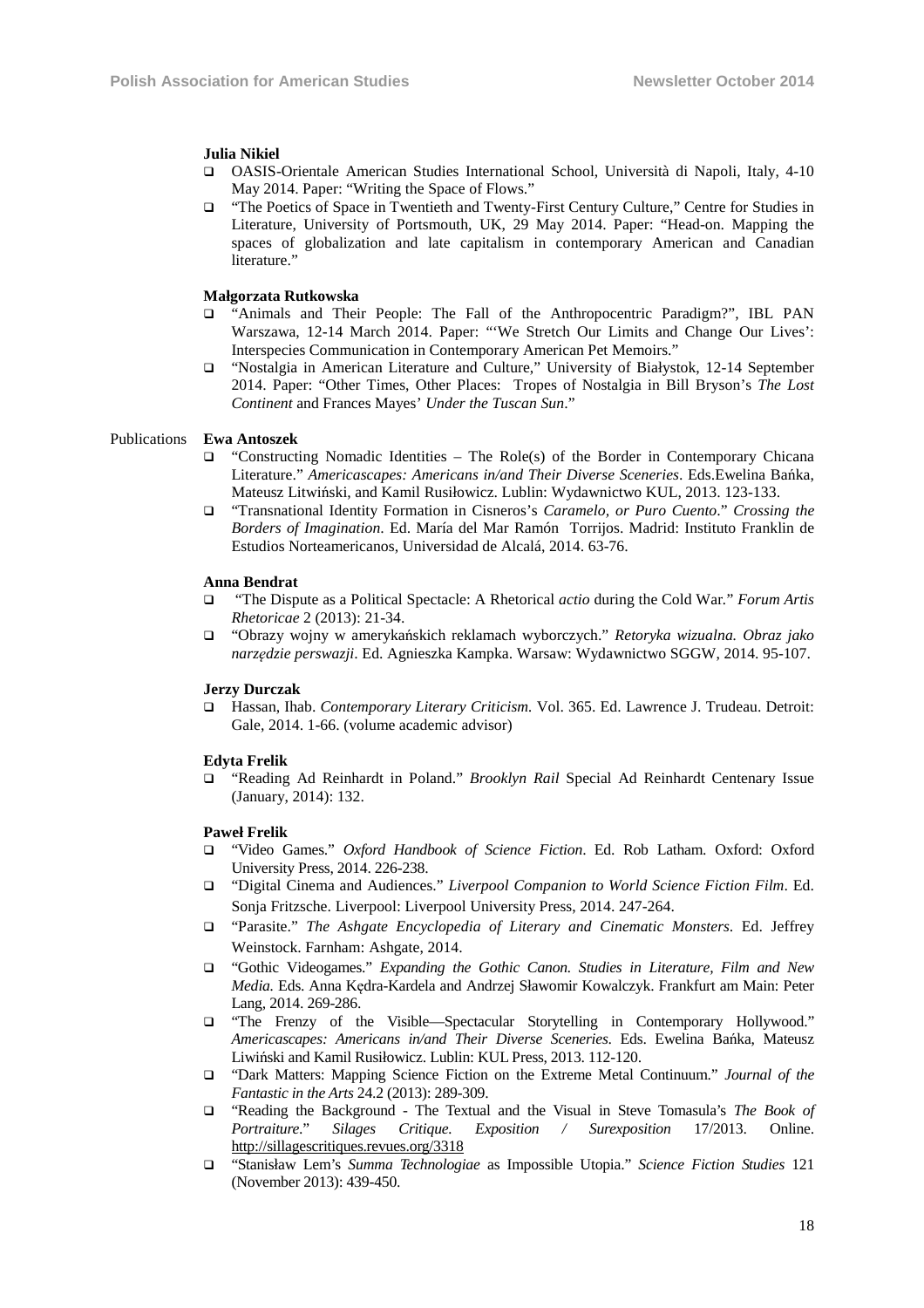- "How We Think When We Think About Science Fiction: Hayles's *How We Think.*" *Science Fiction Studies* 121 (November 2013): 540-545.
- "There's More To Europe Than Meets the Eye." *New Directions in the European Fantastic* by Sabine Coelsch-Foisner, Sarah Herbe, eds. *Science Fiction Studies* 122 (March 2014): 212-215. [book review]
- *Pardon This Intrusion: Fantastika in the Worldstorm*, by John Clute. *Foundation* 114: 50-53. [book review]
- "Wszystko jest oświetlone" [Everything is Illuminated], review of *Net of Being*, by Alex Grey. *Hermaion* 2/2013, 192-194. [book review]

#### **Izabella Kimak**

- *Bicultural Bodies: A Study of South Asian American Women's Fiction*. Frankfurt am Main: Peter Lang, 2013.
- "Book/Movie/Installation: The Interpenetration of the Literary and the Visual in Don DeLillo's *Point Omega*." *Visuality and Vision in American Literature*. Eds. Zbigniew Maszewski, Weronika Łaszkiewicz and Tomasz Sawczuk. Białystok: Wydawnictwo Uniwersytetu w Białymstoku, 2014. 91-98.
- "'A bridge that seizes crossing': Art, Violence and Ethnic Identity in Meena Alexander's *Manhattan Music.*" *Polish Journal for American Studies* 8 (2014): 149-166.

#### **Julia Nikiel**

 "Elementals." *The Ashgate Encyclopedia of Literary and Cinematic Monsters*. Ed. Jeffrey A. Weinstock. Farnham, UK: Ashgate Publishing, Ltd., 2014. 205-208.

#### **Małgorzata Rutkowska**

 "Skrzydlata miłość. Kobiety i ptaki we współczesnych amerykańskich pamiętnikach." *Jednak Książki. Gdańskie Czasopismo Humanistyczne* 2 (2014) "Zwierzęcość": 50-63. http://cwf.ug.edu.pl/ojs/index.php/JednakKsiazki

#### New courses **Jerzy Durczak**

- Photography in America: History and Cultural Impact
- **Photography and American Literature**
- Many Faces of American Realism: From Hemingway to *Mad Men*

#### **Joanna Durczak**

- □ The Environmental Imagination
- Victims, Survivors and Victors in Canadian Imagination

#### **Edyta Frelik**

□ Hollywood Stereotypes: Heroes, Anti-Heroes, Superheroes

#### **Paweł Frelik**

Digital Culture in Great Britain and the United States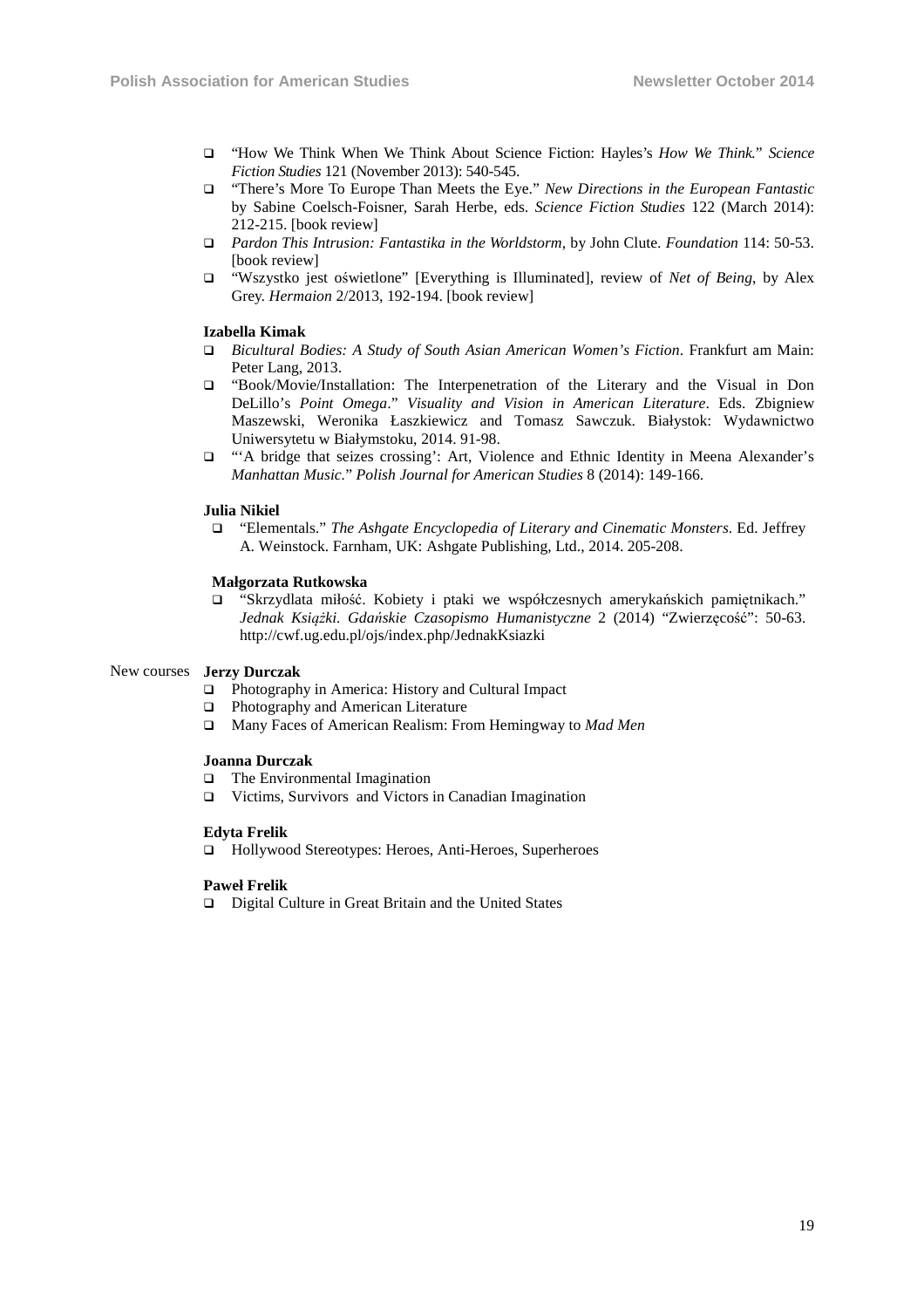# **English Philology Department, University of Warmia and Mazury in Olsztyn**

| Mailing     | English Philology Department, University of Warmia and Mazury in Olsztyn |
|-------------|--------------------------------------------------------------------------|
| address of  | ul. Kurta Obitza 1, 10-725 Olsztyn; http://www.uwm.edu.pl/anglistyka/    |
| the         | tel. $+48895246327$                                                      |
| department. | $\text{fax} + 48895352012$                                               |

#### **Anna Krawczyk-Łaskarzewska**

Events/ Activities

- Coorganized Conference *Między słowami, między światami. Komunikacja międzykulturowa w świetle współczesnej translatologii*. 4-5 Apr. 2014. Olsztyn. UWM.
- Coorganized Conference: *Seriale w kontekście kulturowym w poszukiwaniu ideału i straconego czasu*. 7-9 Apr. 2014. Olsztyn. UWM.

### Conferences **Mateusz Bogdanowicz**

 27-29 June 2014. University in Białystok. International Conference: International Conference: XI Forum Zaawansowanych Studiów nad Stanami Zjednoczonymi im. Profesora Andrzeja Bartnickiego (Professor Andrzej Bartnicki Forum for the Advanced Studies of the United States). Paper: "'[…] Ruled we are by women': Doley Madison, Sarah olkk and Edith Wilson – Three First Ladies Who Made a Difference."

 25-26 Sep. 2014. Nicolaus Copernicus University. Toruń. International Conference: *Re-Imagining the First World War: (Hi)stories, Myths, and Propaganda in Anglophone Literature and Culture*. Paper: "'The White Man War'? Aboriginal and Black Canadians' Contribution to the World War I Effort."

#### **Anna Krawczyk-Łaskarzewska**

- 26-30 Sep. 2013. Salzburg. SSASA (Salzburg Seminar American Studies Association) Global Seminar: *Sustainability and the City: America and the Urban World*. Participation in the "Cultural Representations of the City" panel.
- 23-25 Oct. 2013. Wrocław, UWr. PAAS (Polish Association for American Studies) International Conference: *Eating America. Crisis, Sustenance, Sustainability*. Paper: "Devour and Conquer: The Horrors of Consumption in Bryan Fuller's *Hannibal*."

 27 Oct. 2013. Łódź, UŁ. International Conference: *Diversity and Homogeneity: The Politics of Nation, Class, and Gender in Drama, Theatre, Film and Media*,. Paper: "'She is a bit of an enigma...' – Fashioning Female Detectives in *Prime Suspect* and *The Fall.*"

 4-5 Apr. 2014. Olsztyn, UWM. I Conference: *Między słowami, między światami. Komunikacja międzykulturowa w świetle współczesnej translatologii*, Paper: "Translation Theory vs Film Adaptation Studies – Taxonomies of Recycling in Bryan Fuller's *Hannibal*."

 7-9 Apr. 2014. Olsztyn, UWM. Conference: *Seriale w kontekście kulturowym – w poszukiwaniu ideału i straconego czasu*. Paper: "O skrajnych emocjach w dobie Tumblra i Twittera – przypadek serialu *Castle*."

 2-3 June 2014. Olsztyn, UWM. Conference: Stare media w dobie nowych mediów. Paper: "Ratings Drama, Telephilia, and the Double Consciousness of Television – The Case of Bryan Fuller's *Hannibal*."

 11-13 Sep. 2014. Gdańsk, UG. Conference: *Crime Fiction Here and There and Again*. Paper: "Mystery Writers As Detectives: The Whodunit Formula and the Problem of Characterization in *Ellery Queen* (1975) and *Castle* (2009)."

 9-11 Oct. 2014. Łódź, UŁ. International Conference: *All That Gothic*. Paper: "Excessive Vision, Exuberant Viewers – Bryan Fuller's *Hannibal* and the Limits of Gothic Aesthetics."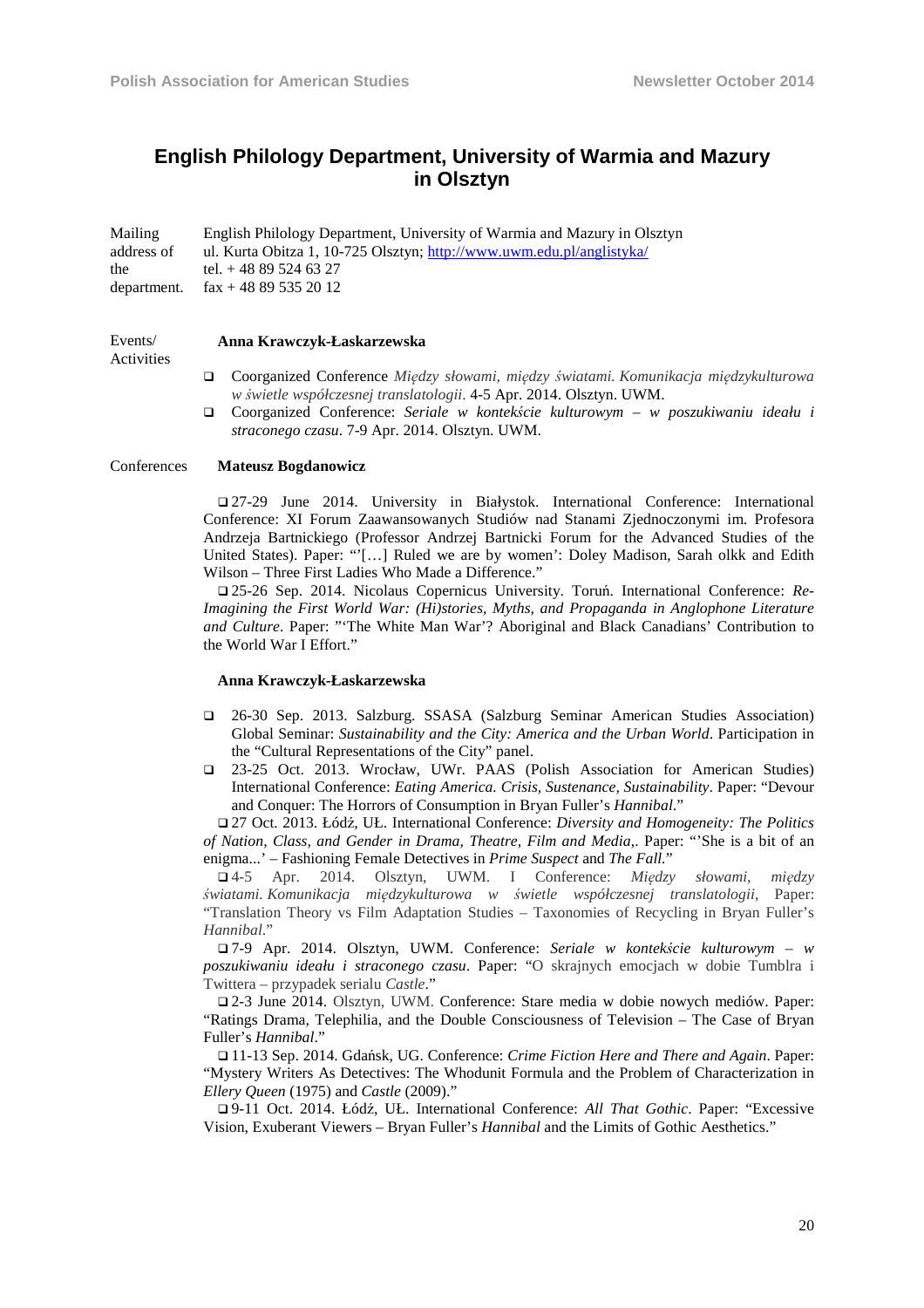#### Publications **Mateusz Bogdanowicz**

- "In Defence of History or in Hysteria of Defence: Reflections on J. L. Granatstein's Who Killed Canadian History?" *Transcanadiana, Polish Journal of Canadian Studies* /*Revue Polonaise d'Études Canadiennes*, no. 6/2013, Poznań, 2013.
- "To Conduct or Not to Conduct the World (Again): 2012 U.S. Presidential Candidates' Dilemmas." *2012 Presidential Elections in the United States: Challenges and Expectations*, edited by Paweł Laidler and Maciej Turek. Kraków, 2014.
- "What is the American Myth Really Like?", *Ad Americam: Journal of American Studies*, 2014, no 15.

#### **Anna Krawczyk-Łaskarzewska**

 "'Smilers, Defilers, Reekers and Leakers' - Dogs as Tools of Subversion and Transgression in Short Stories by Edgar A. Poe, Mark Twain, and Ambrose Bierce." *Reading Subversion and Transgression*. Ed. Joanna Kazik and Paulina Mirowska. Łódź: Wydawnictwo Uniwersytetu Łódzkiego, 2013 [Vol. 3 of *Studies in English Drama and Poetry*].

 "'Seek and Ye Shall Mind' - Conspiracy Theories and the Mechanisms of Online Exposure." *Fearful Symmetries: Representations of Anxiety in Cultural, Literary and Political Discourses*. Ed. Leszek Drong and Jacek Mydla, Katowice: Wydawnictwo Uniwersytetu Śląskiego, 2013.

 "Oswajanie tabu - filmowe adaptacje *Zagłady domu Usherów*." *Wynaturzenie. Literatura, kultura, język, translatoryka.* Ed. Julia Gierczak. Gdańsk: Wydawnictwo Uniwersytetu Gdańskiego, 2013.

 "Eying the Evil Eye: Edgar Allan Poe's The Tell-Tale Heart and Its Visual Interpretations." *Visuality and Vision in American Literature.* Ed. Zbigniew Maszewski, Weronika Łaszkiewicz and Tomasz Sawczuk. Białystok: Wydawnictwo Uniwersytetu w Białymstoku, 2014.

 "Picturing Miss Havisham." *Reflections on/of Dickens*. Ed. Ewa Kujawska-Lis and Anna Krawczyk-Łaskarzewska. Newcastle upon Tyne: Cambridge Scholars Publishing, 2014.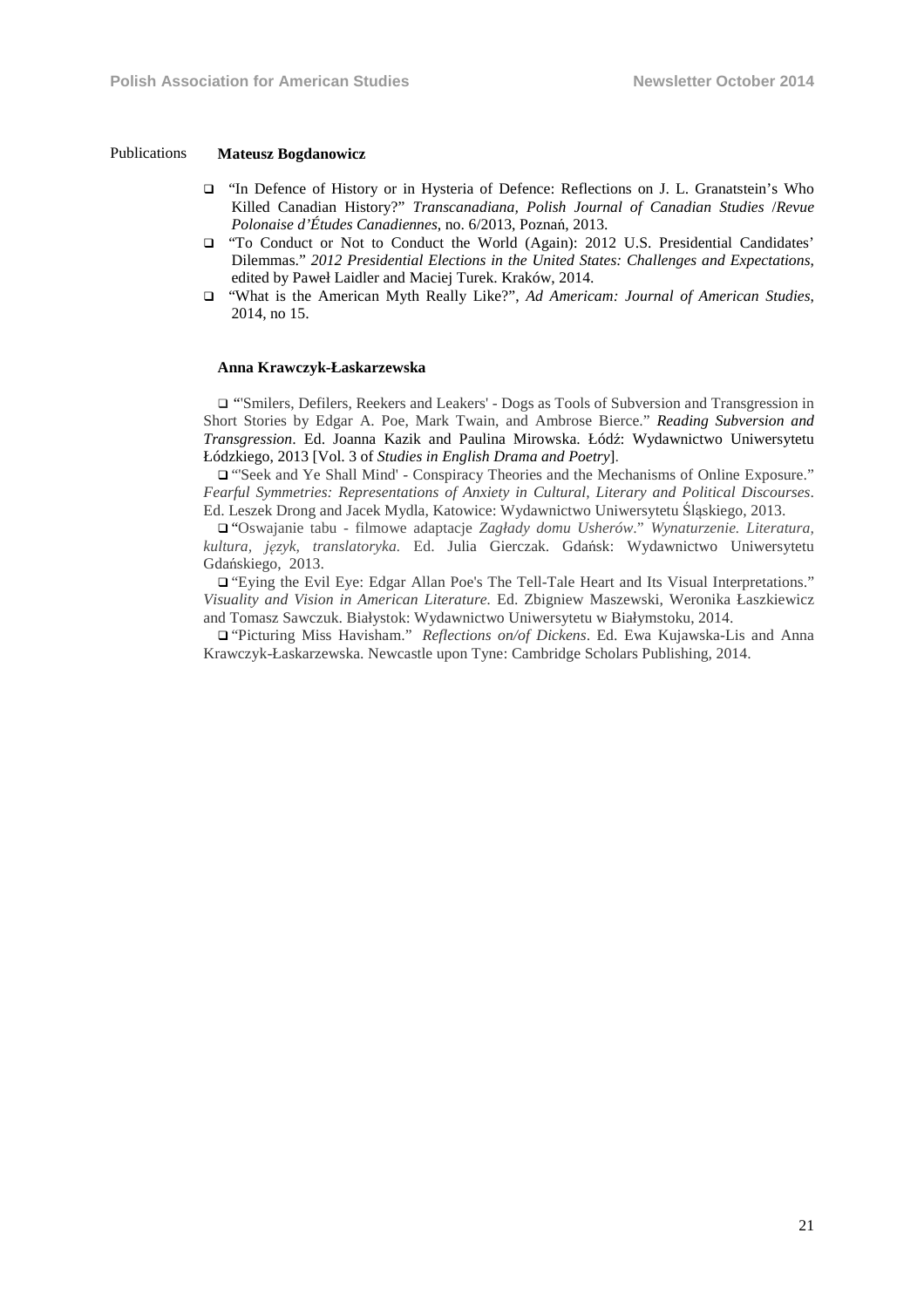### **Institute of English Studies, University of Rzeszów**

Mailing address of the department. Institute of English Studies, University of Rzeszow Al. mjr. W. Kopisto 2 B, 35-315 Rzeszów tel. +48 17 872 12 14 tel/fax +48 17 872 12 88 http://www.ur.edu.pl/wydzialy/filologiczny/instytut-filologii-angielskiej

#### Events/Activities **Elżbieta Rokosz-Piejko**

 Participated in international internship as a part of the EU project *UR - Modernity and Future of the Region,* conducted at Washington State University, Pullman; September 14-28<sup>th</sup>, 2014.

#### **Damian S. Pyrkosz**

- Participated in international internship as a part of the EU project *UR Modernity and Future of the Region, conducted at Macquarie University, Sydney; September 15-28<sup>th</sup>,* 2014.
- Taught classes on *Religion and Economic Development* within as a part of the Erasmus exchange program at Department of Economics, University of Macedonia, Thessaloniki, Greece; April  $2-10^{th}$ ,  $2014$ .
- Coorganized 4th International Summer School of ASECU (Associacion of South and Eastern Europe and the Black Sea Region Economic Universities) Youth & International Conference, Faculty of Economics, UR; July 14-18<sup>th</sup>, 2014.
- Coorganized *International Student Seminar (ISS)* on *Management and Financial Issues* student workshops within the International Classroom Erasmus Challenge (ICEC) project at Rzeszów Technical University; April 28-29<sup>th</sup>, 2014.
- Coorganized and taught a seminar on Japanese business culture as a part of a series *Economics Around the World*, initiative of a student scientific circle *Leaders of Business* at Faculty of Economics, UR; March  $10^{th}$ , 2014

#### Conferences **Elżbieta Rokosz-Piejko**

- October 23-25, 2013. University of Wrocław. PAAS Conference: *Eating America. Crisis, Sustenance, Sustainability*. Presentation: "An escape into 'archetypal but distant worlds' – how/why do Americans in crisis still seem to draw certain sustenance from the world of British costume drama?"
- April 3, 2014. PWSTE Jarosław. Conference: *Podkarpackie Forum Filologiczne. Podkarpackie Studia Filologiczne: Językoznawstwo, Literatura i Kultura*. Presentation: *Middlemarch* (1994) as an example of the British Classic Television Serial of the 1990s.
- April 7-9, 2014. UWM Olsztyn. Conference: *Seriale w kontekście kulturowym w poszukiwaniu ideału i straconego czasu.* Presentation: 'Znacie? To obejrzyjcie. Rzecz o brytyjskich serialowych adaptacjach powieści mniej lub bardziej klasycznych.'
- August 29 September 2, 2014. UJPS Kosice, Slovakia, The 12th ESSE Conference. Presentation: **"**What if Gogol was a girl? Ethnicity and gender roles in Jhumpa Lahiri's *The Namesake.*"

#### **Małgorzata Martynuska**

- October 23-25, 2013. *Eating America. Crisis, Sustenance, Sustainability.* PAAS 2013, Wrocław, Presentation: "Consuming Latinidad: Mexican Foodways in *Tortilla Soup.*"
- $\Box$  April 10-13, 2014. 59<sup>th</sup> British Association for American Studies Conference, University of Birmingham. Presentation: "Hybridization of Mexican-American Cuisine and Identity Examined Through Foodways in Maria Ripoll's *Tortilla Soup.*"
- $\Box$  May 28 June 1, 2014. 9<sup>th</sup> Biennial MESEA conference, Saarbrücken, Germany,. Presentation: "Border Crossings in Gregory Nava's *El Norte* (1983) and *Mi Familia* (1995).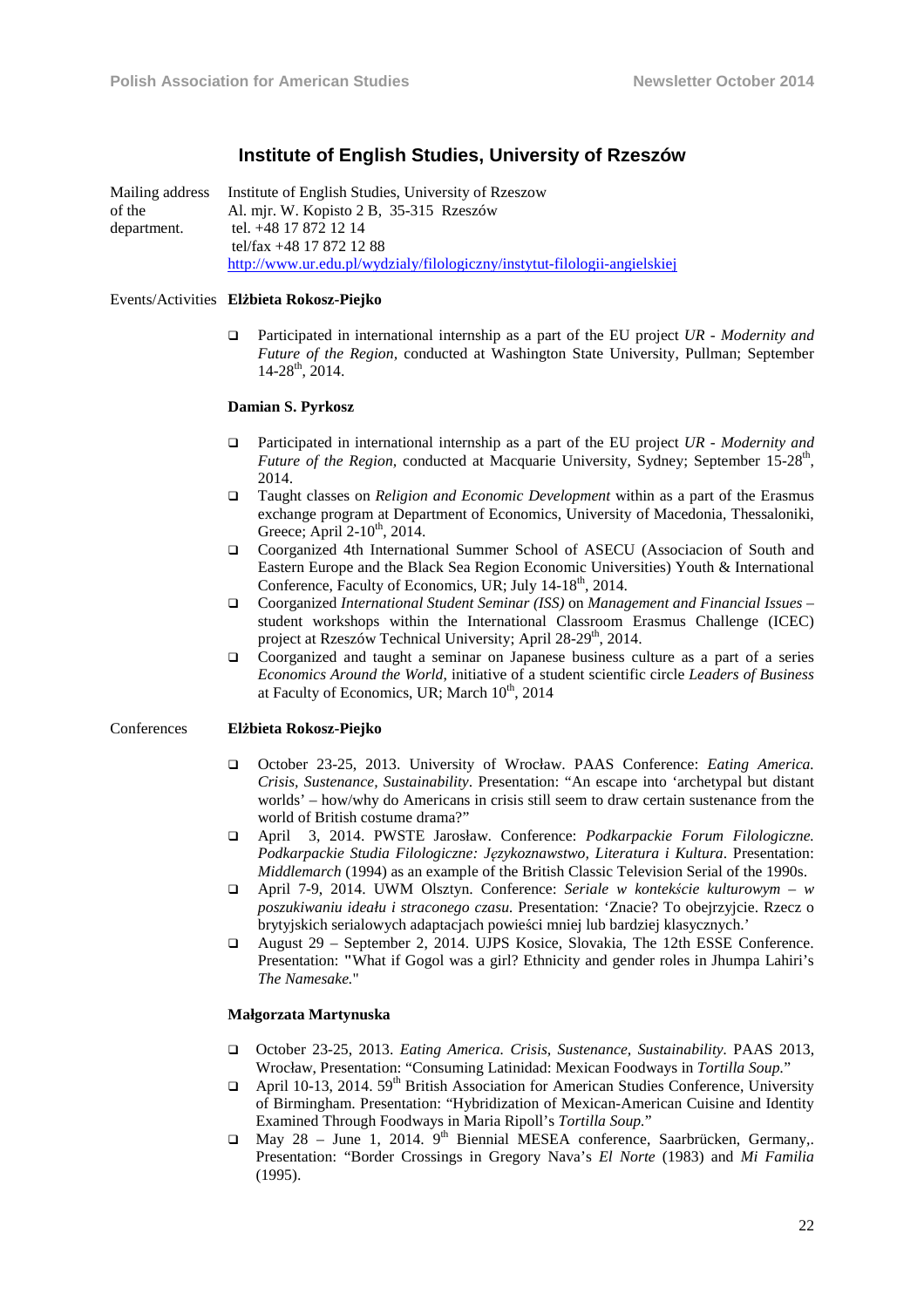June 20-22, 2014. "A View from Elsewhere," Olomouc, Czech Republic,. Presentation: "The Exotic Other: Representations of Latina Tropicalism in U.S. Popular Culture."

#### **Damian S. Pyrkosz**

- July 14-18, 2014. 4th International Summer School of ASECU (Associacion of South and Eastern Europe and the Black Sea Region Economic Universities) Youth & International Conference, Faculty of Economics, UR, Rzeszów. Presentation "Change, Creativity and Innovation in the Intercultural Context"*.*
- September 19–20, 2013. International Conference *Nierówności Społeczne a Wzrost Gospodarczy - W Poszukiwaniu Warunków Zintegrowanego Rozwoju*, Uniwersytet Rzeszowski, Katedra Teorii Ekonomii i Stosunków Międzynarodowych, Rzeszów. Presentation "Integrating Culture into (Sustainable) Development – Values, Implications and Dilemmas"

#### Publications **Małgorzata Martynuska**

- "Consuming Latinidad: Mexican Foodways in Maria Ripoll's *Tortilla Soup* (2001)" (2014) [in:] *Eating America: Crisis, Sustenance*, *Sustainability*, (eds) Justyna Kociatkiewicz, Laura Suchostawska, and Dominika Ferens, Frankfurt am Main: Peter Lang, pp. 229-236.
- "Border Crossings in Gregory Nava's *El Norte* (1983) and *Mi Familia* (1995)" [in:] *Sociology Study*, 2014 February, Vol. 4, Issue 2, Serial Nr 33, ISSN 2159-5526, New York: David Publishing Company, pp.150-156.
- *Screening Difference: How Hollywood's Blockbuster Films Imagine Race, Ethnicity, and Culture*, Jaap Van Ginneken, USA: Rowman & Littlefield Publishers, 2007, ISBN-10:0- 7425-5584-4, [in:] *Studia Anglica Resoviensia* Vol. 10, 2013, (eds) G.Kleparski, A. Uberman, M. Pikor-Niedziałek, A. Kallaus, S. Kozioł, UR Publishing House, pp. 153- 157. [book review]

### **Damian S. Pyrkosz**

 "Integrating Culture into (Sustainable) Development – Values, Implications and Dilemmas" M.G. Woźniak (ed.) *Nierówności społeczne a wzrost gospodarczy. W kierunku zintegrowanego rozwoju. Zeszyt Nr 38.* Uniwersytet Rzeszowski, Katedra Teorii Ekonomii i Stosunków Międzynarodowych. Rzeszów: Wydawnictwo Uniwersytetu Rzeszowskiego. 57-73.

#### New courses **Damian S. Pyrkosz**

International Economics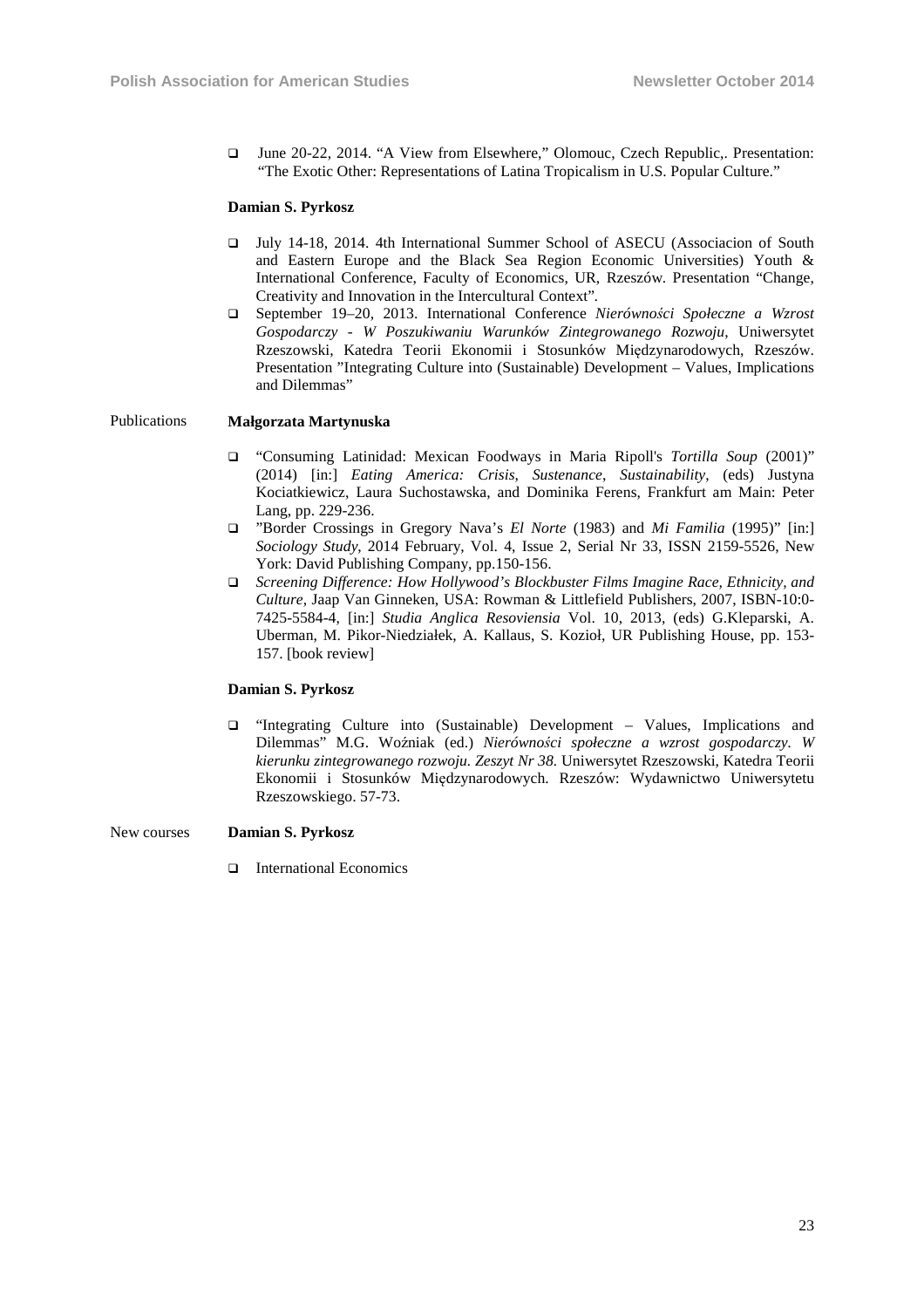# **Department of American and Canadian Studies Institute of English Cultures and Literatures University of Silesia in Katowice**

Mailing address of the department, center. Department of American and Canadian Studies Institute of English Cultures and Literatures University of Silesia in Katowice Ul. Gen. Stefana Grota-Roweckiego 5 41-205 Sosnowiec, Poland Tel.: +48.32.3640872

> e-mail: americas@us.edu.pl www.americas.us.edu.pl

Events/ Activities

Guest lecturers

- Days of Canadian Culture at the University of Silesia 14-15 May 2014, Theme: "Canadian Aboriginal Drama, Theatre and Popular Culture"
- **Dr hab. Paweł Jędrzejko** has been asked to serve as Director of the University of Silesia Press
- **Workshop:** "Creative non-fiction." **Myrna Kostash**  Edmonton, Alberta non-fiction writer, journalist 02.10.2013
- **Workshop:** "Land, Love and Ceremony: A look at Canadian Indigenous Plays (*Rez Sisters, Ernestine Shushwap gets her Trout, Baby Blues*)" **Michelle LaFlamme** University of Fraser Valley 15.05.2014
- **Workshop:** " Indigenous Methodologies and Contemporary Scholarship" **Ric Knowles** University of GuelphProfessor of drama, theatre and performance, editor of *Theatre Journal* 14.05.2014

### **Paweł Jędrzejko**

York St. John University, York, UK – "Yellow Wallpapers, Panopticons, and the Feminine Shame""Covers Talk: on Kate Chopin's *The Awakening*" John Jay College of Criminal Justice, CUNY, New York – "On a Calvinist Model of Justice in "The Model of Christian Charity"

#### **Myrna Kostash**

Edmonton, Alberta non-fiction writer, journalist 02.10.2013 , University of Silesia, Sosnowiec, lecture: "The Reluctant Historian: Writing Creative Nonfiction"

#### **Marlene Atleo**

University of Manitoba, Faculty of Education,19.11.2013, University of Silesia, Sosnowiec, lecture: "Transindigenous Imaginations. Dancing on the surface tension or diving into the deep end of culture?"

#### **Michelle LaFlamme**

University of Fraser Valley, 14-15. 05. 2014, University of Silesia, Sosnowiec, lectures: "Roots of Indigenous drama and theatre: Indigenous ceremonies, traditions, ritual performances and storytelling." "Unsettling the West: a Look at Indigenous Popular Culture in Canada"

#### **Ric Knowles**

University of Guelph Professor of drama, theatre and performance, editor of *Theatre Journal* 14.05.2014, University of Silesia, Sosnowiec lecture: "Indigenous Knowledge, Contemporary Performance: A Dramaturgy of Decolonization."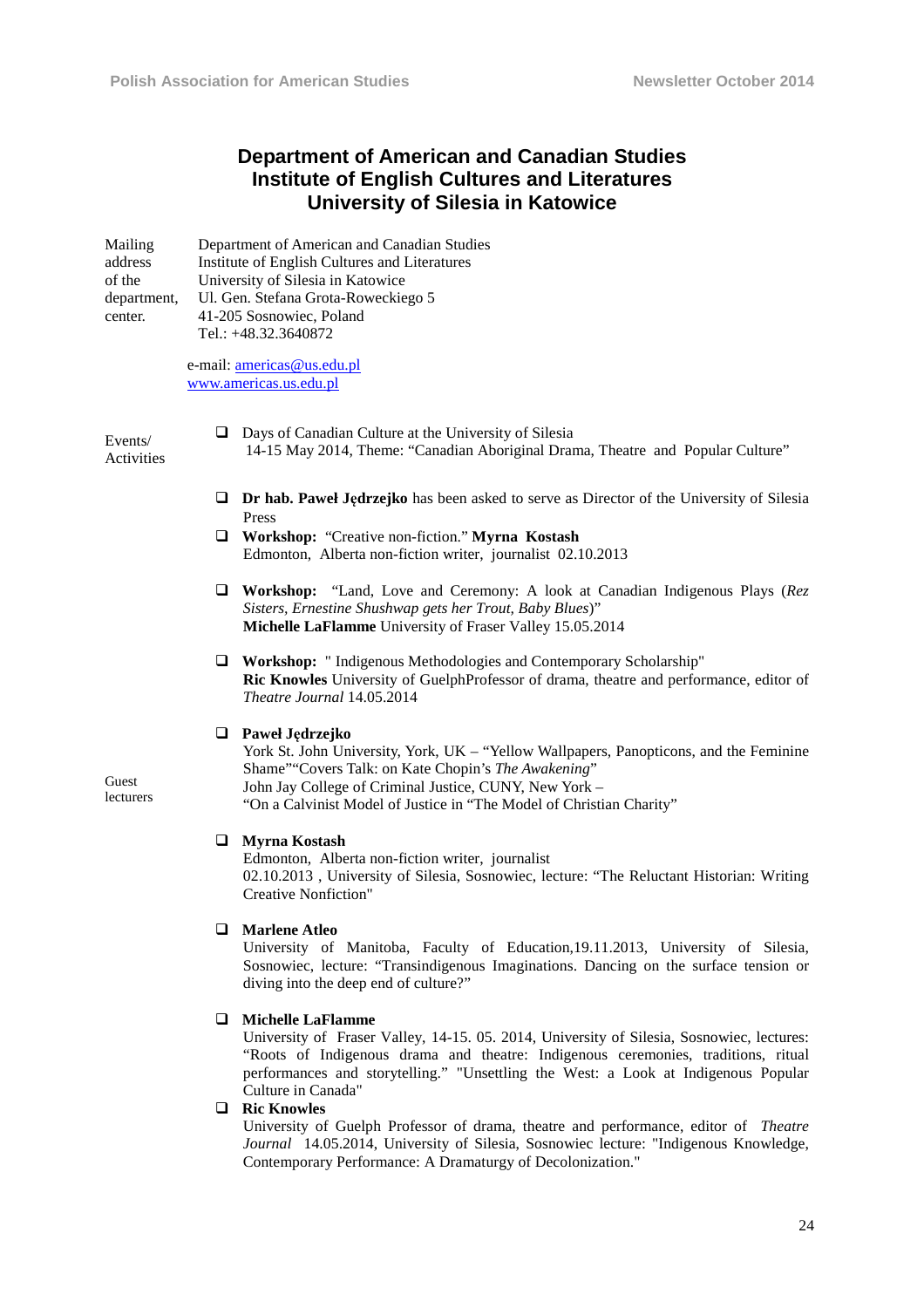#### **Kaspar Saxena**

York University, Toronto 15.05.2014, University of Silesia, Sosnowiec Lecture: "You Put A Spell On Me: Land, Language and Looking Glass Photography on the Big East River "

#### **Dr Eugenia Sojka**

 "Exploring the idea of 'Indigenous Shtetl in Canada: Aboriginal-Jewish writers and artists embracing their complex histories, identities and cultures in the 21<sup>st</sup> century." Conference: *Kanade, di Goldene Medine? Perspectives on Canadian-Jewish Literature and Culture / Kanade, di Goldene Medine? Perspectives sur la littérature et la culture juives canadiennes*, April 2014, University of Łódź in co-operation with Department of Religion, Concordia University in Montreal, Łódź, Poland.

**Conferences** 

#### **Dr Sonia Caputa**

- $\Box$  . Stereotyp Amerykanów polskiego pochodzenia w serialach amerykańskich końca XX i początku XXI wieku." Konferencja: *Seriale w kontekście kulturowym – w poszukiwaniu ideału i straconego czasu,* kwiecień, 2014, Instytut Filologii Polskiej, Katedra Filologii Angielskiej, Uniwersytet Warmińsko-Mazurski*,* Olsztyn, Poland.
- "Dwelling in the margin? (In)visibility of Polish American literature." Conference: *Revolting Peripheries*, June 2014, University of Bielsko Biała, Poland.
- A fellow of "Salzburg Seminar American Studies Association Symposium 'Defining America: New Writing, New Voices, New Directions', September 2014, Salzburg, Austria.
- PAAS Methodologies in American Studies Workshop, September 2014, University of Wrocław, Poland.
- Co-ordination of the conference *Urban Amazements*, Szczyrk, 22-24.05.2014, University of Silesia, Szczyrk, Poland.

**Dr Małgorzata Poks** 

- "How Not to Consume: Peter Maurin, Ammon Hennacy, Dorothy Day and Other Angelic Troublemakers." The PAAS 2013 Conference *Crisis, Sustenance, Sustainability* organized by the University of Wrocław, 23-25 November 2014 in Wrocław.
- "The One-Person Revolution as a Road to Joy: Thomas Merton, Ammon Hennacy, and Christian Anarchism." Tomas Merton Conference *The Road to Joy* organized by The Thomas Merton Society of Great Britain and Ireland, 04-06 April 2014 in Oakham, England.
- "Borderlands of the Self: Thomas Merton's Universal Inscription." Conference: *Representing, (De)Constructing and Translating Borderlands*. Conference organized by the University of Białystok, 29-30 May 2014 in Krasnogruda.

#### **Dr Agnieszka Woźniakowska**

 "Nostalgia and Hope. The Past and the Future in the Plays of Tennessee Williams." Conference: *Nostalgia in North-American Literature and Culture*, September 2014, University of Białystok, Poland.

#### **Mgr Magdalena Bednorz**

 $\Box$  "Kryzys tożsamości gracza – znaczenie terminu "gracz" wobec popularyzacji gier komputerowych" at Jagiellonian University and Games Research Association of Poland Conference: *Tworzenie postaci: podmiotowości i tożsamości w grach wideo*, June 2014, Kraków, Poland.

#### **Mgr Alicja Bemben**

"The lie that tells a truth, the truth lies." Conference: *CryptoHistory*/*Kryptohistoria*,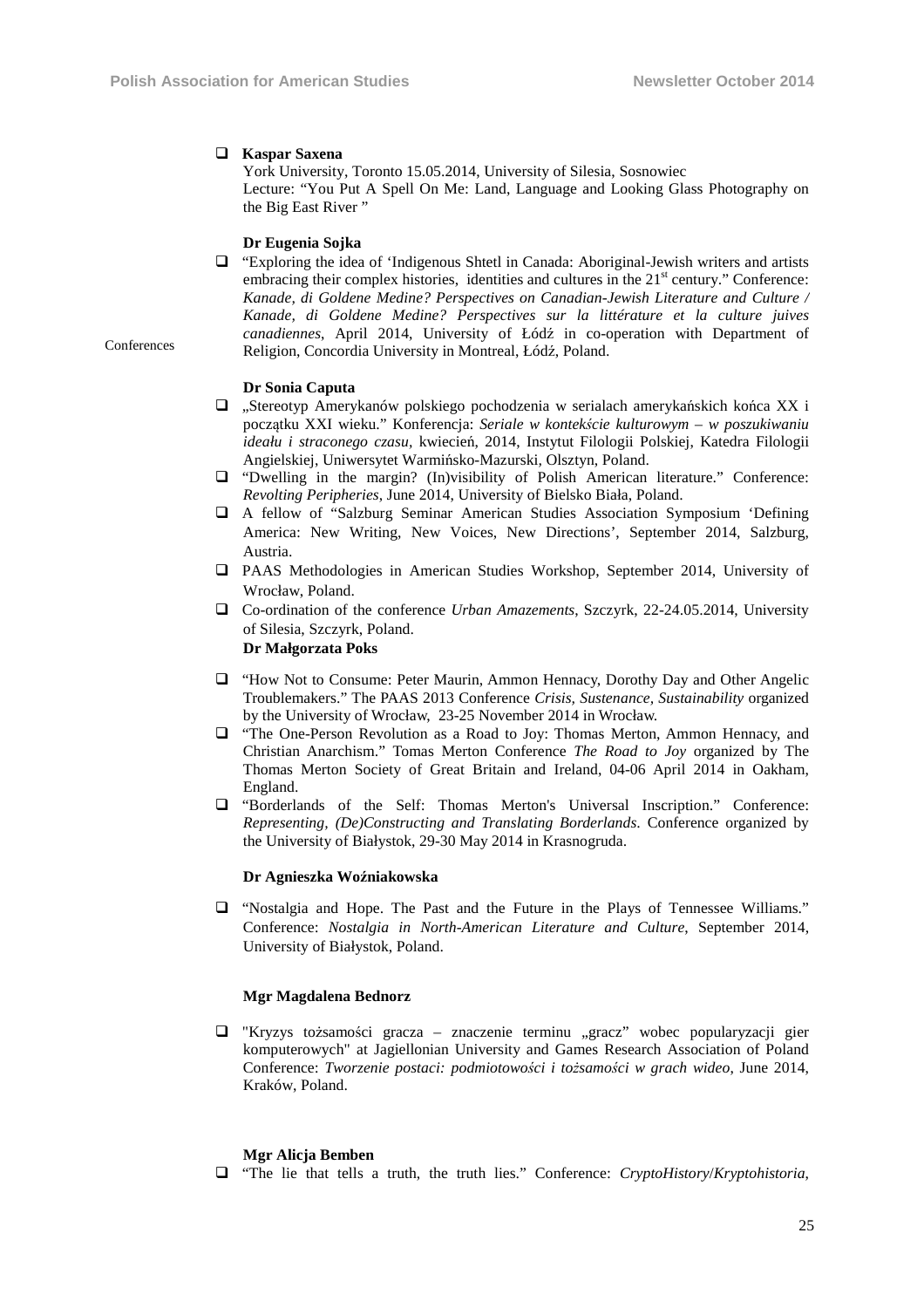November 2013, Sosnowiec, University of Silesia, Poland.

- "Literary peripheries of historical truth." Conference: *Revolting Peripheries,* June 2014, University of Bielsko Biała, Poland.
- "When Claudius Wept." Conference: *Robert Graves: Humour, Irony, Tragedy, and the Grotesque*, July 2014, Palma and Deià, The Robert Graves Trust.
- $\Box$  Co-organization of A DUE seminars 22 X 2013 13 V 2014, Katowice, University of Silesia.
- Co-organization of *Kryptohistoria/CryptoHistory* conference, 22-23 XI 2013, Sosnowiec, University of Silesia.
- Co-organization of *Historisus* conference, 22-23 XI 2014, Sosnowiec, University of Silesia.
- FSS grant scholarship to University of Oslo, 28.01.2014-29.04.2014, Oslo, University of Oslo, Faculty of Humanities.
- Workshop on financing of science and intellectual property protection, Krajową Reprezentacja Doktorantów and UŚ, 08 XI 2013, Katowice, University of Silesia.

#### **Mgr Jakub Gajda**

- "On the Importance of Forgeries: Case Study of Thomas Pynchon's Mason & Dixon." Conference: *CryptoHistory*, November 2013, University of Silesia, Sosnowiec, Poland.
- "William Faulkner: A postmodern writer by accident." Conference: *Historycity and Memory: Postmodern Struggles With the Past*, March 2014, American Studies Scholarly Circle at the Faculty of English, UAM, Poznań, Poland.
- "New Orleans of Dunces." Conference: *XXIV British and American Studies*, May 2014, West University of Timisoara, Timisoara, Romania.
- "City as a Satire." Conference: *Urban Amazements*, May 2014, University of Silesia, Szczyrk, Poland.
- "No blue Monday in your Sunday clothes": the Politics of Attire in the 20th century American Culture." Conference: *Ties and Knots. Bridges between Lands and Cultures*, September 2014, University of Silesia in collaboration with College of Arts and Sciences, Salem State University; Sosnowiec, Poland.
- "From Light to Shadow: The Great War in William Faulkner's 'Soldier's Pay' and Thomas Pynchon's 'Against the Day.'" Conference: *Re-Imagining the First World War: (Hi)stories, Myths, and Propaganda in Anglophone Literature and Culture*, September 2014, Toruń, UMK, Poland.
- Co-ordination of the conference *CryptoHistory/Kryptohistoria*, Sosonowiec, 23- 24.11.2013, IKILA, H/story, University of Silesia.

#### **Mgr Marzenna Gustek-Sikorska**

 A fellow of "Salzburg Seminar American Studies Association Symposium 'Defining America: New Writing, New Voices, New Directions', September 2014, Salzburg, Austria.

#### **Mgr Eric Starnes**

- "The Weeping Widow: The Act of Grieving in the Reconstruction South as Viewed in Select Southern White Nationalist Novels." Conference: *Grievings,* September 2013, University of Silesia, Sosnowiec, Poland.
- "The Riddle of Thule: In Search of the Crypto-History of a Racially Pure White Utopia. Conference: *CryptoHistory/Kryptohistoria,* November 2013, University of Silesia, Sosnowiec, Poland.

#### **Dr hab. Paweł Jędrzejko**

- Zbigniew Białas, Paweł Jędrzejko, Julia Szołtysek, *Culture and the Rites/Rights of Grief*, Newcastle: Cambridge Scholars Publishing, 2014.
- Paweł Jędrzejko, "Decoding/Recoding? On Value Transfer and the 'Obviews,'" *Review of International American Studies*, Vol. 6, Spring-Fall № 1–2/2013, pp. 13-30.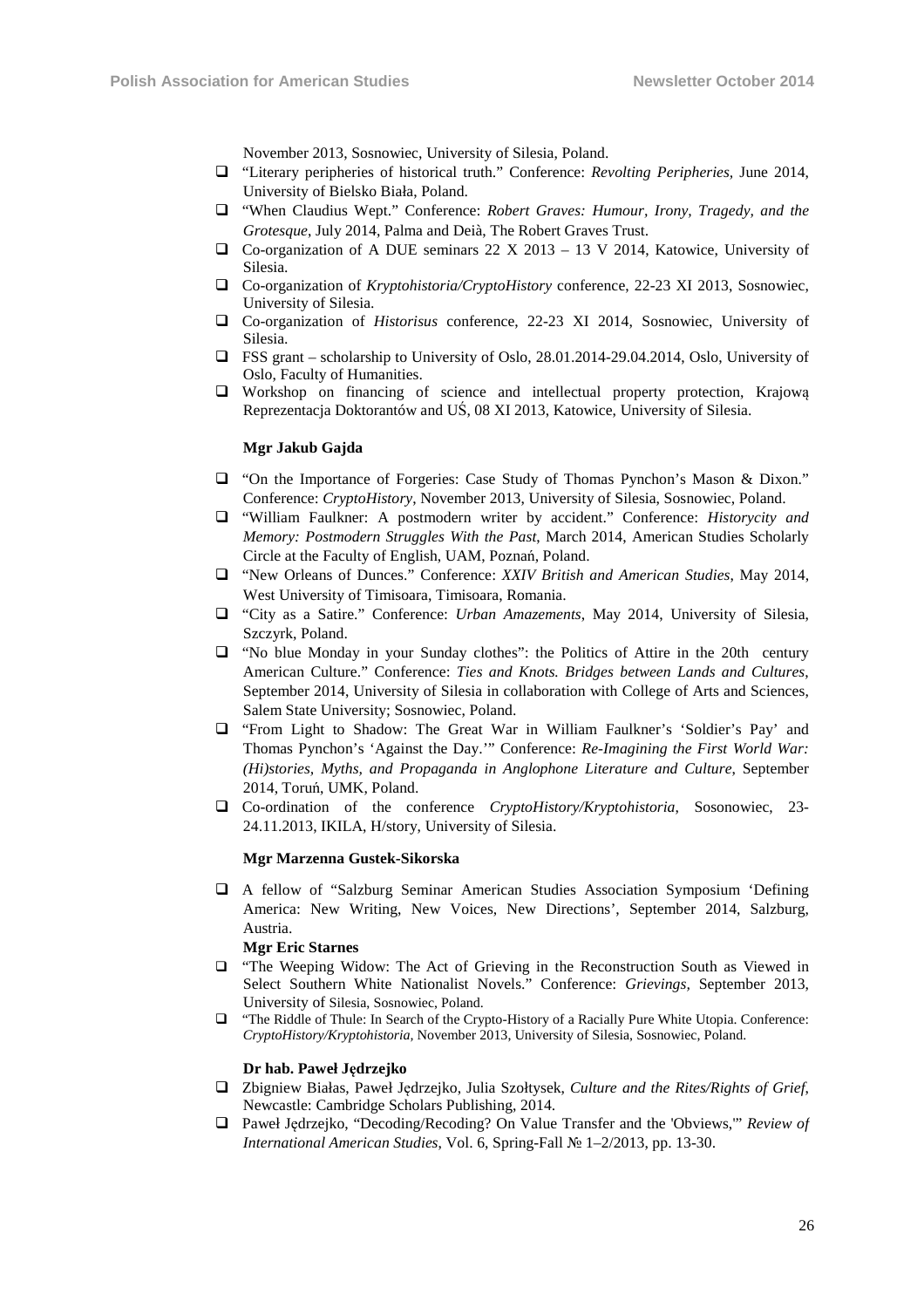#### **Dr Małgorzata Poks**

- "Why I Have a Wet Footprint on Top of My Mind": The World, the Text, and the Subject in Thomas Merton's *The Geography of Lograire*. *Americascapes: Americans in /and Their Diverse Landscapes.* Eds. Ewelina Bańka, Mateusz Liwiński, Kamil Rusiłowicz. Lublin: Wydawictwo KUL, 2013, pp. 69-81.
- Publications "Voluntary Simplicity and Voluntary Poverty: Alternatives to Consumer Culture." *Eating America: Crisis, Sustenance, Sustainability*. Eds. Justyna Kociatkiewicz, Laura Suchostawska, and Dominika Ferens. Frankfurt am Main: Peter Lang, 2014, pp. 35-51.

#### **Dr Agnieszka Woźniakowska**

- 'Contemporary Jobs in American Drama on the basis of Archibald Mac Leish's *J.B.* and Neil Simon's *God's Favorite*,' in: *Margins and Peripheries. Studies in Culture, Literature and Language,* ed. Daniel Vogel, Wydawnictwo Państwowej Wyższej Szkoły Zawodowej w Raciborzu, 2014, pp. 44-55.
- *Wielkie tematy literatury amerykańskiej.* vol. 6 *Starość, śmierć,* eds. Teresa Pyzik and Agnieszka Woźniakowska, Wydawnictwo Uniwersytetu Śląskiego, Katowice, 2014.

#### **Mgr Jakub Gajda**

 "Faulkner's Dream of a Bearhunt," in: *Nature(s): Environments We Live By in Literary and Cultural Discourses,* eds. J. Mydla, A. Wilczek, T. Gnat, Wydawnictwo Uniwersytetu Śląskiego, Katowice, 2014, pp. 63-73.

#### **Mgr Anna Samborowska**

- "American National Character: The Role of Tall Tales in the Creation of National Identity," in: *English Studies in Albania - Nation, nationality, nationhood: What's in a name,?* MIRGEERALB*,* Tiranë: 2014, pp. 91-106. **Mgr Eric Starnes**
- New Courses "Mr. Turner's Fears and Fantasies: The Turner Diaries and White Fear in America" in: Leszek Drong and Jacek Mydla, eds., *Fearful Symmetries: Representations of Anxiety in Cultural, Literary and Political Discourses*. Katowice: Wydawnictwo Uniwersytetu Śląskiego, pp. 266-275.

#### **Dr hab. Paweł Jędrzejko**

New Faculty

 "Star Wars: Toward the Frontiers of Postmodernity" (Short Course) East Finland University, Joensuu, Finland

 Małgorzata Poks, Ph.D. – Assistant Professor; Sonia Caputa, Ph.D. – Assistant Professor

Ph.D. Candidates: Katarzyna Bąk Magdalena Bednorz Alicja Bemben Tomasz Brenet Anna Chyla Claudia Lubszczyk Anna Samborowska Eric Starnes, M.A.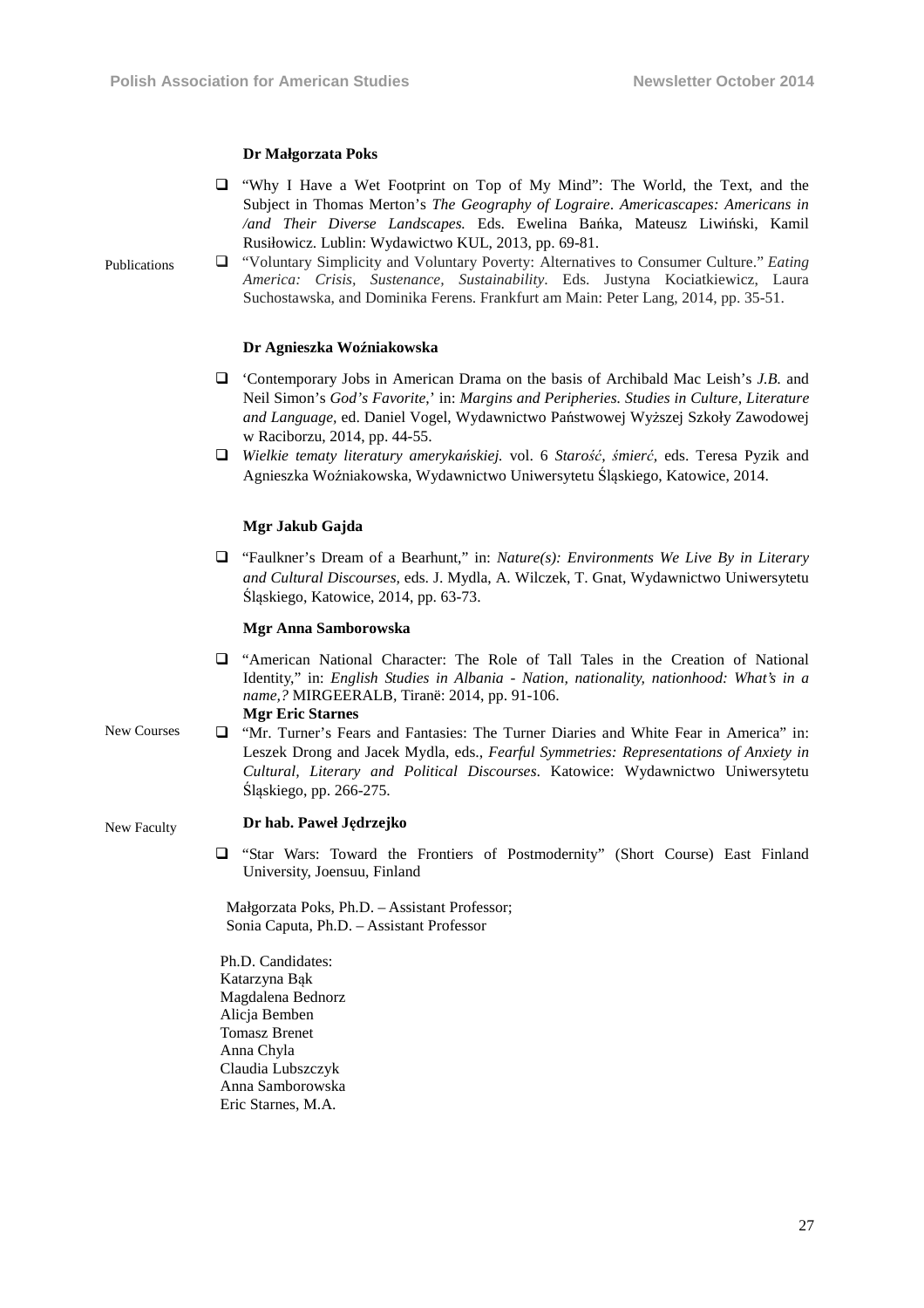Calls for *Wielkie tematy literatury amerykańskiej – Tom 7 Miłość*

papers

Zaproszenie do nadsyłania tekstów **Szanowni Państwo!** 

W bieżącym roku mija jedenaście lat, odkąd ukazał się pierwszy tom *Wielkich tematów literatury amerykańskiej*. Zamysłem pomysłodawczyni serii, prof. Teresy Pyzik, było skierowanie publikacji do szerokiego grona odbiorców – grona, które nie ograniczałoby się tylko do czytelników władających językiem angielskim. Decyzja o wydaniu serii w języku polskim okazała się trafna: do chwili obecnej ukazało się pięć tomów – T. 1. *Bóg, wiara, religia*, T.2. *"Granica", pogranicze, Zachód*, T.3.

*Miasteczka, miasta, metropolie*", T.4. *Rodzina*, T. 5. *Podróże, wędrówki, włóczęgi*, a wkrótce ukaże się tom szósty, pt. *Starość, śmierć* – i wszystkie one spotkały się z ogromnym zainteresowaniem i pochlebnymi opiniami czytelników. Dlatego też – podejmując decyzję o kontynuacji serii – najserdeczniej zachęcamy Państwa do nadsyłania artykułów do kolejnego, siódmego tomu, którego tematem będzie *Miłość w literaturze amerykańskiej*. Proponujemy, aby tematyka artykułów dotyczyła dwóch obszarów:

1. Miłości człowieka do człowieka (miłości małżonków, rodziców do dzieci, siostrzanej/braterskiej, podwładnych do władających, itp.)

2. Miłości człowieka do idei lub rzeczy (do Boga, ojczyzny, ziemi, pieniędzy, wolności, itp.)

W ramach tych dwóch obszarów, podobnie jak w poprzednich tomach, pozostawiamy Autorom swobodę interpretacji, poniżej przedstawiając jedynie kilka sugestii:

- miłość a wolność
- miłość nieodwzajemniona/niespełniona
- miłość narcystyczna
- miłość destrukcyjna, patologiczna lub wypaczona
- miłość romantyczna
- miłość i nienawiść
- trudna miłość
- miłość i niewierność
- miłość erotyczna/namiętność
- różne formy/oblicza miłości

Prosimy o **nadsyłanie abstraktów (lub ewentualnych pytań) do 30 września 2014**, na adres: agnieszka.wozniakowska@us.edu.pl. Decyzje dotyczące przyjęcia abstraktów roześlemy 15 października 2014. **Termin nadsyłania gotowych artykułów to 31 stycznia 2015**. Zachęcamy także do lektury poprzednich tomów *Wielkich tematów*.

*Agnieszka Woźniakowska i Sonia Caputa*

*Discover Canada,* a *Nationwide Contest for Polish High School Students*, planned as a threestage annual event, is a joint project of Department of American and Canadian Studies, the Institute of English Cultures and literatures, University of Silesia in Katowice, and Liceum Ogólnokształcące im. Karola Miarki in Żory.

This pioneering educational initiative aims at broadening the cultural horizons of participating students by encouraging them to explore Canadian culture, history, education, politics, geography and current affairs, as well as introducing them to the Canadian exemplary ways of dealing with diversity in all its forms. In view of Europe's rising multiculturality , Canada's successful multicultural policies can serve as a model for creating societies that celebrate diversity, difference, and inclusion. Contests such as Discover Canada can contribute to the process of educating future broadminded leaders of the new world who would create societies without prejudice and discrimination.

The patronage of the first edition of the contest Discover Canada 2014, was accepted by the Ambassador of Canada to Poland, H.E. Alexandra Bugailiskis, Minister of National Education Joanna Kluzik-Rostkowska, President of the University of Silesia Prof. zw. dr hab. Wiesław Banyś, President of the City of Żory, President of the City of Sosnowiec, and the Chief Education Officer in Katowice.

Discover Canada 2014 met with an immense interest of Polish high school students nationwide. They were provided with reading lists and reliable educational and government sponsored websites which helped them to prepare for the contest. Twelve hundred and seven students participated in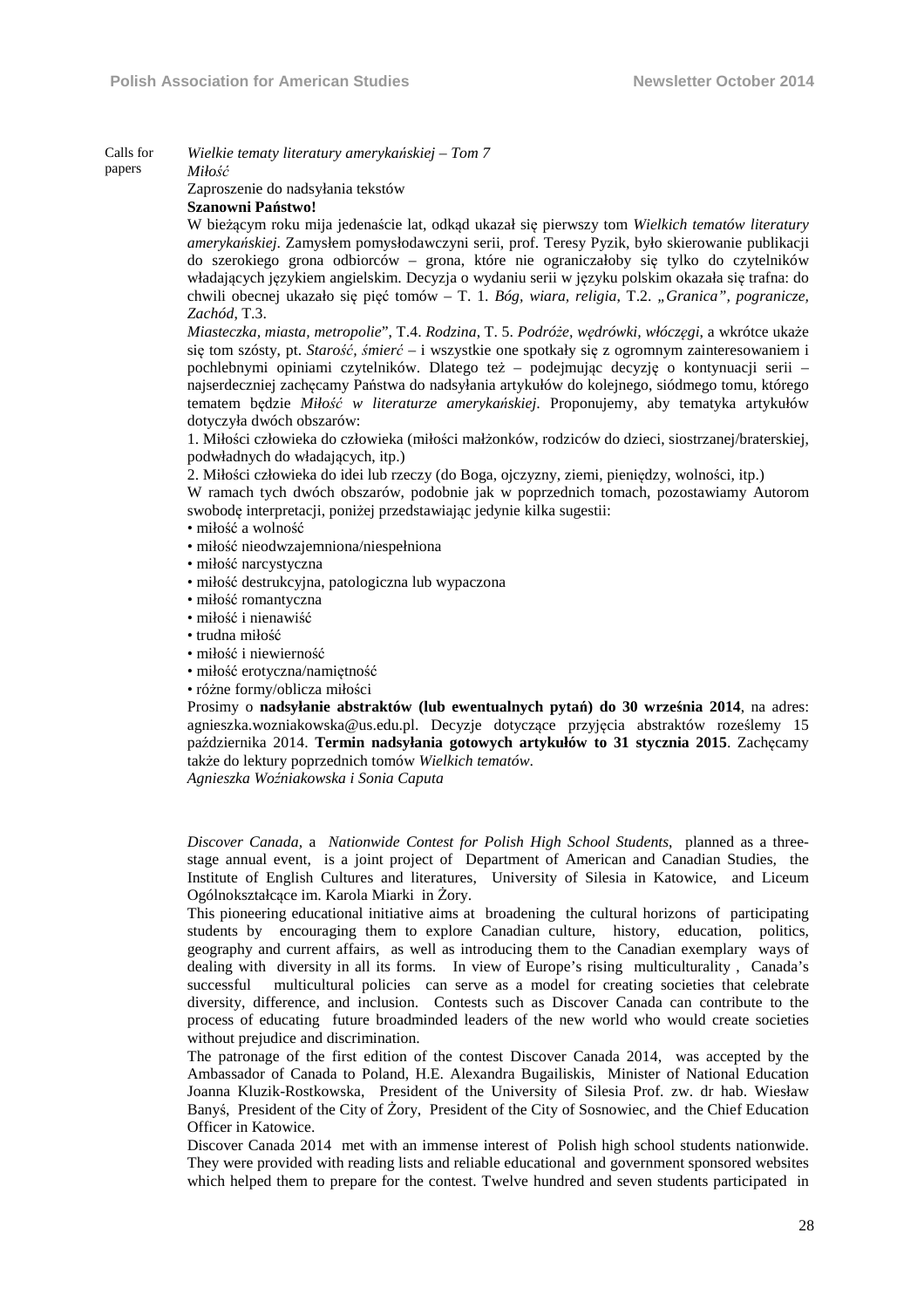the first stage of the project in the form of a written test. Forty students were selected for the second stage which took place at the Institute of English Cultures and Literatures, University of Silesia, on February  $28<sup>th</sup>$  2014. They wrote a high level test on a variety of Canadian topics and an essay on one of earlier published research topics. Twelve students were accepted for the finals of the contest organized at the Municipal Cultural Centre in Żory on April 16, 2014. They were examined on their knowledge of Canadian culture, politics , history and geography and they presented their well-researched power point presentations entitled 'The Spirit of Canada' in which they explored their understanding of most distinctive and important signifiers of Canadianness. The responses were evaluated for the contents, critical thinking skills and maturity of ideas by Canadianists representing University of Silesia and Polish Association for Canadian Studies, as well as "Native speakers" of English.

The participants of the second and third stage of the contest showed a very good grasp of many Canadian Studies topics, both in writing and oral responses and presentations. They were very well prepared, highly motivated, and passionate about Canada which is all the more remarkable as they had to learn about this country in extra curricula school activities or individually, as Canadian Studies topics are underrepresented in the Polish high school curriculum and rarely introduced by interested teachers.

The following prizes have been secured for the contest winners: the admission to the Institute of English Cultures and Literatures, and to the Institute of English Language (2 places) (after graduation from high school), and high financial awards (3000 PLN for the first prize, 2000 PLN for the second, and 1000 PLN for the third - sponsored by the President of the City of Zory), as well as book awards sponsored by various publishing houses and the Canadian Embassy which also funded the development and maintenance of the contest website and a post-contest dinner. Several local companies also contributed to the organization of various contest activities.

For more information, please consult the contest website: http://www.mt-oka.pl/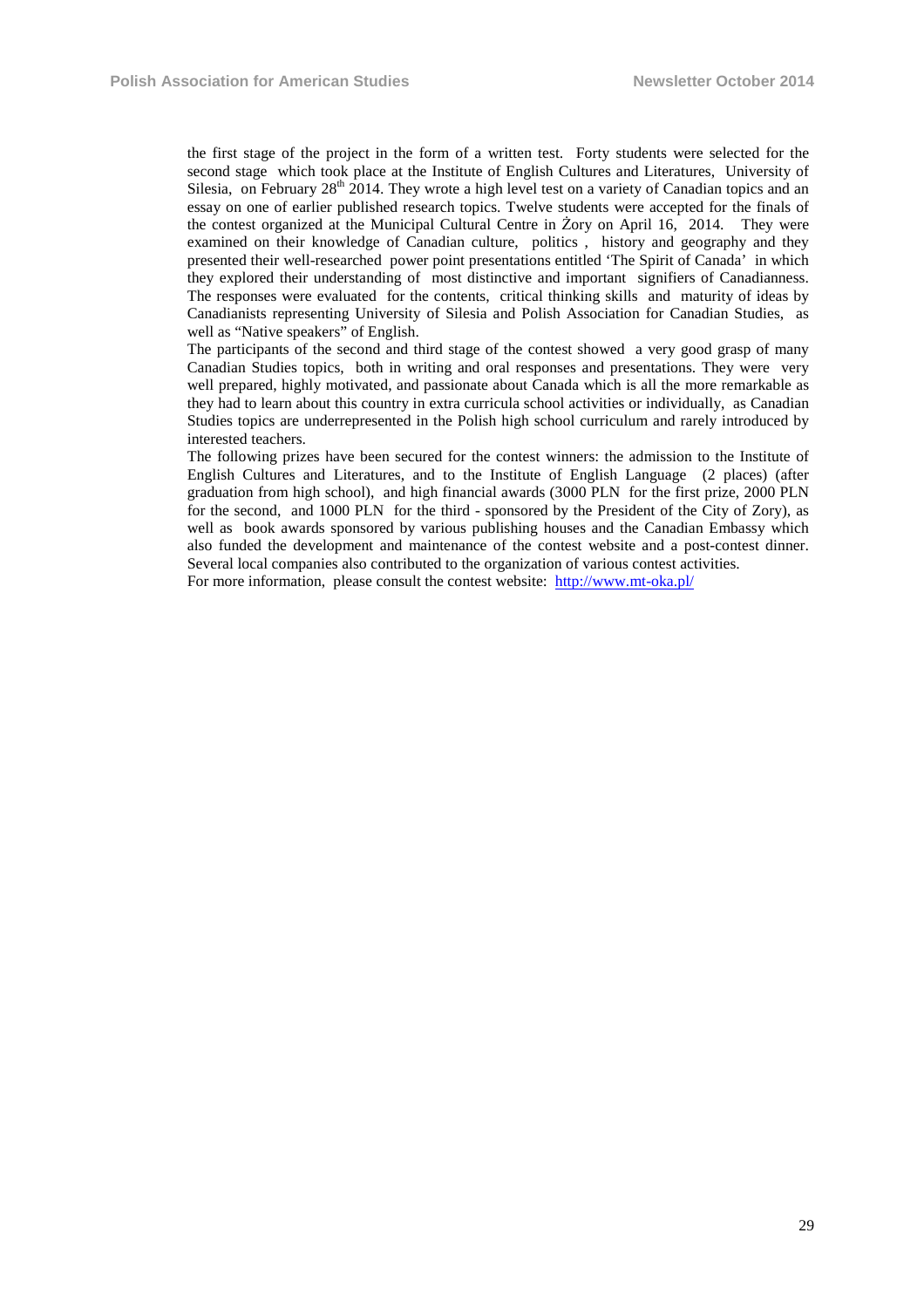Department of English

**Mailing address** 

**of the** 

# **Department of English Szczecin University**

| of the<br>department,<br>center, etc. | Szczecin University<br>Al. Piastów 40B<br>71-065 Szczecin<br>http://www.us.szc.pl/kfa/<br>History and International Relations Institute                                                                                                                                                                                                                                                   |  |  |
|---------------------------------------|-------------------------------------------------------------------------------------------------------------------------------------------------------------------------------------------------------------------------------------------------------------------------------------------------------------------------------------------------------------------------------------------|--|--|
|                                       | Szczecin University<br>Ul. Krakowska 71-79                                                                                                                                                                                                                                                                                                                                                |  |  |
|                                       | 71-017 Szczecin<br>http://hist.us.szn.pl/                                                                                                                                                                                                                                                                                                                                                 |  |  |
| <b>Events/Activities</b>              | Q.<br>Renata Nowaczewska was awarded a grant from the John F. Kennedy Institute, Freie<br>Universitat, Berlin, Germany, July-August, 2014.<br>In the period from November 19-20, 2013, Beata Zawadka as the head of Students' Pop<br>u.<br>Culture Scholarly Club and in cooperation with Cinema Club "Czeski Film" organized<br>in Szczecin the Festival of Films entitled "Adaptation." |  |  |
| <b>Conferences</b>                    |                                                                                                                                                                                                                                                                                                                                                                                           |  |  |
|                                       | Renata Nowaczewska, presented a paper "American Studies, libraries and exchange<br>u<br>programs- Rockefeller Foundation and the 'reinforcement of democracy' in Europe<br>during the early Cold War period" at the EAAS 60th Anniversary Conference, The<br>Hague, The Netherlands, April 3-6, 2014.                                                                                     |  |  |
|                                       | $\Box$ On November 11-15, 2013, <b>Renata Nowaczewska</b> was invited to participate in the<br>conference "Rescuing Scholars: Historical Perspectives, Contemporary Challenges",<br>organized by the Rockefeller Archive Center, NY, at the Rockefeller Foundation<br>Bellagio Conference Center, Bellagio, Italy.                                                                        |  |  |
| Publications                          |                                                                                                                                                                                                                                                                                                                                                                                           |  |  |
|                                       | Bjerre, Thomas Æerwold, Beata Zawadka (eds.). The Scourges of the South? Essays on<br>u.<br>the Sickly South in History, Literature, and Popular Culture. Newcastle-upon-Tyne:<br>Cambridge Scholars Publishing 2014.                                                                                                                                                                     |  |  |
|                                       | Renata Nowaczewska, "Women Empowerment-- rola funduszy kobiecych w<br>aktywizowaniu kobiet na przełomie XX/XXI wieku w Stanach Zjednoczonych"<br>Athenaeum. Polskie Studia Politologiczne, Vol. 43/2014, Toruń 2014, s. 212-228.                                                                                                                                                          |  |  |
|                                       | Renata Nowaczewska, "The Ford Foundation and the Reinforcement of Democracy in<br>u.<br>Cold War Europe, 1950-69" Rockefeller Archive Center, 2014,<br>http://www.rockarch.org/publications/resrep/nowaczewska2.pdf                                                                                                                                                                       |  |  |
|                                       | $\Box$ Renata Nowaczewska, "The US- Scandinavian Cold War Relations in view of the<br>Swedish Neutrality, 1947-62." Studia Maritima, Vol. XXVI, Szczecin 2014, pp. 89-106.                                                                                                                                                                                                                |  |  |
|                                       | $\mathbf{m}$ is a set of $\mathbf{r}$ is the set of $\mathbf{r}$                                                                                                                                                                                                                                                                                                                          |  |  |

#### New courses  $\Box$  Beata Zawadka: Contemporary Trends in the American Literature and Film: Performativity, Posthumanism, Adaptation Studies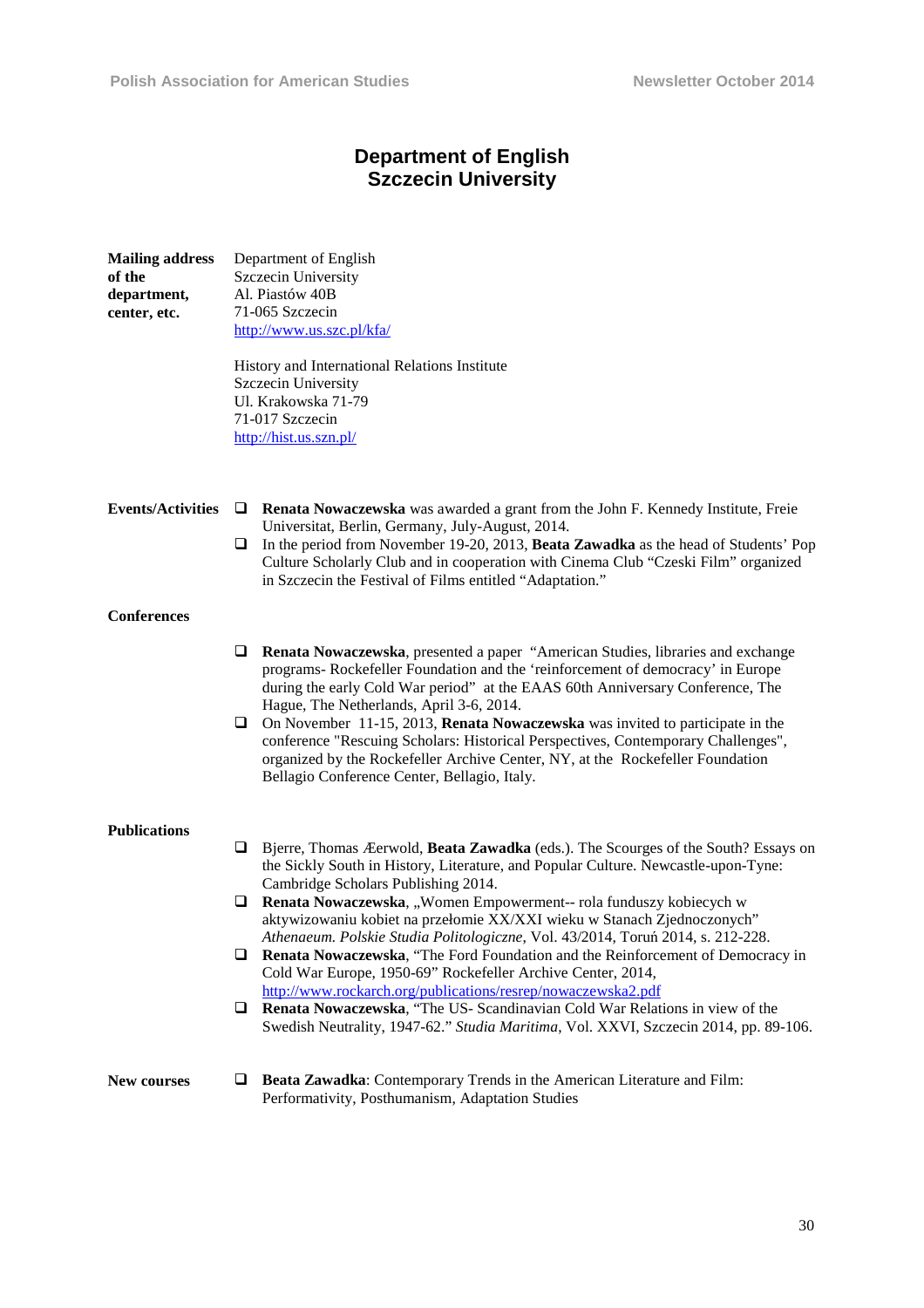# **American Studies Center, University of Warsaw**

| Mailing<br>address of<br>the<br>department,<br>center. |    | American Studies Center, University of Warsaw,<br>Al. Niepodległości 22, 02-653 Warszawa<br>www.asc.uw.edu.pl                                                                                                                                                                                                                                                                                            |
|--------------------------------------------------------|----|----------------------------------------------------------------------------------------------------------------------------------------------------------------------------------------------------------------------------------------------------------------------------------------------------------------------------------------------------------------------------------------------------------|
| Events/                                                | u  | September 22-23, 2014, Festival of Science, a series of two events entitled: Skandal w                                                                                                                                                                                                                                                                                                                   |
| Activities                                             | u  | amerykańskiej polityce i kulturze (in Polish);<br>June 9, 2014: Perceptions of USA in Poland since 1956 - An interim report from a                                                                                                                                                                                                                                                                       |
|                                                        | ❏  | research project;<br>June 5, 2014: Screening of the documentary film Sappho's Fire (2011) directed by Alexia<br>Kosmider and Deb Monuteaux, followed by a discussion with Alexia Kosmider, moderated<br>by Prof. Dr. Dominika Ferens;                                                                                                                                                                    |
|                                                        | u. | May 16-17, 2014: Students and Doctoral Students International Interdisciplinary Conference<br>- Thinking Food: The Functions of Food in the US American Culture and Society;                                                                                                                                                                                                                             |
|                                                        | ⊔  | April 23, 2014: Kategoria gender w nauce i w działaniach antydyskryminacyjnych –<br>seminar;                                                                                                                                                                                                                                                                                                             |
|                                                        | u. | April 10, 2014: The Man Behind the Alluring Image. All the Faces of JFK in Selected<br>Movies and TV Series - extended; (The talk is a part of the official closing of the JFK<br>Memorabilia Exhibition);                                                                                                                                                                                               |
|                                                        | ⊔  | March 28-29, 2014: Deconstructing The Kennedy mystique: JFK as a cultural<br><i>phenomenon</i> - International Conference;                                                                                                                                                                                                                                                                               |
|                                                        |    | $\Box$ March 28, 2014: Polish Americans and the Labor Movement in Steel and Meat Packing,<br>1880 to 1960 - seminar by Prof. Dominic Pacyga (Columbia College Chicago);                                                                                                                                                                                                                                  |
|                                                        |    | $\Box$ March 13, 2014: New American Cinema in Berlin: reviews, impressions, trends of 64.<br><b>Berlinale</b> ; The meeting will be led by Magda Maksimiuk (Ph.D. Candidate at GSSR Polish<br>Academy of Sciences), film journalist and editor;                                                                                                                                                          |
|                                                        | u  | January 24: Faculty and graduate seminar led by Prof. Sabine Broeck (University of Bremen)<br>on "Property and Anti-Blackness: Revisiting Anti-Slavery Literature";                                                                                                                                                                                                                                      |
|                                                        | ⊔  | January 16, 2014: Amerykańskie tajne więzienia CIA w Polsce? – meeting with RP Senator<br>Józef Pinior;                                                                                                                                                                                                                                                                                                  |
|                                                        | u  | January 13, 2014: National Museum in Warsaw, The Embassy of the United States and ASC<br>- video-conference titled "The National Mall: The Organization of Washington's Public<br>Space and its Functions"; speaker: Professor Kirk Savage, Professor History of Art &<br>Architecture, University of Pittsburgh, location: National Museum in Warsaw;                                                   |
|                                                        | ⊔  | December 17, 2013: Dr. Tomasz Sikora (Uniwersytet Pedagogiczny, Kraków) visited the<br>Center to speak about his 2003 book Virtually Wild. Wilderness, Technology, and the<br>Ecology of Mediation as part of the Transatlantic Symposium seminar on Sustainability in<br>Education, Culture and Politics. Questioning the Validity of National Narratives and<br>Policies, taught by Dr. Tomasz Basiuk; |
|                                                        | ⊔  | December 16, 2013: National Museum in Warsaw, The Embassy of the United States and<br>ASC - video-conference titled: HOLOCAUST MUSEUMS IN EUROPE AND IN THE<br>UNITED STATES; speaker: Professor James E. Young, University of Massachusetts,<br>Amherst; location: National Museum in Warsaw;                                                                                                           |
|                                                        | u. | December 9, 2013: National Museum in Warsaw, The Embassy of the United States and<br>ASC - video-conference titled: MUSEUMS OF ETHNIC SPECIFICITY AND NATIONAL<br><b>NARRATIVE IN THE UNITED STATES; speaker: Professor Steven Conn, Director,</b><br>Public History Project, Ohio State University; location: National Museum in Warsaw;                                                                |
|                                                        |    | <b>Q</b> December 2, 2013: National Museum in Warsaw, The Embassy of the United States and<br>ASC - video-conference titled: Serving the Congress and the People: Library of Congress<br>(mission, role, research, overview of the Library of Congress); location: National Museum<br>in Warsaw;                                                                                                         |
|                                                        |    | November 18, 2013; The Organization, function and mission of the National 9/11                                                                                                                                                                                                                                                                                                                           |

 November 18, 2013: *The Organization, function and mission of the National 9/11 Memorial and Museum*; prelegent: Clifford Chanin, Director of Education and Public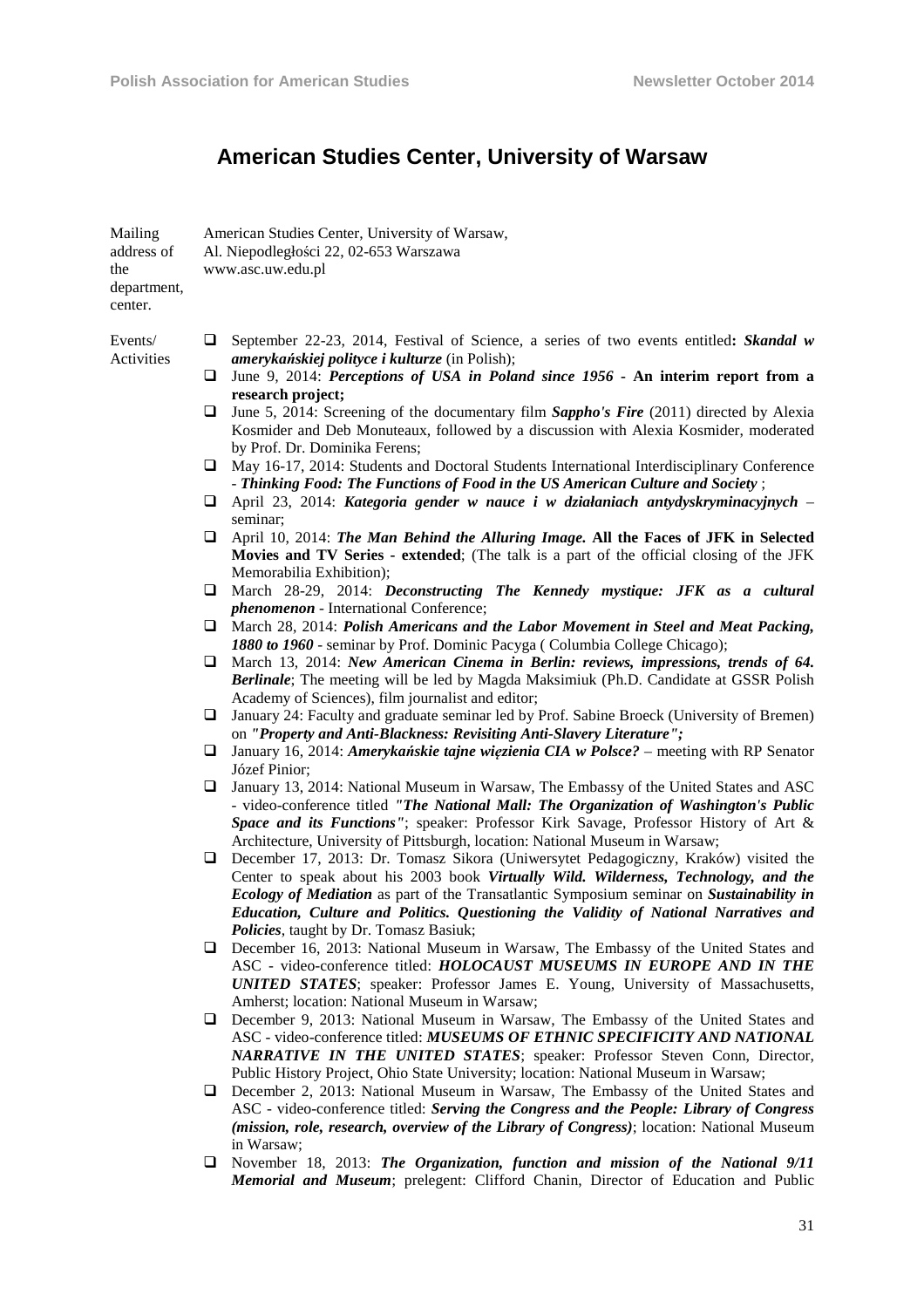Programs at the National September 11 Memorial and Museum under construction – videoconference organized by the ASC, The Museum of the History of Polish Jews and The Embassy of the United States;

- November 14, 2013: *Czy Biały Dom może być tęczowy?*discussion panel abort the situation of LGBT in the USA;
- September 23-26, 2013, Festival of Science, a series of 4 events entitled *USA w latach 60. XX wieku*; (in Polish);
- June 6, 2013: *Tendencje współczesnego kina, czyli relacja z 66 Festiwalu Filmowego w Cannes* - lecture by Agnieszka Mastalerz, 1st year student.

#### Guest lecturers

- June 12, 2014: *Batman Dark Knight of Moral Anxiety. Popcultural mythology of USA* guest lecture by **Michał Chudoliński;**
- May 22, 2014: American Studies Colloquium Series *Amiri Baraka as Historian: The Tales of the Out and Gone* - guest lecture by **Özge Özbek Akiman** (Hacettepe University);
- May 8, 2014: American Studies Colloquium Series *Beyond the Species Boundary: Keywords for Human-Animal Studies* - guest lecture by **Justyna Włodarczyk** (University of Warsaw);
- April 30, 2014: *On American Catholicism* guest lecture by **Samuel Marotta;**
- April 16, 2014: *This Could Only Happen in America an Outline of the History and Teaching of the Hare Krishna Movement* - guest lecture by **Jakub Staszelis** (Krsna kirtan das);
- March 27, 2014: American Studies Colloquium Series *Class, Ethnicity, and the American City in the 19th Century: Chicago as an Example* - guest lecture by **Dominic Pacyga** (Columbia College Chicago);
- March 19, 2014: *On American Buddhism* guest lecture by **Agata Sobiecka;**
- March 18, 2014: *William James and others : philosophy of memory* guest lecture by **Prof. Hanna Buczyńska-Garewicz;**
- March 6, 2014: American Studies Colloquium Series *Against Narrative and Design: How to Stop Being Puritan and Do Things with Contemporary Culture* - guest lecture by **Paweł Frelik** (Maria Curie-Sklodowska University, Lublin);
- January 23: *"Property and Anti-Blackness: Revisiting Anti-Slavery Literature"* guest lecture by **Prof. Sabine Broeck** (University of Bremen)*;*
- December 5, 2013: American Studies Colloquium Series *The Novel about History: Past, Memory, and Experience* - guest lecture by **Marta Koval** (University of Gdańsk);
- November 7, 2013: American Studies Colloquium Series *Portraits of Henry James* guest lecture by **Mirosława Buchholtz** (Nicolaus Copernicus University);
- October 17, 2013: American Studies Colloquium Series *Body and Word: Handwriting in U.S. Feminist Poetry* - guest lecture by **Elisabeth Frost** (Fordham University);

Guest lectures by members of the ASC UW:

#### **Tomasz Basiuk**

 **"The Visibility and the Invisibility of Race and of Sex Between Men in Samuel R. Delany's** *The Motion of Light in Water* **and John Rechy's** *The Sexual Outlaw***"**, the University of Bremen, 19 June 2013;

#### **Clifford Bates**

- **"The Evolving Meaning of American Exceptionalism"**, The Department of Polish-British Cultural Relations Adam Mickiewicz University in Poznan, Poland, May 24, 2013;
- A public lecture on **"The Trajectory of the Concept of Sovereignty for Early Modern Politics"** for the faculty and students for the Center of Excellence for Political Thought and Conceptual Change (which is a Center of Excellence for the Finish National Academcy), Department of Social Sciences and Philosophy. University of Jyväskylä. Jyväskylä, Finland, April 2013;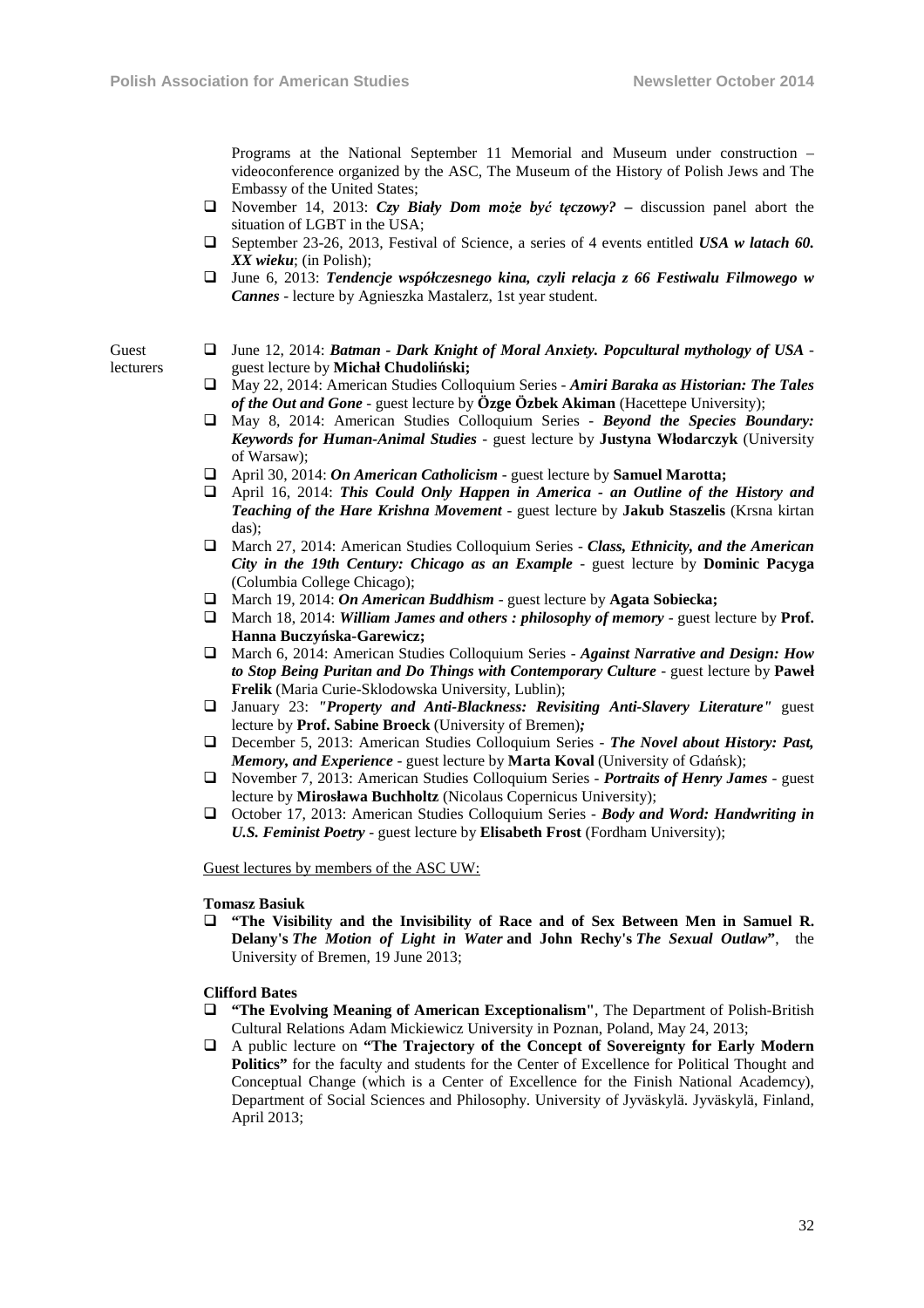#### **William Glass**

- Guest Lecturer, Erasmus Exchange, Ludwig Maximilians Universität, Amerika Institut, Munich, Germany, lectures: **"Hollywood, History, and Vietnam"**, **"Private Benjamin and the Service Comedy Genre"**, 13-15 May 2013;
- Lecture **"Shearing Sheep: Foreign Policy Westerns of the 1960s,"** JFK Institute, Free University, Berlin, Germany, 5 November 2013;

#### **Agnieszka Graff**

- *Whatever Happened to Second Wave Feminism?* guest lecture, Faculty of Humanities and Social Sciences, Ben Gurion University of the Negev, Be'er Sheva, Izrael, 12 May 2013;
- *Betty Friedan: kobiecość, feminizm, rewolucja O kluczowej książce drugiej fali feminizmu* – public lecture, XII Festiwal Nauki, 25.09.2013;

#### **Andrzej Kondratowicz**

 *"European dream vs. . American dream* **– czy marzenie europejskie zastępuje amerykańskie?"** – public lecture, XII Festiwal Nauki, September 2013;

#### **Zbigniew Kwiecień**

 Lecture for History teachers **"Stany Zjednoczone i Ameryka Łacińska w drugiej połowie XX wieku"**, Instytut Pamięci Narodowej, 19.10.2013;

#### **Anna Sosnowska-Jordanovska**

- Guest lecture for foreign students of Collegium Polonicum **"Polish emigration in the post-1989 period"**;
- Guest lecture **"From a steelworker to a maid. Polish immigrants In industrial and postindustrial United States"**, conference: Panslawizmy/Panslav(e)isms. Ucząc się nowoczesności od Europy Środkowo-Wschodniej, Festiwal Transkaukazja 2013 (music, film, art, conference), 27 June 2013, Warszawa; http://transkaukazja.eu/2011/?id=146&lang=en

#### **Bohdan Szklarski**

- **"JFK człowiek i mit"**, public lecture, XII Festiwal Nauki, 23.09.2013;
- **"American Political Mythology"**, public lecture, Państwowa Wyższa Szkoła Informatyki i Przedsiebiorczości w Łomży, 5. 04.2013;
- **"Kennedy i kreacja prezydenta w mediach"**, public lecture, Dom Kultury Targówek, 3.12.2013.

# Conferences **Tomasz Basiuk**,

- Eating America: Crisis, sustenance, sustainability, 23-25 October 2013, Uniwersytet Wrocławski, Wrocław, paper: Delicacies Morally Good For You;
- Kody genderu, 19 December 2013, Uniwersytet Warszawski, Wrocław, paper: Nieciągłości w tezach queer;

#### **Małgorzata Durska**

- Równość kobiet i mężczyzn na rynku pracy: oczekiwania i rzeczywistość, 8 April 2013, Ośrodek Interdyscyplinarnych Badań nad Płcią i Sytuacją Kobiet Instytutu Studiów Społecznych UW, Katedra UNESCO Kobiety – społeczeństwo - rozwój oraz Katedra Socjologii Zmiany Społecznej Akademii Pedagogiki Specjalnej, Uniwersytet Warszawski (Stara Biblioteka), paper**:** Korzyści z różnorodności w miejscu pracy;
- Równe traktowanie standardem dobrego rządzenia, 21 June 2013, Biuro Pełnomocnika Rządu ds. Równego Traktowania, Szkoła Główna Handlowa i Uniwersytet Jagielloński, Kancelaria Prezesa Rady Ministrów, Warszawa, paper: Zarządzanie różnorodnością szansą budowania kapitału ludzkiego instytucji centralnej;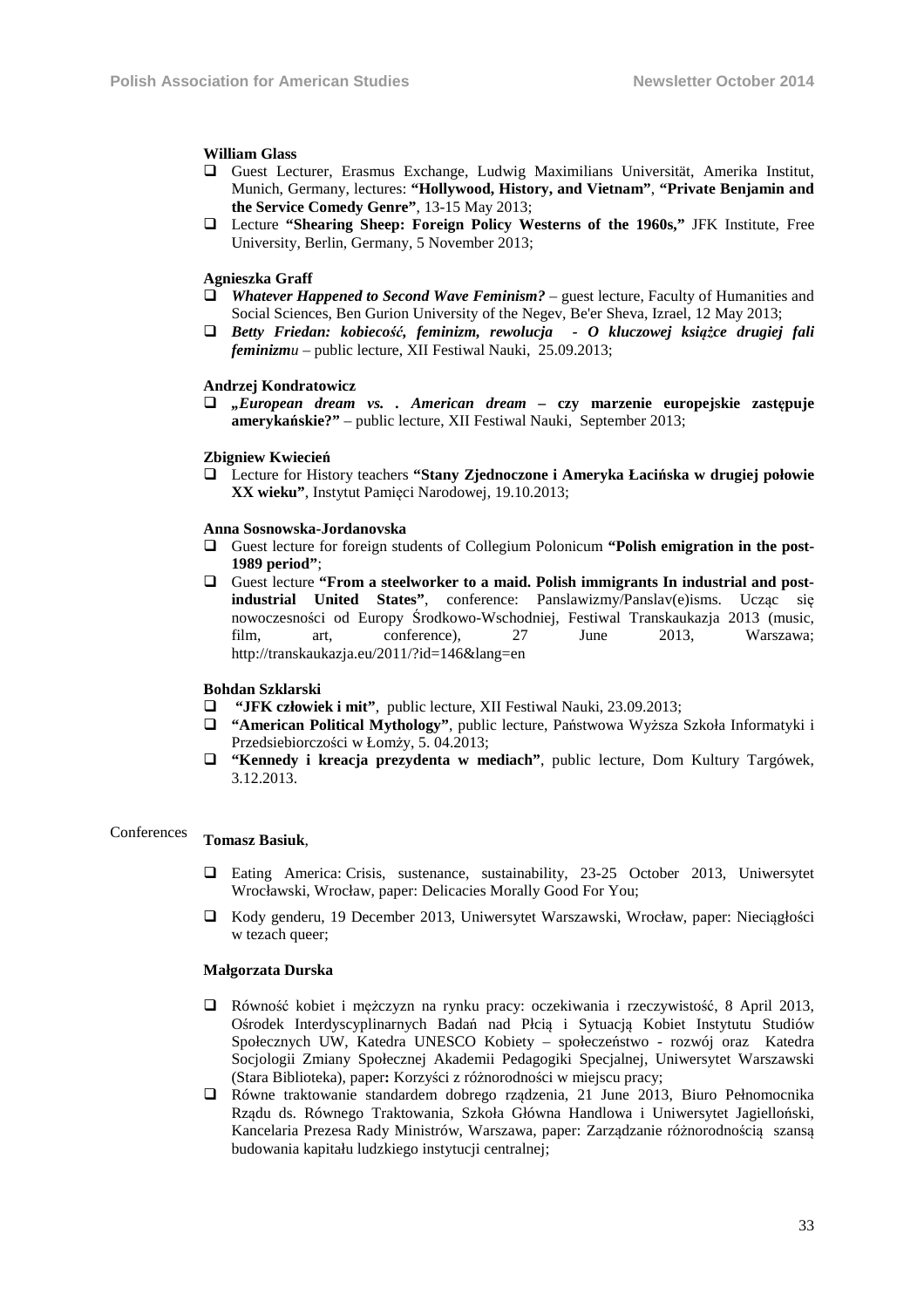#### **William Glass**

 Bartnicki Forum for the Advanced Study of the United States, Bialystok, 21 June 2013, **paper**: "Transforming the 'City on a Hill' to 'Acres of Diamonds': Russell Conwell and the Gospel of Success,";

#### **Agnieszka Graff**

- Gender Blossoms. Annual Bar Ilan University Gender Studies Conference, 13–14.04.2013, Bar Ilan, Izrael, paper: Whatever Happened to Second Wave Feminism (keynote lecture);
- Re-defining 'Subculture': A new lens for understanding hybrid cultural identities. Theoretical approaches and practical cases, 20th Century East-Central Europe, 28–29.06.2013, Wolfson College, Oxford, England, paper: Poland is a Woman – or is she? Feminist identities vis-à-vis traditions of patriotism in Poland;

#### David Jones

- 11th Annual AIMS International Conference on Management, Institute of Management Technology, Ghaziabad, India, 22 December 2013, paper: "Déracinement of Foreign Economic Alliances and Policies Across Asia: Untoward Consequences?";
- Shanghai International Conference on Social Science, 11-13 July 2013, Shanghai, China, paper: "The Chinese Firm Doing Business in Europe: A S.W.O.T. Analysis,";
- 2013 Business and Economics Society Conference in Monte Carlo, Monaco, 07 July 2013, paper: "Hallmarks of Neo-Confucianism in Trade Between China and Europe Historically and in Modern Chinese Foreign Economic Policies" [with Hanzhen Liu];
- International Conference on Ongoing Research in Management and IT (INCON VIII 2013) at the ASM Group of Institutes, Pimpri, Pune, India, 12 January 2013, paper : "Avoiding Foreign Deceptive Investment: Lawfully and Legitimately Structuring Asian Foreign Direct Investment (FDI) In Central and Eastern Europe.", delivered electronically via Skype telecast;

#### **Andrzej Kondratowicz**

- Annual Conference Economic Freedom of the Arab World. Fraser Institute, Friedrich-Naumann-Stiftung & Omani research Foundation. Plaza Hotel, Muscat, Oman. November 24-26 2013, lecture "Creative destruction versus destruction of creativity. Lessons from postcommunist Eastern Europe";
- Annual Conference Economic Freedom of the World: From No-Freedom to Economic Freedom. New Economic School of Georgia & Fraser Institute. Sheraton Metechi Palace, Tbilisi, Georgia. October 6-9, 2013, lectures: "Methodology of Economic Freedom Measurement.", "Perception of Economic Freedom and Institutional Change in Post-Transition Economes: An Empirical Study of Poland";

#### **Karolina Krasuska**

- HENRY JAMES: HIS GREAT WARS AND BATTLES, UMK, Toruń, 26-27.04.2013, Henry James, Transatlantic Jewishness, and Cynhia Ozick's Foreign Bodies;
- JENSEITS DER EINDEUTIGKEIT (Beyond the univocal): ABSCHLUSSKONFERENZ DES GRADUIERTENKOLLEGS "GESCHLECHT ALS WISSENSKATEGORIE", HU Berlin/ICI Berlin, 17-19.10.2013;
- WRITING LITERATURE, READING SOCIETY. POWER, POLITICS AND ECONOMY IN CONTEMPORARY LITERARY PRODUCTION, Korporacja HA!ART, Kraków, 28- 29.10. 2013, Always localize! Maria Komornicka/Piotr Odmieniec Włast and Polish Feminist/Oueer Criticism;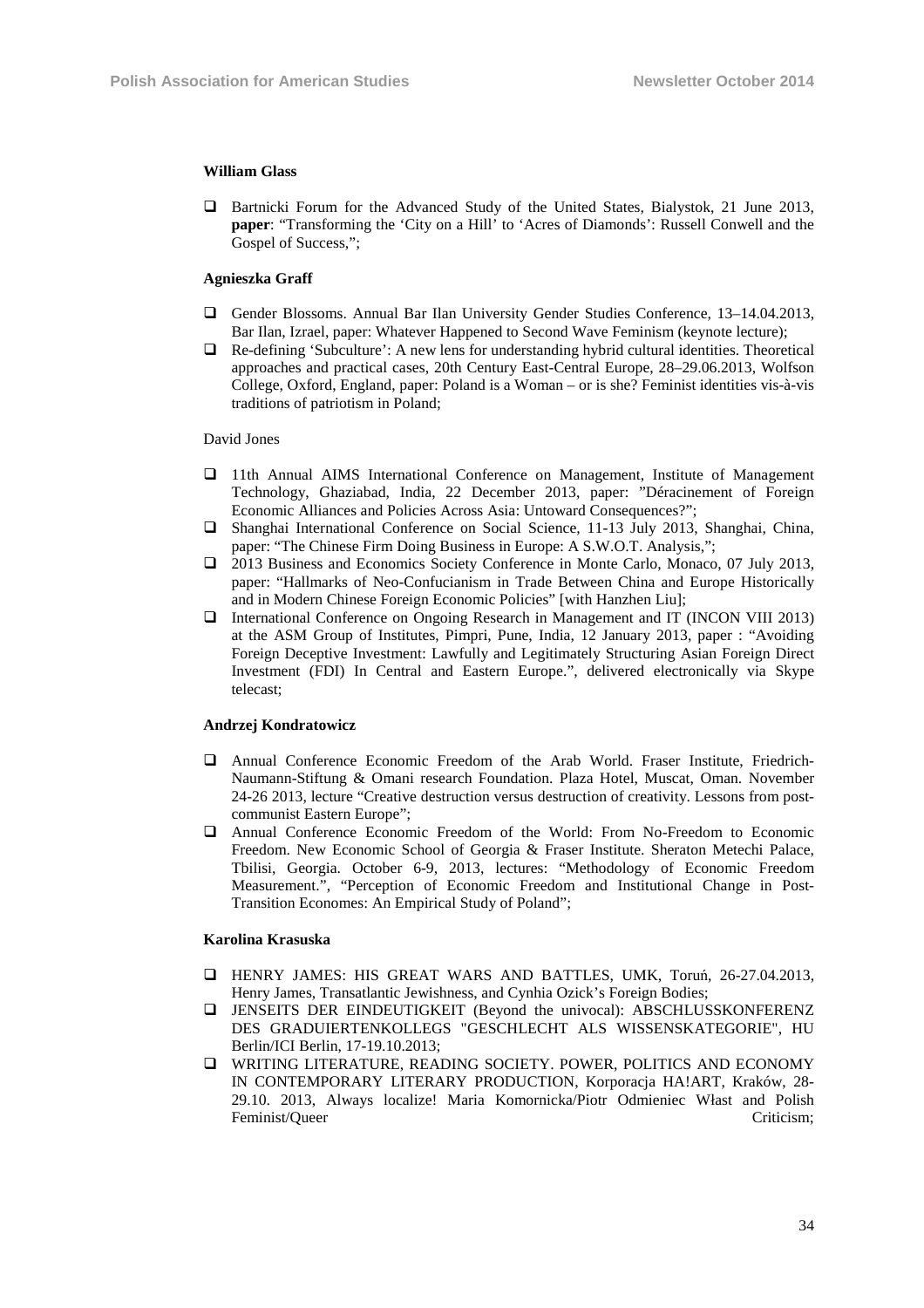#### **Sylwia Kuźma-Markowska**,

 X Forum Amerykanistyczne, 21-23.06.2013, Uniwersytet w Białymstoku, Białystok, paper: The Weakest Members of the Community and the Future of the Nation: American Child Welfare Initiatives in Interwar Poland;

#### **Stanisłwa Obirek**

- Być świadkiem Zagłady, 21-23 April 2013, Instytut Pamięci Narodowej, Centrum Badań nad Zagładą Żydów i Żydowski Instytut Historyczny, Warszawa, paper: **Kościół katolicki w**  Polsce wobec Zagłady;
- Word in the Cultures of the East, 28-30 April 2013, Uniwersytet Jagielloński, Kraków, **paper**: Two Concepts and one Memory. An attempt to reconsider Religion and Culture in light of Memory;

#### **Anna Sosnowska-Jordanovska**

- Modernizacyjna rola migracji, 14 January 2013, Ośrodek Badań nad Migracjami UW, Warszawa, paper: **Migracje zarobkowe modernizują czy utrwalają zacofanie?**;
- $\Box$  Rethinking and theorizing the experience of transformations in Eastern and Central European societies, 22-24 March 2013, European Sociological Association, Tartu, Estonia, paper: **Historiography, models of East Central European backwardness and transformation studies**;
- Polska szkoła socjologii historycznej i historii gospodarczej: Witold Kula, Marian Małowist, 11 June 2013, Polskie Towarzystwo Ekonomiczne, Le Monde diplomatique - edycja polska oraz Fundacja im. Róży Luksemburg Polska, Warszawa, paper: **Witold Kula i debata o zacofaniu**;
- XV Zjazd Polskiego Towarzystwa Socjologicznego, 10-15 September 2013, Uniwersytet Szczeciński, Szczecin, paper: **Gentryfikacja i imigranci. Liderzy polskiego Greenpointu wobec zmian w dzielnicy**;

#### **Bohdan Szklarski**

- Annual PAAS conference, Eating America: Crisis, Sustenance and Stability, 23-25.10.2013, Polskie Towarzystwo Studiów Amerykanistycznych i Uniwersytet Wrocławski, Wrocław, paper: **"Nostalgia as Reaction to Crisis"**;
- 18 annual Central European Political Studies Association conference, Third Democratic Decade: Challenges of/for Consolidation, 24-26.10.2013, Metropolitni Univerzita Praha, Pilzno CZ, paper: **"The Role of Leadership in Managing the Dynamics of Political Change in Eastern Europe After 1989"**;
- 39 annual Russian Association for American Cultural Studies conference, 5-8.12.2013, Department of Journalism Lomonosov University, Moskwa, paper: **"Bruce Springsteen and Oleg Gazmanov: Two Views of Empire in Decline"**.

#### Publications **Tomasz Basiuk**

- "*Exposures. American Gay Men's Life Writing Since Stonewall*", Peter Lang Verlag, Frankfurt/Main, 2013;
- "Różnica jako podobieństwo. Dawanie świadectwa, w: *Geek Love* Katherine Dunn,", *InterAlia* 8, pp. 173-182;
- "A Logic of Interruption. Experience and Witnessing in David Wojnarowicz's Close to the Knives" in: Andrzej Ceynowa i Marek Wilczyński (ed.), *American Experience – The Experience of America*, Peter Lang Verlag, Frankfurt/Main, 2013, pp. 117-127;
- "Fiction in the 1960s and the Notion of Change: American and European Concepts of Postmodernism" in: Grzegorz Kość, Clara Junkers, Sharon Monteith, Britta Waldschmitt-Nelson (ed.), *The Transatlantic Sixties: Europe and the Uniteds States in the Counterculture Decade*, Transcript Verlag, Bielefeld, 2013, pp. 202-225;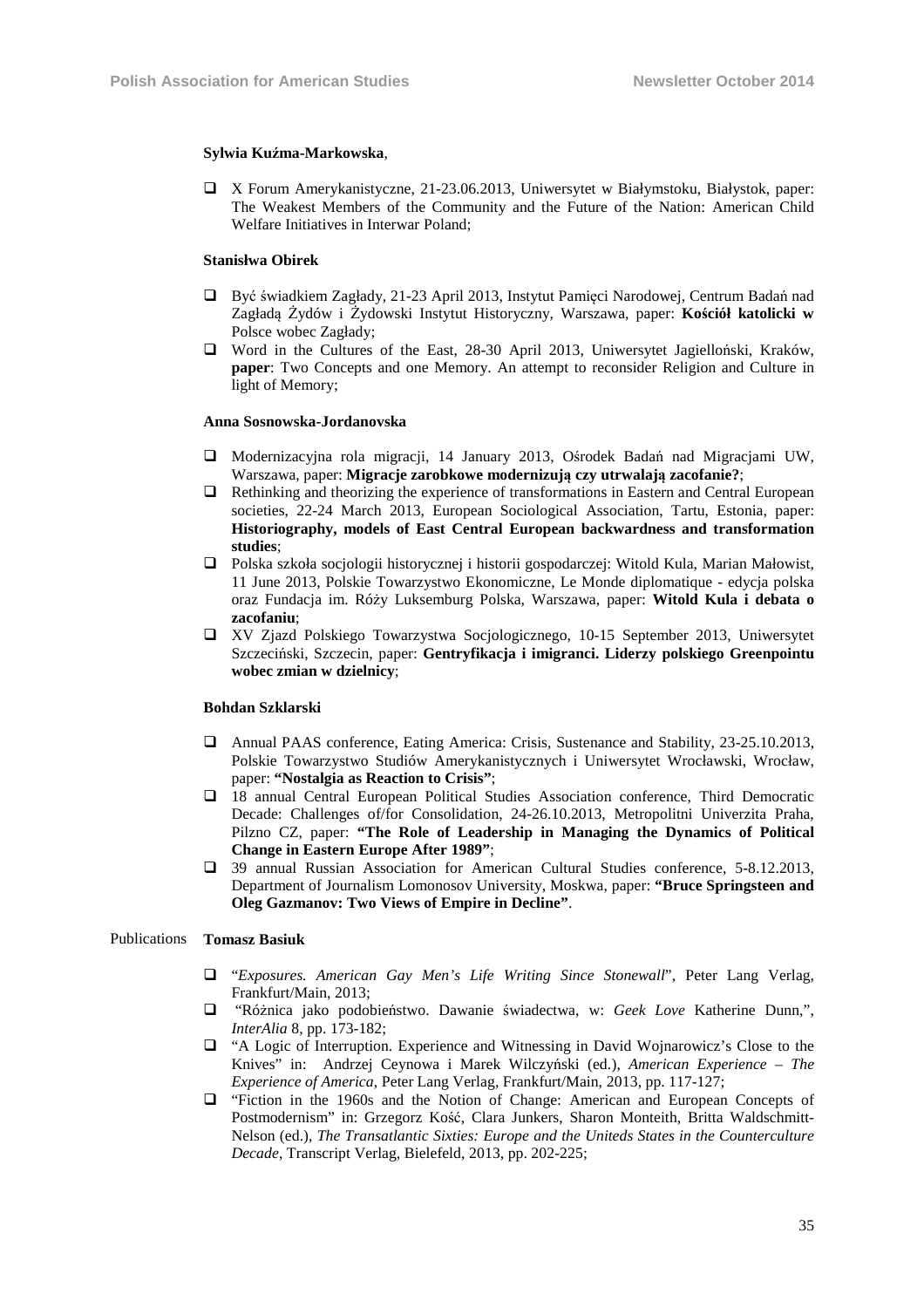#### **Clifford Bates**

- "The Just, the Good and Absolute Rule: Cyrus's Regime in the Cyropaedia.", in: *Skepsis: A Journal for Philosophy and Interdisciplinary Research.*, Vol. XXIII December 2013, pp. 108-121;
- "Review of Carnes Lord (2013) 2nd edition of Aristotle's Politics" Bryn Mawr Classical Review (2013.12.34);
- "Review of Scott G. Nelson's Sovereignty and the Limits of the Liberal Imagination.", in: *Political Studies Review*, 11.3 (2013), pg 400;
- "Review of Hans J. Morgenthau's The Concept of the Political.", in: *Political Studies Review*, 11.3 (2013), pg 399;
- "Review of Benedict Kingsbury and Benjamin Straumann (eds) The Wars of the Romans: A Critical Edition and Translation of 'De armis Romanis'.", in: *Political Studies Review*, 11,2 (2013), pp. 235-236;
- "Review of William F. Byrne Edumund Burke For Our Time: Moral Imagination, Meaning and Politics.", in: *Political Studies Review*, 11,1 (2013), pp. 79-80;
- "Law and the rule of law and its place relative to politeia in Aristotle's Politics" in: Liesbeth Huppes-Cluysenaer and Nuno M.M.S. Coelho eds. *Aristotle and the Philosophy of Law: Theory, Practice and Justice.* Ius Gentium: Comparative Perspectives on Law and Justice 23, Dordrecht, Netherlands: Springer Verlang, April 2013, pp. 59-75;

#### **William Glass**

 "Transatlantic Fundamentalism: Southern Preachers in London's Pulpits during World War I," in: Cornelis A. Van Minnen and Manfred Berg, *The U.S. South and Europe: Transatlantic Relations in the Nineteenth and Twentieth Centuries*, University Press of Kentucky, Lexington, Kentucky, USA, 2013, pp. 165-180;

#### **Agnieszka Graff**

- "Bitchy, Messy, Queer. Femininity as Gothic Camp in Maysles Brothers' 'Grey Gardens', the 2009 HBO Remake and Krzysztof Warlikowski's 'Tramway'", in: Aleksandra Różalska, Grażyna Zygadło, (ed.) *Narrating American Gender and Ethnic Identities*, Cambridge Scholars, Newcastle 2013, pp. 15-34;
- "Wstęp. Backlash nad Wisłą Reakcja przed Akcją?", in: Susan Faludi, *Reakcja. Niewypowiedziana wojna przeciw kobietom*, Czarna Owca, Warszawa 2013, pp. 8–20;

#### **David A. Jones**

- "The Factory: Organizational Culture, Organizational Structure, in the Small to Medium Size 21st Century Chinese Factory," *Journal of US-China Public Administration*, Vol. 10, Issue 8, pp. 763-773;
- "The fall and Rise of Civil Society in China: The influence of Chinese Taiwan," *Humanities International*. Xiamen: Xiamen University Press, and Ithaca: Cornell University Press, Nov. 2013;
- "Trans-Cultural Leadership Architecture: Implications for an Effective Eurasian Trading Partnership," *International Journal of Information and Intercultural Management*, Vol. 3, No. 2, pp. 242-258;
- "Aligning the Abacus Beads: China's New European Economic Presence," *Экономика* [*Economics*] 148/2013, Kiev: Taras Shevchenko National University, 2013, pp. 56-57;
- "From "Renminbi Diplomacy" to "Dollar Diplomacy" in Reverse: Changes in Chinese Foreign Economic Policy Since 1950," (with Hanzhen Liu), in: *Advances in Social and Behavioral Sciences*, Singapore Management and Sports Science Institute;
- "Avoiding Foreign Deceptive Investment: Lawfully and Legitimately Structuring Asian Foreign Direct Investment (FDI) in Central and Eastern Europe," ASM *International Journal of Ongoing Research in Management and IT*," Issue 1, INCON13-Fin-032, Jan. 2013, pp. 1- 12;
- "Hallmarks of Neo-Confucianism in Trade Between China and Europe: Historical and Contemporary Chinese Foreign Economic Policies," in: Kantarelis, Dimitry, ed. *The 2013*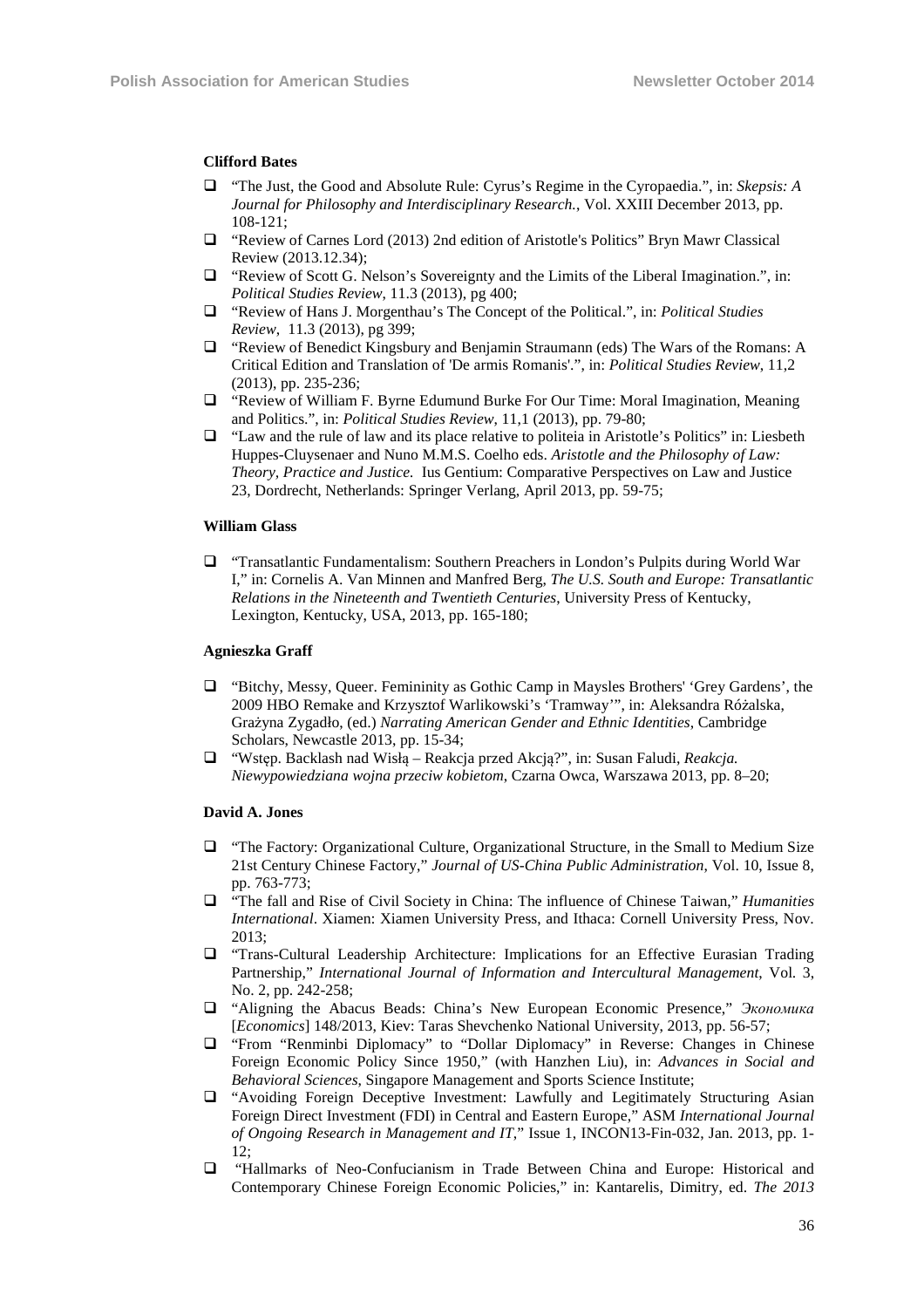*Global Business & Economics Anthology*. Worcester: Business and Economics Society International, pp. 64-78, with Hanzhen Liu;

 "Avoidance of 'Landslides' West of Karakoram: Projected Successes and Failures of China's Foreign Direct Investment in Central and Eastern Europe," in Chopra, Rakesh, Puri, Sandeep, Ranjan, Jayanthi, Malhotra, Gunjan, eds., 2013. *Beyond Norms: Management for Excellence*. London: Bloomsbury, pp. 51-59;

#### **Sylwia Kuźma-Markowska**

- "Advertising American Ideals Abroad: The Committee on Public Information in Europe (1917-1919), in: Parafianowicz, Halina, ed. *Polish Perspectives on American History. Insights, Interpretations, Revisions*, Wydawnictwo Uniwersytetu w Białymstoku, Białystok, 2013, pp. 165-180;
- "Wiele twarzy 'nierządu.' Prostytucja w międzywojennym Wilnie," in: Rodak, Mateusz, ed., *Margines społeczny Drugiej Rzeczpospolitej. Metamorfozy społeczne 6*, Instytut Historii PAN, Warszawa, 2013, pp. 291-309;
- "Międzynarodowe aspekty działalności Towarzystwa Świadomego Macierzyństwa w latach 50. I 60. XX w.," in: Płonka-Syroka, Bożena i Szlagowska, Aleksandra, *Problemy kontroli urodzeń i antykoncepcji. Krytyczno-porównawcza analiza dyskursów. Studia Humanistyczne 7*, Uniwersytet Medyczny im. Piastów Śląskich we Wrocław, Wrocław, 2013, pp. 263-282;

#### **Stanisław Obirek**

- *O Bogu i człowieku. Rozmowy (z Zygmuntem Baumanem)*, Wydawnictwo Literackie, Kraków 2013;
- "Jezus pośród Żydów. Przyczyny zainteresowań i źródła fascynacji", *Kwartalnik Historii Żydów*, 2013, nr: 1, pp. 143-151;
- "Dlaczego w Polsce nie ma teologii wyzwolenia?", *Odra*, 2013, nr: 9, pp. 9-14;
- "Sprzymierzeniec po przeciwnej stronie", *Znak*, 2013, nr: 9, pp. 26-32;
- "Dlaczego Kościół w Holandii jest inny?" (with Ekke Overbeek), *Czas Kultury*, 2013, nr: 1, pp. 88-94;
- "Wobec zagrożeń polskiej demokracji", *Res Humana*, 2013, nr: 4, pp. 7-10;
- "Religie w Stanach Zjednoczonych, czyli o płynnej religijności", *Zachęta*, 2013, September/October, pp. 18-19;
- "Pamięć Zagłady brzemię i szansa", in: (ed. Małgorzata Fabiszak, Marcin Owsiński), *Obóz-muzeum. Trauma we współczesnym wystawiennictwie*, Universitas, Kraków 2013, pp.  $13-30$
- "Celebryta mimo woli Michel de Certeau", in: (ed. Włodzimierz K. Pessel, Stanisław Zagórski,) *Plaga celebrytów*, Wydawnictwa "Stopka", Łomża 2013, pp. 178-191;

#### **Anna Sosnowska-Jordanovska**

- "Abhängigkeit oder erfolgloses Einholen. Historiografische Debatten in der Volksrepublik Polen über die Rückständigkeit Osteuropas", *Historie*, 2012/2013, nr 6, pp. 121-142;
- "Robotnicza arystokracja i biedni profesjonaliści. Imigranci z Polski i byłego Związku Radzieckiego w Nowym Jorku na przełomie XX i XXI wieku, *Central Eastern European Migration Review*, 2013, nr 1, vol. 2, pp. 37-54;
- "From a Steel Worker to a Maid. Polish Migrations to the U.S.", *Aspen Review*; 2013, nr 3, pp. 100-106;

#### **Bohdan Szklarski**

- $\Box$  "Radical Normalcy the Potential for Political Extremism In the American Mainstream", in: Aleksandra Moroska-Bonklewicz (ed.), *Ekstremizm polityczny we współczesnym świecie*, Wrocław: Wydawnictwo Naukowe Dolnośląskiej Szkoły Wyższej, pp. 149-169;
- "Przywództwo polityczne a jakość polskiej demokracji", in: Bogdan Mach (ed.), *Jakość naszej demokracji,. Społeczno-kulturowe podstawy polskiego życia publicznego*, Warszawa: Instytut Studiów politycznych Pan i Collegium Civitas, pp. 107-139, (afiliation UW and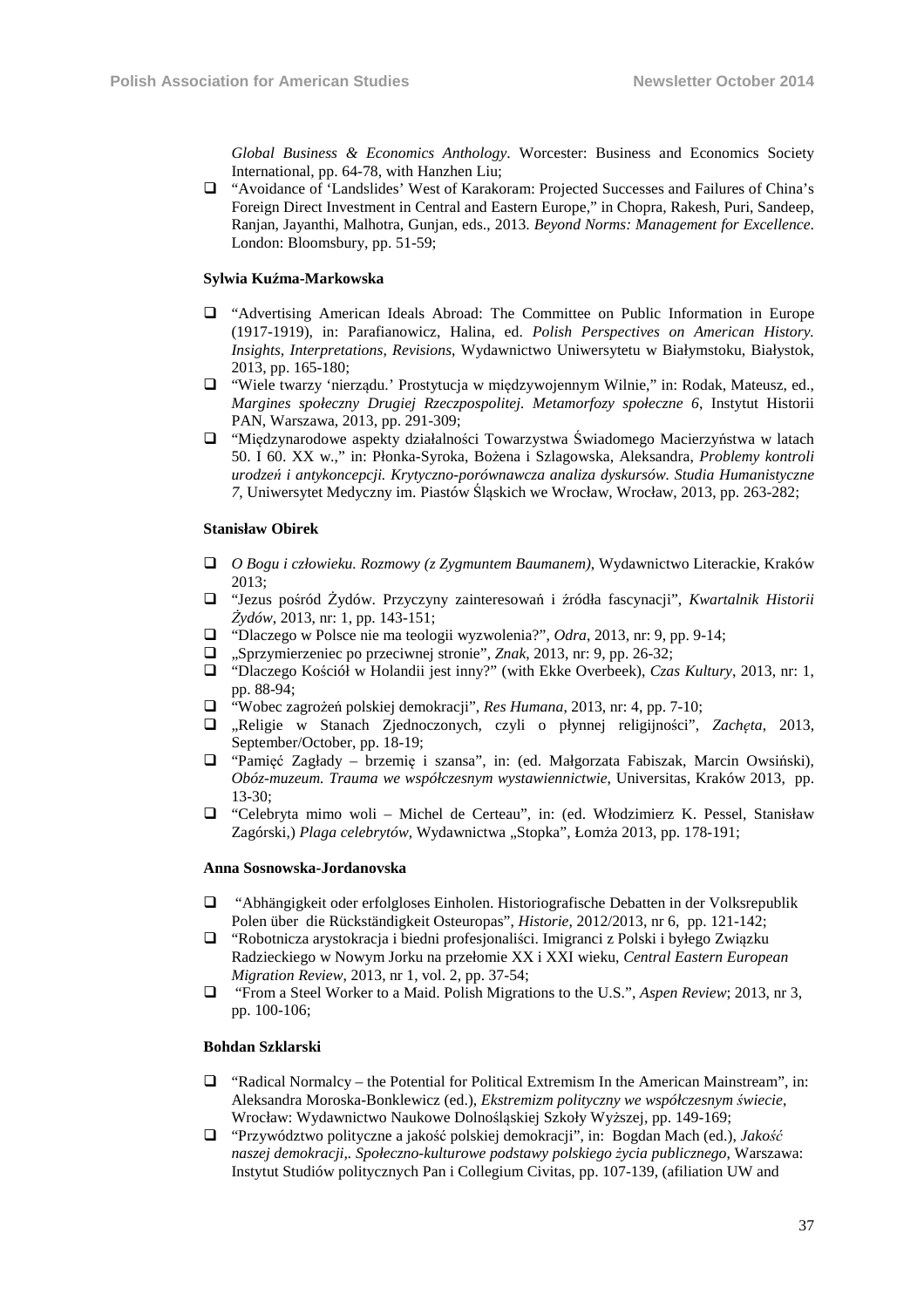PAN);

 "Kluczowe i drugoplanowe wydarzenia w historii Polski po 1989 roku", in: Bogdan Mach (ed.), *Jakość naszej demokracji,. Społeczno-kulturowe podstawy polskiego życia publicznego*, Warszawa: Instytut Studiów politycznych Pan i Collegium Civitas, pp. 207-223, (afiliation UW and PAN).

New courses New courses offered can be viewed on our website: www.asc.uw.edu.pl

Calls for papers Please send submissions to The Americanist, Warsaw Journal for the Study of the United States: the\_americanist@uw.edu.pl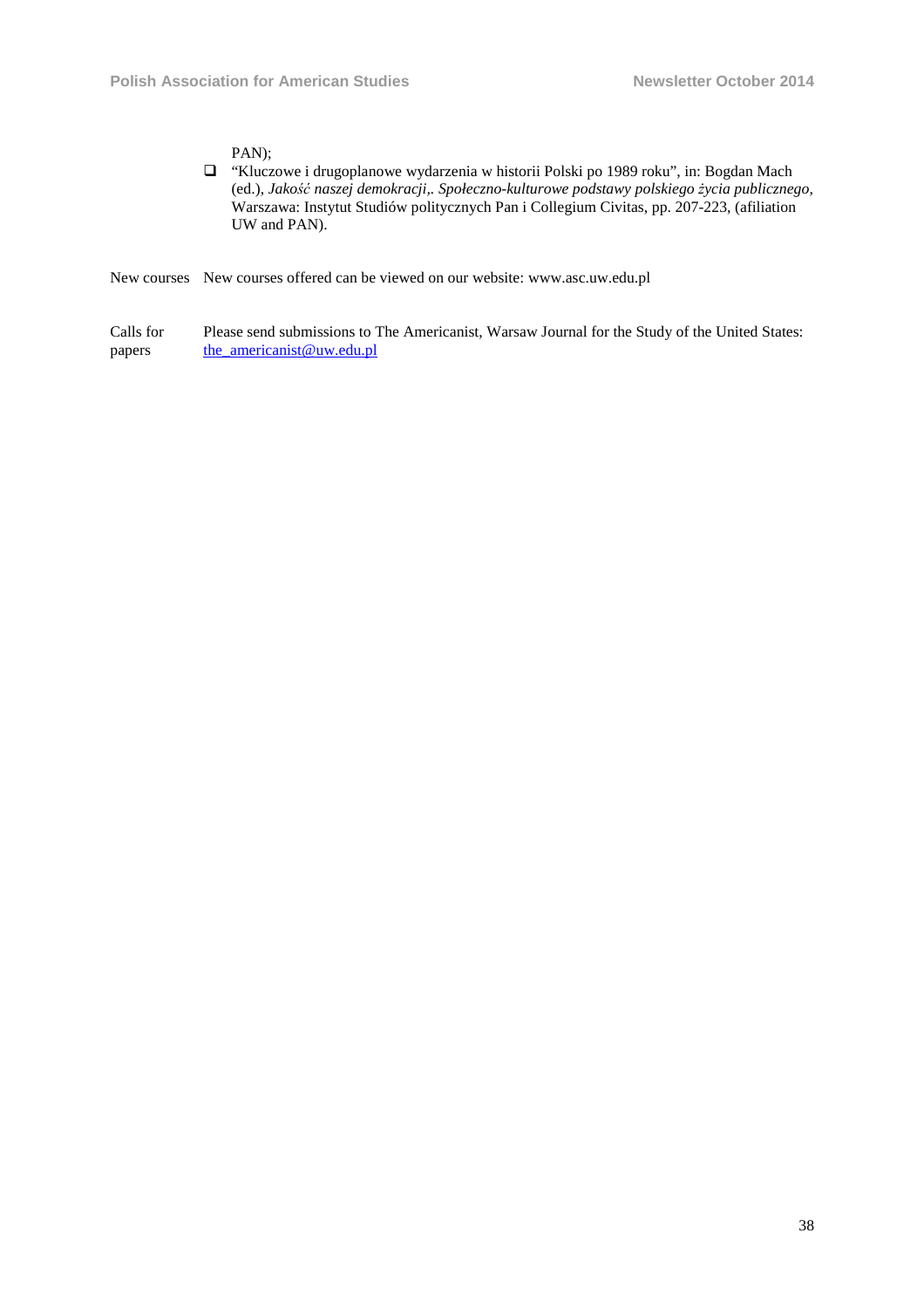# **American Literature Section, Institute of English Studies, Warsaw University**

| Mailing<br>address    |   | American Literature Section, Institute of English Studies, UW,<br>ul. Nowy Świat 4, 00-497 Warsaw                                                                                                                                                                                |
|-----------------------|---|----------------------------------------------------------------------------------------------------------------------------------------------------------------------------------------------------------------------------------------------------------------------------------|
| of the                |   |                                                                                                                                                                                                                                                                                  |
| department,<br>center |   |                                                                                                                                                                                                                                                                                  |
|                       | □ | Marek Paryż has been appointed the senior editor of the section on literature and culture                                                                                                                                                                                        |
| Activities/           |   | of the European Journal of American Studies.                                                                                                                                                                                                                                     |
| Events                | ❏ | In June 2014, Marek Paryż presented a guest lecture on "Postcolonial Whitman: The<br>Poet and the Nation in the 1855 Preface to Leaves of Grass" at the University of                                                                                                            |
|                       |   | Erlangen.                                                                                                                                                                                                                                                                        |
|                       | ❏ | <b>Ewa Łuczak</b> received a Corbridge Trust research grant to work on her latest books in the<br>library at Cambridge University.                                                                                                                                               |
|                       | ❏ | Offered a new Ph.D. seminar on the cultural race theory.                                                                                                                                                                                                                         |
|                       | ❏ | In October 2013, Julia Fiedorczuk gave a translation class at the Ingmar Bergman<br>Highschool in Warsaw                                                                                                                                                                         |
|                       | ❏ | In November 2013, Julia Fiedorczuk received JFK Institute research scholarship at FU<br>Berlin.                                                                                                                                                                                  |
|                       | □ | Zuzanna Ładyga was awarded Fulbright Senior Award for a research stay in the<br>academic year 2014-2015 at the University of California Irvine.                                                                                                                                  |
|                       | ❏ | In October 2013, Marta Werbanowska received EAAS research scholarship for a<br>research visit at Penn State University, Pensylwania, USA.                                                                                                                                        |
|                       | □ | In 2014, Marta Werbanowska was awarded Fulbright Junior Advanced Research                                                                                                                                                                                                        |
|                       |   | Award, for a research stay in the academic year 2014-2015 at the University of North<br>Carolina, Charlotte under the supervision of Prof. Malin Pereira.                                                                                                                        |
|                       | ❏ | In august 2014 Agnieszka Kotwasińska participated in the Summer School organized by<br>the Universty of Utrecht on Critical Theory Beyond Negativity: The Ethics, Politics and<br>Aesthetics of Affirmation.                                                                     |
|                       | ❏ | In January 2014, Agnieszka Kotwasińska took the course Theorizing Queer<br>Temporalities. at Gothenburg University, Sweden.                                                                                                                                                      |
|                       | ❏ | In October 2013 Agnieszka Kotwasińska took the course Sex Machines: Politicizing<br>Contemporary Pleasure at Linköping University, Sweden.                                                                                                                                       |
| Guest<br>lectures     | ❏ | In May 2014, Justyna Włodarczyk gave a lecture "Beyond the Species Boundary:<br>Keywords for Human-Animal Studies" at the American Studies Center, University of<br>Warsaw                                                                                                       |
|                       | ❏ | In February 2014, Justyna Włodarczyk gave a lecture "Women and Animals in<br>Nineteenth Century American Fiction" & "The Gendered Experience of Space in<br>American Literature" at Manchester Metropolitan University, Crewe Campus.<br>Department of Interdisciplinary Studies |
|                       | ❏ | In September 2014, Anna Pochmara gave a lecture at Festiwal Nauki in Warsaw<br>entitled "Czarno na białym? Pojęcie rasy w społeczeństwie amerykańskim"                                                                                                                           |
| Conferences           | ❏ | In April, Marek Paryż presented a paper "The War on Terror and Intersecting Film<br>Genres in <i>Jonah Hex</i> ." At the EAAS Conference. The Hague.                                                                                                                             |
|                       | ❏ | In June 2014, Marek Paryż presented a paper "Expatriate Americans in France at the<br>Time of the Great War." At the International Symposium "North America, Europe and                                                                                                          |
|                       |   | the Cultural Memory of the First World War."in Graz, Austria.                                                                                                                                                                                                                    |
|                       | ❏ | In June 2014, Ewa Łuczak organized a panel and chaired a session "Cosmopolitanism in<br>the Contemporary American Ethnic Novel". MESEA conference, "Crossing Boundaries                                                                                                          |
|                       |   | in a Post-Ethnic Era." Saarbrucken.                                                                                                                                                                                                                                              |
|                       | ❏ | In February 2014, Ewa Łuczak read a paper: "Dreaming American(s): From Rip van<br>Winkle to Edward Bellamy's Looking Backward and Charlotte Perkins Gilman's Moving<br>the Mountain." International Conference "Characters Migrate." CAEN University.                            |
|                       | ❏ | In May 2014, Ewa Luczak read a paper: "Jack London's Eugenic Inspirations: From<br>David Starr Jordan to Charles Woodruff." The American Literature Association<br>Conference, Washington D.C.                                                                                   |

In September 2014, **Zuzanna Ładyga** participated in the Salzburg American Studies

39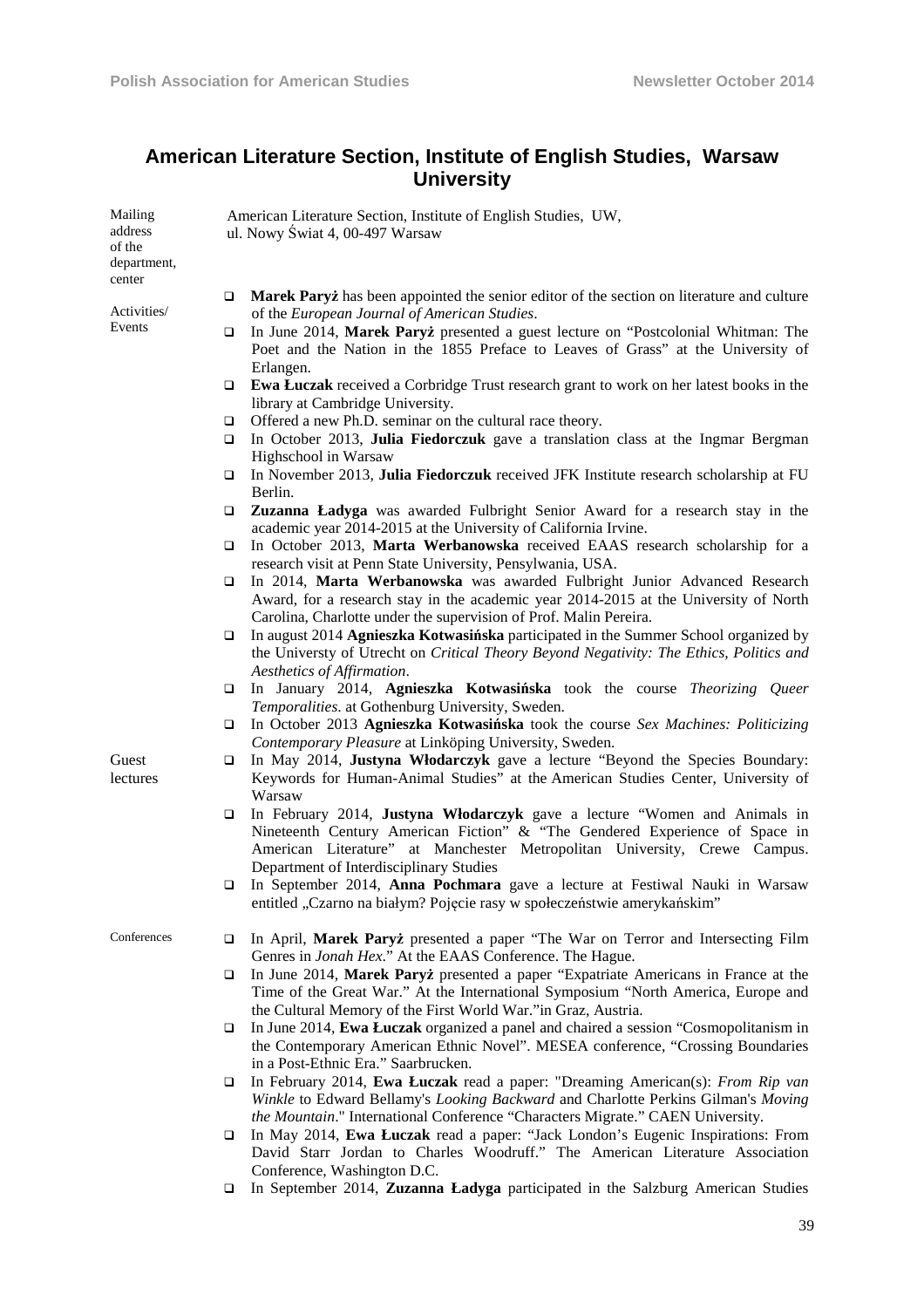Seminar Studies Session devoted to "New Directions in American Studies"

- In April 2014, **Zuzanna Ładyga** co-organized a workshop entitled "Regarding the Pain of Others" Images of Torture and Suffering in American at the EAAS conference in the Hague.
- In June 2014, **Zuzanna Ładyga** participated in the NECS Conference "Creative Energies," in Milan, Italy, presenting on "The Discourse on Laziness in American Literature"
- In October 2013, **Zuzanna Ładyga** delivered a paper: Manufacturing Compassion: Visions of Suffering in Prison Photography" at PAAS Conference in Wrocław
- In October 2013, **Marta Werbanowska** presented a paper , Women in Process and the Labor of Becoming in Natasha Trethewey's *Domestic Work*." at the conference *Celebrating African American Literature*, University organized by the Africana Research Center, Pennsylvania State University*.*
- In March 2014 **Marta Werbanowska** presented a paper "Kevin Young's 'Discography One' – an exercise in Post-Soul poetics." at a conference *HCA Spring Academy on American History, Culture & Politics* organized by the Center for American Studies, Heidelberg University.
- In May 2014 **Marta Werbanowska** presented a paper "From the Post-Soul Aesthetic to Blaxploration Poetics" at *OASIS – Orientale American Studies International School* Conference organized by University L'Orientale of Naples, Italy.
- In May 2014, **Marta Werbanowska** presented a paper "The Great Southern Repast: Kevin Young's Soul Food Blues." *Thinking Food: The Functions of Food in the US American Culture and Society* Coference organized by the American Studies Center in Warsaw.
- In March 2014, **Justyna Włodarczyk** participated in a conference of the Polish Academy of Sciences, Warsaw, Poland. *Animals and Their People. The Fall of the Anthropocentric Paradigm?* With a paper: "Postmodern Breed. The Demise of the Grand Narrative of Dog Breed"
- In April 2014, **Justyna Włodarczyk** participated in the European Association for American Studies Conference in the Hague, Netherlands. *America: Justice, Conflict, War*, with a paper: "Staging Cruelty: The Ethics of Campaigns Against Animal Cruelty"
- In September 2014 **Joanna Chojnowska** participated in the conference "Nostalgia in North-American Literature and Culture" in Białystok. She presented a paper "Nostalgia for Rootedness and the (Imagined) Racial Unity in Rebecca Walker's: Black White and Jewish"
- In May 2014, **Anna Pochmara** participated in a conference *Representing and Remembering Slavery in the Americas* at the University of York, with a paper: "Two Faces of the Mulatta: Slave Mother and Free Daughter in Nineteenth-Century African American Fiction."
- In December 2013, **Agnieszka Kotwasińska** took part in a conference *Performatywność.*  Seminarium *Kody Genderu.* Oueer, organized by the University of Warsaw, Poland
- In June 2014, Agnieszka Kotwasińska coorganized *Femistyczne Warszaty: Deleuze dla Początkujących I* dla doktorantów i doktorantek UW i PAN. Instytut Slawistyki PAN, Warszawa, Poland, together with
- mgr **Agata Chełstowska** (Instytut Stosowanych Nauk Społecznych, UW), **mgr Anna Kurowicka** (Instytut Slawistyki, PAN) & **mgr Marta Usiekniewicz** (Artes Liberales, UW).
- *Organizacja panelu Gdzie szukać queerowej pornografii?* VIII *Festiwalu Równe Prawa do Miłości.* Warszawa, Polska. 11 lutego, 2014.
- In September 2014, **Kamil Chrzczonowicz** participated "Nostalgia in North-American Literature and Culture Conference in Białystok, Poland with a paper: "Whiteness Vis-à-Vis Americanness: Satirizing the Nostalgia for Whiteness as a Neutral Racial Signifier in the Works of Selected American Comic Authors"
- **Józef Jaskulski** presented "Transcripts of unwanted knowledge. Henryk Grynberg's *Heritage* as an excavation in the collective memory of the Shoah in rural Poland," *Public Understanding: Exploring Representations of War and Genocide*, Royal Holloway, University of London, United Kingdom, November 11 2013.
- **Krystian Grądz** presented on "Animal Language and Human Discourse," The International Academic Conference: *Animals and Their People. The Fall of the*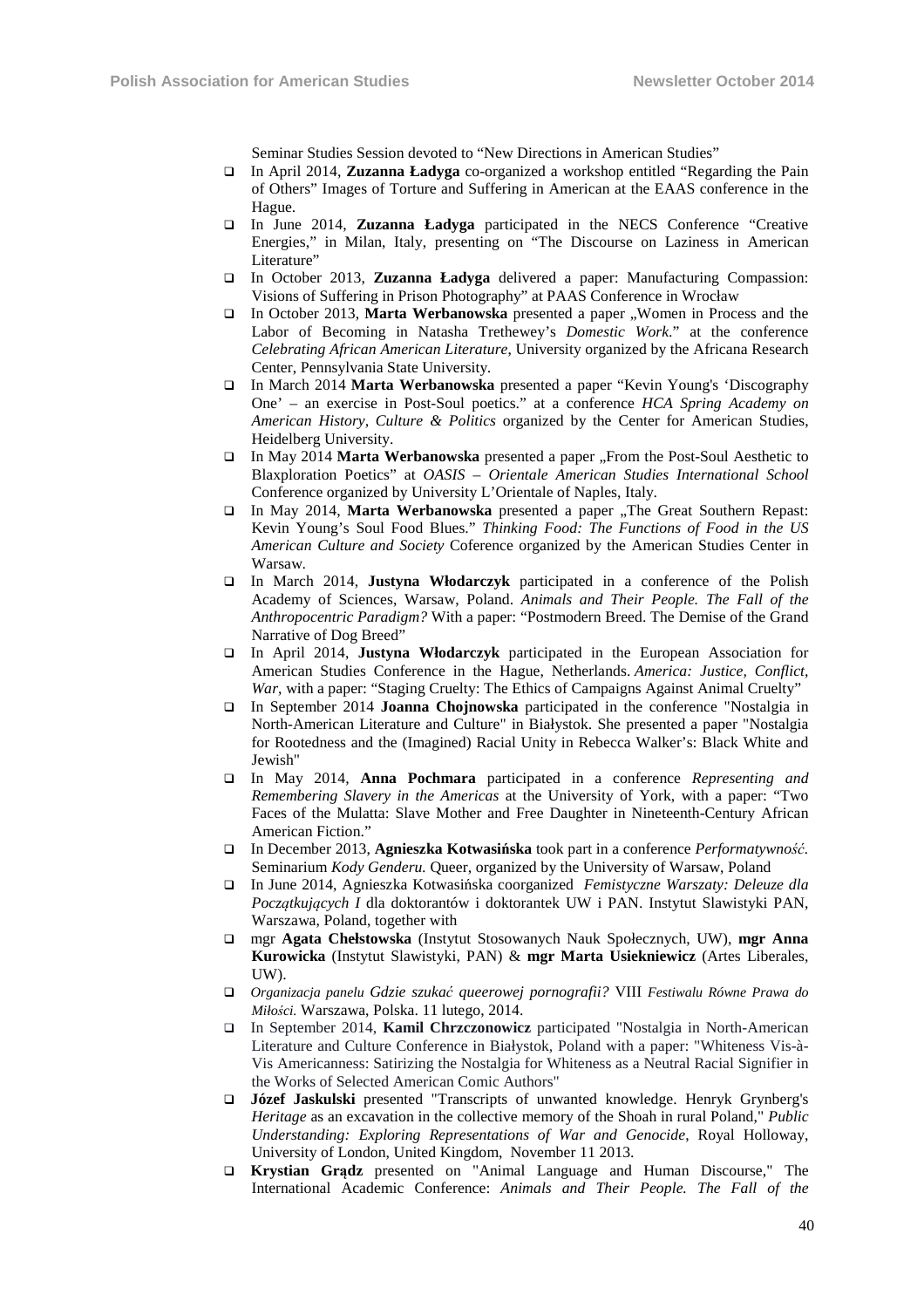*Anthropocentric Paradigm?* The Institute of Literary Research of the Polish Academy of Sciences, Warsaw, 12-14.03.2014.

#### Publications **Marek Paryż**

- (co-editor with Agata Preis-Smith) *Amerykański western literacki w XX wieku. Między historią, fantazją a ideologią*. Warszawa: Czuły Barbarzyńca, 2013.

- "Western literacki w latach 40. XX wieku: Walter Van Tilburg Clark, Jack Schaefer i A.B. Guthrie," [in:] *Amerykański western literacki w XX wieku. Między historią, fantazją a ideologią*.

- "Herman Melville's *Pierre* and the Allegory of Empire." *Anglica* 22/1 (2013).

- (editor) *Mistrzowie literatury amerykańskiej. Cormac McCarthy*. Warszawa: Wydawnictwa UW, 2014.

- "Cormac McCarthy: 'Nie ma czegoś takiego, jak życie bez rozlewu krwi,'" [in:] *Mistrzowie literatury amerykańskiej. Cormac McCarthy*.

- "Ku poetyce absurdu (*Suttree*)," [in:] *Mistrzowie literatury amerykańskiej. Cormac McCarthy*.

 "Zamknąć ostatnie drzwi (*The Stonemason* i *Sunset Limited*)," [in:] *Mistrzowie literatury amerykańskiej. Cormac McCarthy*.

- "'My whole world shrank': Encapsulated Selves in Witold Gombrowicz's *Ferdydurke* and Philips Roth's *Portnoy's Complaint*," [in:] *Philip Roth and World Literature: Transatlantic Perspectives and Uneasy Passages*. Ed. Velichka Ivanova. Amherst, NY: Cambria Press, 2014.

- "'I shall lie broken against this broken earth': William March's *Company K* on the Screen," [in:] *The Great War in Post-Memory Literature and Film*. Ed. Martin Löschnigg and Marzena Sokołowska-Paryż. Berlin and Boston: De Gruyter, 2014.

#### **Julia Fiedorczuk**

-,,Marianne Moore's Ethical Artifice" Polish Journal of American Studies, vol 7, 2013, str: 19-34.

-"Pułapki Empatii. Dziecię Boże Cormaca McCarthy". W: Cormac McCarthy, red. Marek Paryż, Wydawnictwa Uniwersytetu Warszawskiego, str.

-.,Radical East? On Pound's 'Ignorant' Translations from the Chinese" Acta Filologica, 45/2014, str. 50-61.

-"A gdzie poetki?" Polemika z Andrzejem Franaszkiem. Gazeta Wyborcza, 28 marca 2014

-"Cyborg w ogrodzie. Uwagi o ekokrytyce" (fragment książki). Wakat 1-2 2014: http://sdk.pl/wakat/nr24/JuliaFiedorczuk.html

-"Spacerowanie jest ludzką ekologią par excellence". Rozmowa z Jonathanem Skinnerem. Wakat 1-2 2014: http://sdk.pl/wakat/nr24/Skinner\_wywiad.html

-"Niczego nie robić dwa razy". Szkic o twórczości Laurie Anderson. Dwutygodnik 141/2014. http://www.dwutygodnik.com/artykul/5423-niczego-nie-robic-dwa-razy.html

#### **Agnieszka Kotwasińska**

-"Ukryta geometria losu albo o niestabilności opowieści". *Mistrzowie Literatury Amerykańskiej: Cormac McCarthy* pod redakcją Marka Paryża. Warszawa, Polska: Wydawnictwa Uniwersytetu Warszawskiego, 2014. Druk.

-"Looking for Ghostly Crimes: Cross-pollination of Crime and Gothic Fiction in Edith Wharton's 'Mr. Jones'". *Polish Journal for American Studies* Vol. 8. Warszawa, Polska: Instytut Anglistyki UW, 2014. Druk.

 -"Body out of (Human) Bounds: Lesbian Transformations in Contemporary Horror Fiction." *All That Gothic*. Pod redakcją Agnieszki Łowczanin i Doroty Wiśniewskiej w serii *Dis/Continuities: Toruń Studies in Language, Literature and Culture*, Vol. 4, pod redakcją Mirosławy Buchholtz. Frankfurt am Main: Peter Lang, 2014. Druk.

-"Uncanny Space in Poppy Z. Brite's *Drawing Blood*." *Brief: Online Journal of Snippets* 2. Instytut Anglistyki UMCS, Maj 2014. http://www.brief.umcs.eu/americanliterature/brief-2\_american-literature.pdf. Online.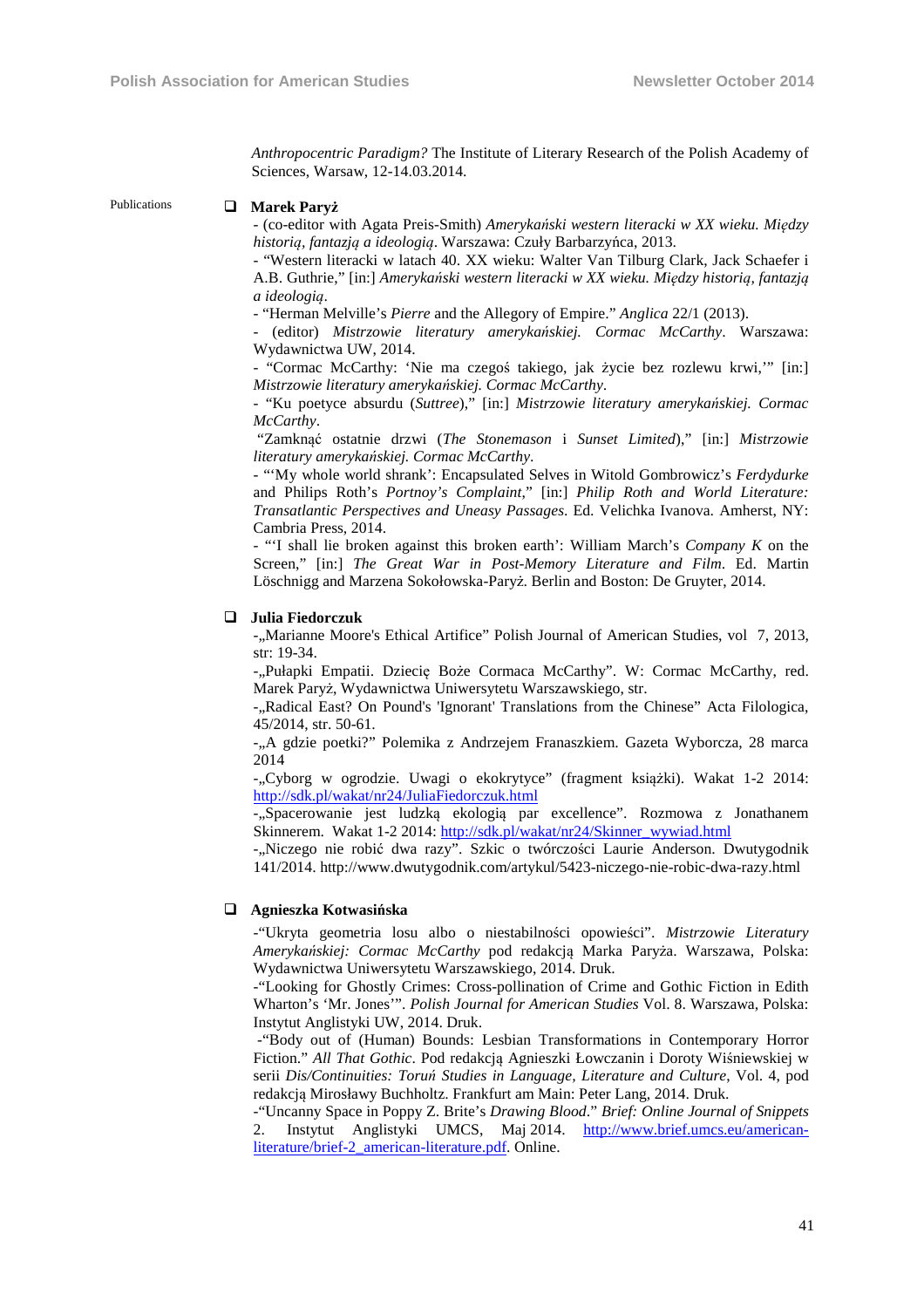#### **Marta Werbanowska**

"Reclaiming the Commodified Body: The Stories of Saartjie Baartman and Josephine Baker in the Poetry of Elizabeth Alexander." *Ethos: A Digital Review of Arts, Humanities, and Public Ethics*. Vol. 1.1 (April 2014). 18-35.

#### **Anna Pochmara**

-Co-edited *Acta Philologica* 44 (2013) and *Acta Philologica* 45 (2014).

- Review of Mita Banerjee, *Color Me White: Naturalism/Naturalization in American Literature*. Heidelberg: Universitätsverlag Winter, 2013.

#### **Justyna Włodarczyk**

-Pręgowski, Michał Piotr and Justyna Włodarczyk, eds*. Pies też człowiek? Relacje psów i ludzi we współczesnej Polsce* [A Dog's Life? Dogs and Humans in Contemporary Poland.] Gdańsk: WN Katedra, 2014.

-Pręgowski, Michał Piotr and Justyna Włodarczyk. "Trzecia rzeczpospolita czworonożna. Badając ludzi i psy we współczesnej Polsce" [Four Legs of the Third Republic. Researching Humans and Dogs in Contemporary Poland.] *Pies też człowiek? Relacje psów i ludzi we współczesnej Polsce*. Eds. Michał Piotr Pręgowski and Justyna Włodarczyk. Gdańsk: WN Katedra, 2014. 3-43.

-Włodarczyk, Justyna. "Strefy kontaktu, strefy władzy. Relacje kobiet i psów w agility" [Contact Zones, Power Zones: Women and Dogs in the Sport of Canine Agility]. *Pies też człowiek? Relacje psów i ludzi we współczesnej Polsce*. Eds. Michał Piotr Pręgowski and Justyna Włodarczyk. Gdańsk: WN Katedra, 2014. 114-151.

-Włodarczyk, Justyna. "Kto śni o owcach? Pasterstwo z psami a pastoralizm" [Who Dreams of Sheep? Sheepherding and Pastoralism]. *Pies też człowiek? Relacje psów i ludzi we współczesnej Polsce*. Eds. Michał Piotr Pręgowski and Justyna Włodarczyk. Gdańsk: WN Katedra, 2014. 152-192.

-Włodarczyk, Justyna. "Intensive Grandmothering? Social Policy, Social Class and the Cultural Contradictions of Intensive Mothering in Poland." *Intensive Mothering. The Cultural Contradictions of Modern Motherhood*. Toronto: Demeter Press, 2014. 256- 272.

#### **Zuzanna Ładyga**

"Justice, Ethics, Violence" in *Approaches to American Cultural Studies* ed. A. Dallmajn, E. Boesenberg, M. Klepper. Routledge, UK.

#### **Jagoda Dolińska**

"Autofiction and New Realist Prose. Jonathan Franzen's Freedom" in: *Polish Journal for American Studies*, p. 181-201.

#### **Józef Jaskulski**

-"Dissecting the commodified - the Frontier as hyperreality in Robert Altman's *Buffalo Bill and the Indians, or Sitting Bull's History Lesson*," Polish Journal for American Studies vol. 7, s. 103-116.

-"Bajarz mimo woli. Louis L'Amour, *Pościg*," *Amerykański western literacki w XX wieku. Między historią, fantazją a ideologią*, ed. Marek Paryż - Agata Preis-Smith, wyd. Czuły Barbarzyńca, 2013, s. 90-108.

-"A Native American in Paris. Landscapes of Dislocation in *The Heartsong of Charging Elk* and *Three Day Road,*" w: *Revista Atenea. A Bilingual Journal of the Humanities and Social Sciences* [2013], s. 43-56.

-Reviews:"'The faces may change, the names, but they're there, now and fifty years from now.' The myth of the cavalry in post-9/11 US Armed Forces recruitment commercials," antologia poświęcona Westernowi po roku 2000, ed. John Leo-Marek Paryż.

-"More than a game. Basketball as a Medium of History in Three Early Works of Sherman Alexie," *Americana: E-Journal of American Studies in Hungary*.

-"'Bent or lifted out by the roots.' Delmer Daves's *Broken Arrow* and *Drum Beat as narratives of conditional sympathy*," *ReFocus: The Films of Delmar Daves*, ed. Matthew Carter - Andrew Patrick Nelson, Edinburgh University Press.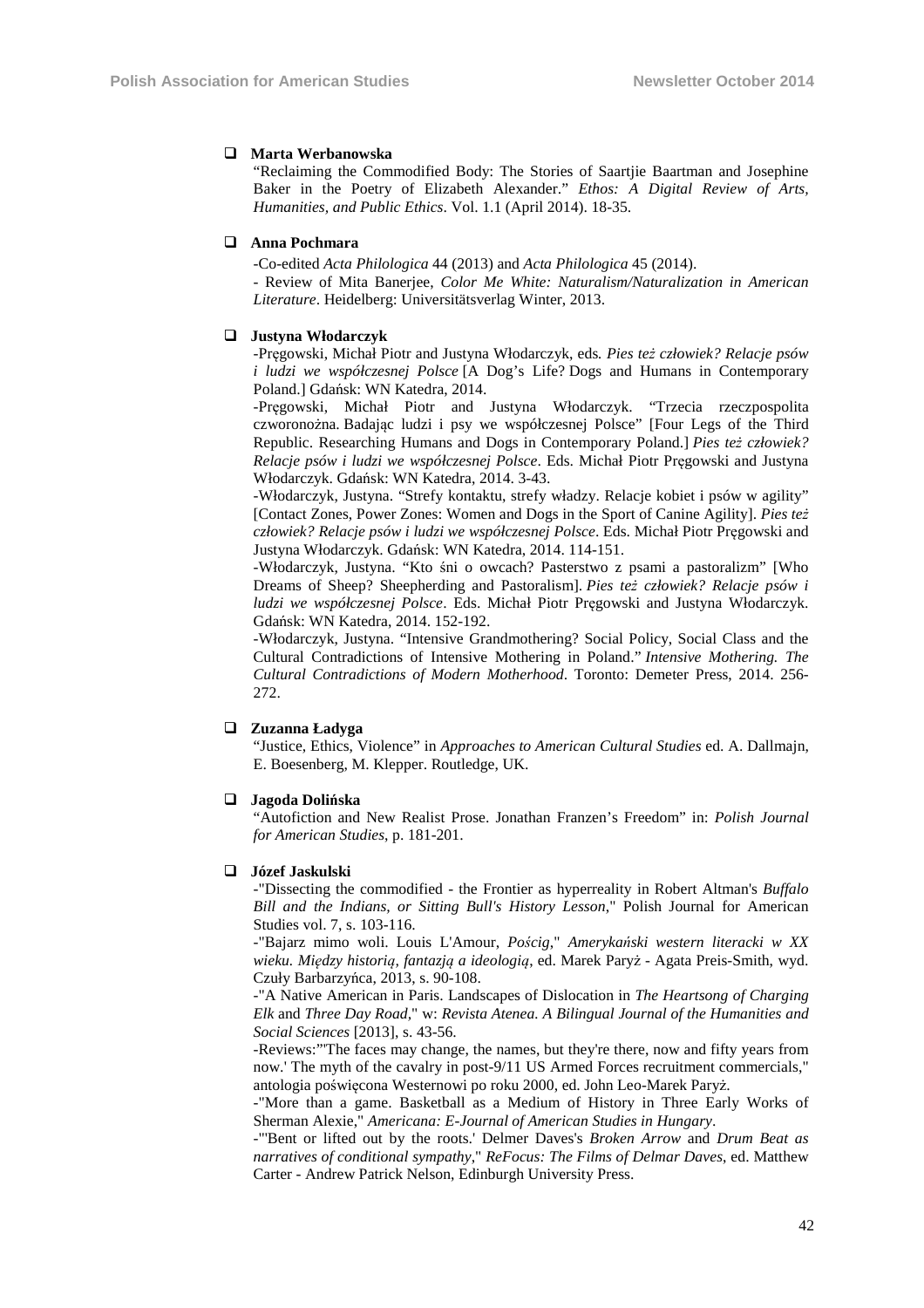# **Department of Cultural Studies, Institute of English Studies, University of Warsaw**

| Mailing<br>address<br>of the<br>department | Department of Cultural Studies, Institute of English Studies, University of Warsaw, Nowy<br>Świat 4, 00-497 Warszawa                                                                                                                                                                                                                                                                                                       |
|--------------------------------------------|----------------------------------------------------------------------------------------------------------------------------------------------------------------------------------------------------------------------------------------------------------------------------------------------------------------------------------------------------------------------------------------------------------------------------|
| Events/<br>Activities                      | Aneta Dybska, "Urbanistyczne utopie a powrót rolnictwa do miast w USA" Lecture<br>□<br>during the Festival of Science at the Institute of English Studies, 26 September,<br>Aneta Dybska taught the "Urban Studies" workshop at the PAAS Methodologies in<br>□<br>American Studies Workshop, Wrocław, September 16-20, 2014                                                                                                |
|                                            | Aneta Dybska, "Afros and Tribal Identities: Black American Uses of African Roots."<br>$\Box$<br>Lecture at Państwowa Szkoła Wyższa Informatyki i Przedsiębiorczości w Łomży. 23<br>May, 2014.                                                                                                                                                                                                                              |
|                                            | Mirosław Aleksander Miernik coordinated the Festival of Science at the Institute of<br>□<br>English Studies/ at the University of Warsaw                                                                                                                                                                                                                                                                                   |
|                                            | Mirosław Aleksander Miernik participated in the Festival of Science with a workshop<br>□<br>entitled "Popular Music as a Social Reaction"                                                                                                                                                                                                                                                                                  |
| Conferences                                | Aneta Dybska, America: Justice, Conflict, War. The European Association for<br>□<br>American Studies (EAAS) 60th Anniversary Conference, The Hague, The Netherlands,<br>April 3-6, 2014. Workshop convener (with Sandrine Baudry, France) "Spatial justice                                                                                                                                                                 |
|                                            | and the right to the city: Conflicts around access to public urban space"<br>□ Aneta Dybska, Eating America: Crisis, Sustenance, Sustainability. Polish Association<br>for American Studies 2012 Annual Conference, Department of English Studies,<br>University of Wrocław, Poland, October 23-25, 2013. Conference Presentation: "Food<br>Justice and Property Rights in Los Angeles: The Battle over Squash and Beans." |
|                                            | Mirosław Aleksander Miernik, America: Justice, Conflict, War. European Association<br>for American Studies 2014 Biannual Conference, the Hague, April 3-6, 2014.<br>Conference presentation: "The War on Terror as Presented and Criticized by Nine Inch<br>Nails, Ministry, and Tom Waits."                                                                                                                               |
|                                            | Justyna Wierzchowska, International PAAS conference, Eating America: Crisis,<br>⊔<br>Sustenance, Sustainability, Wrocław, October 23-25, 2013. Conference presentation:<br>"Consuming the Artist, Consuming the Image: Marina Abramovic 2001 MOCA Gala<br>Controversy.                                                                                                                                                     |
|                                            | Justyna Wierzchowska, International workshop, Protest Culture - Cultural Protest.<br>⊔<br>Frankfurt (Oder) and Slubice, November 14-16, 2013.                                                                                                                                                                                                                                                                              |
|                                            | Justyna Wierzchowska, International EAAS conference, America: Justice, Conflict,<br>⊔<br>War. The Hague, April 3-6, 2014. Conference presentation: "Confronting "the triumph<br>of the strongest and the disappearance of the weakest": Speaking through Architecture or<br>Krzysztof Wodiczko's Critical Interventions in the Public Space."                                                                              |
|                                            | Justyna Wierzchowska, Seriale w kontekście kulturowym, Olsztyn, April 7-9, 2014.<br>u<br>Conference presentation: "Walter White bierze sprawy w swoje ręce. Amerykańskie<br>mity a serialowa rzeczywistość klasy średniej w Breaking Bad."                                                                                                                                                                                 |

Publications **Aneta Dybska**, "The Battle over Squash and Beans: Food Justice Activism in a Polarized City." *Eating America: Crisis, Sustenance, Sustainability*. Eds. Justyna Kociatkiewicz, Laura Suchostawska, and Dominika Ferens. Frankfurt am Main: Peter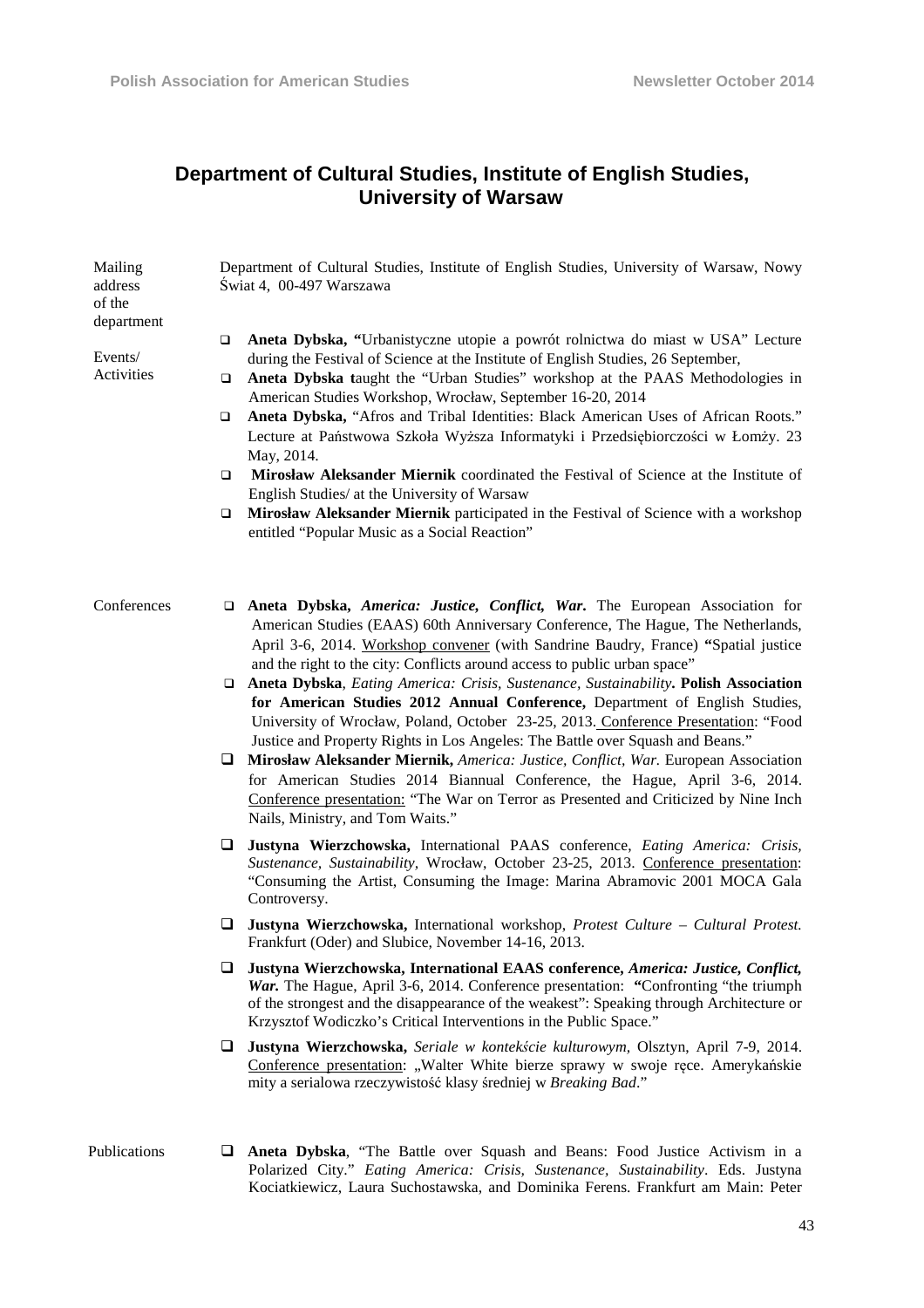Lang, 2014.

- **Aneta Dybska**, "Paul Fleischman's *Seedfolks*: Community Gardening and Urban Regeneration." *Polish Journal for American Studies*, vol. 8 (2014)
- **Mirosław Aleksander**, **Miernik,** "The Evolution of Emo and Its Theoretical Implications" *Polish Journal for American Studies*, vol. 7 (2013): 175-188.
- **Mirosław Aleksander Miernik**, review of Robert Scoble, *Raven: TheTurbulent World of Baron Corvo* in *Acta Philologica* 45: 93-94.
- **Justyna Wierzchowska,** "Jabłko, weże i śmierć. Kara za prawdziwe mestwo, czyli co się przydarza dziewczynkom, które zapuszczają się na genderowo zakazane terytorium." *Amerykański western literacki.* Eds. Agata Preis-Smith and Marek Paryż. Warszawa: Czuły Barbarzyńca, 2013.
- **Justyna Wierzchowska,** "Consuming the Artist, Consuming the Image: Marina Abramovic 2001 MOCA Gala Controversy." *Eating America: Crisis, Sustenance, Sustainability*. Eds. Justyna Kociatkiewicz, Laura Suchostawska, and Dominika Ferens. Frankfurt am Main: Peter Lang, 2014.

- New Courses **□ Mirosław Aleksander Miernik**, *Consumption and Consumerism in American Society: Past and Present* 
	- **Justyna Wierzchowska**, *American Women Artists.* The class is designed to familiarize students with the theoretical readings of works by major American female visual artists.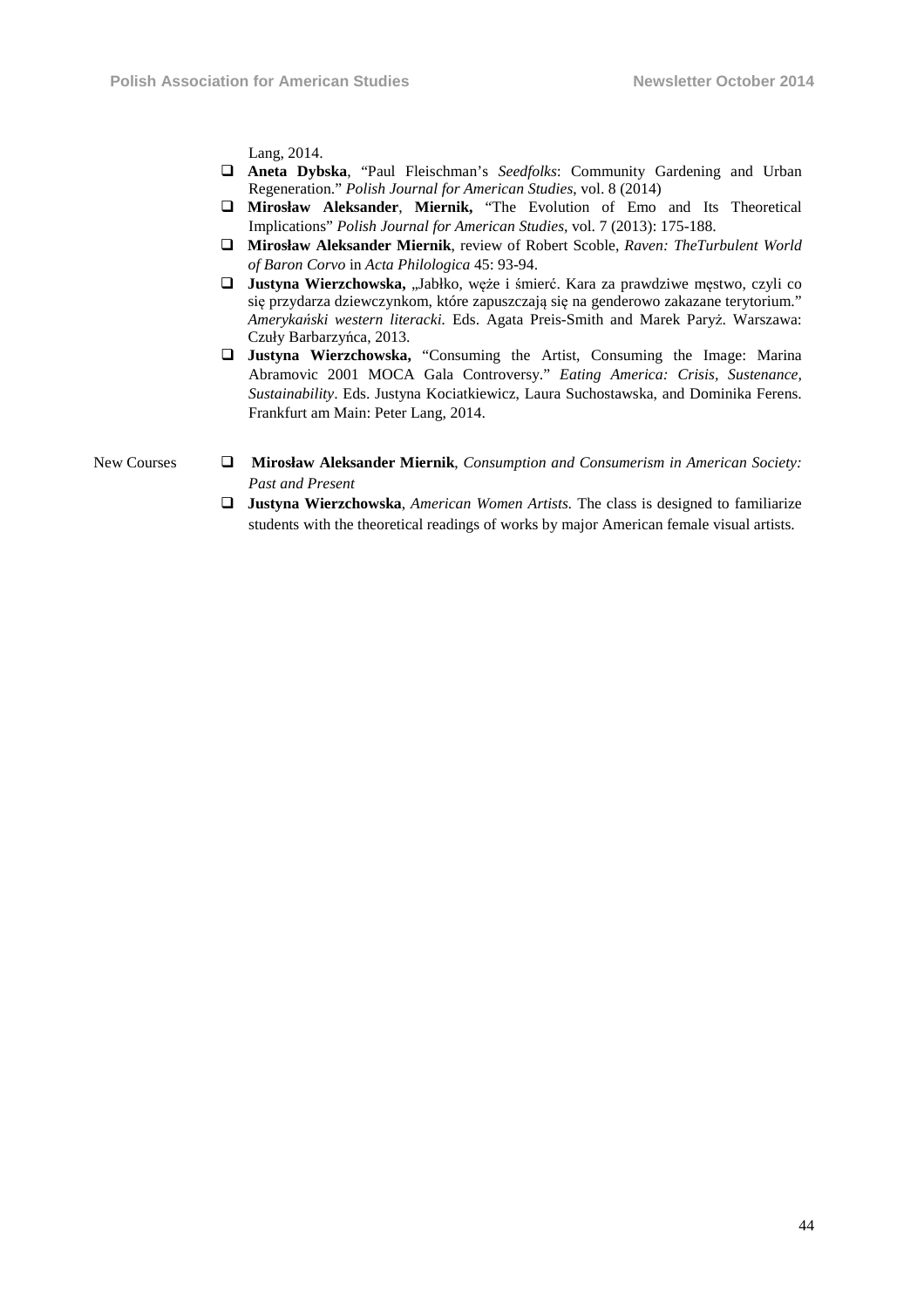| Mailing address of<br>the department,<br>center. | Department of English Studies<br>University of Wroclaw<br>ul. Kuźnicza 22<br>50-137 Wroclaw<br>Poland                                                                                                                                                                                                                                                                                                                                                                        |
|--------------------------------------------------|------------------------------------------------------------------------------------------------------------------------------------------------------------------------------------------------------------------------------------------------------------------------------------------------------------------------------------------------------------------------------------------------------------------------------------------------------------------------------|
| Events/Activities                                | <b>Elżbieta Klimek-Dominiak</b> received an invitation to present "From Solidarity to<br>$\Box$<br>Backlash: Engendering Polish Revolution and Transformation in Women's Life<br>Writing" at Gender and Transformation: Women in Europe Workshop at the City<br>University of New York. Aug. 19, 2014.                                                                                                                                                                       |
|                                                  | Elżbieta Klimek-Dominiak gave a presentation on the Center for Gender Studies<br>$\Box$<br>(University of Wrocław) at the meeting of U.S. Consul General, Ellen Germain with<br>Fulbright Alumni held at the University of Opole, June 23, 2014.                                                                                                                                                                                                                             |
|                                                  | Elżbieta Klimek-Dominiak was selected to participate in the gender studies program<br>□<br>of Summer School of Congress of Women including Prof. Joanna Regulska (Rutgers<br>University), Prof. Ewa Rumińska-Zimny (Gender Studies IBL PAN), Prof. Magdalena<br>Sroda (UW), Ewa Sufin-Jacqemart (Centre de Recherches Interdisciplinaires de                                                                                                                                 |
|                                                  | Vaucresson), Aug. 15 19, 2014.<br>On May 14, 2014, the Wrocław Department of English Studies hosted playwright<br>□<br>Rickerby Hinds and actors Rhaechyl Walker and John "Faahz" Merchant from the<br>University of California, Riverside, who performed the play <i>Dreamsape</i> by Rickerby<br>Hinds. After the performance, attended by over 100 students and faculty members, the<br>group took part in a question-and-answer session. Many thanks to Prof. Ewa Łuczak |
|                                                  | for arranging the group's tour of five Polish universities.<br>In June 2014, 2014, Prof. Alexia Kosmider, former Fulbright professor who currently<br>□<br>teaches at the Rhode Island School of Design, visited five Polish cities showing her<br>film Sappho's Fire. The tour was sponsored by the Fulbright Commission. In Wrocław<br>the film was shown at the Contemporary Museum.                                                                                      |
| Conferences                                      | Eating America: Crisis, Sustenance, Sustainability: PAAS Annual Conference took<br>□<br>place at the University of Wrocław, October 23-24, 2013.                                                                                                                                                                                                                                                                                                                             |
|                                                  | Methodologies in American Studies: $2^{nd}$ PAAS Workshop for young scholars, co-<br>□<br>organized by PAAS and the Department of English Studies. The workshop, attended<br>by scholars from Belarus, Germany, Poland, and Ukraine, took place at the University<br>of Wrocław, September 16-20, 2014.                                                                                                                                                                      |
|                                                  | Jakub Krogulec co-organized the conference War and Words held at the University of<br>□<br>Wrocław, September 26-27 2014.                                                                                                                                                                                                                                                                                                                                                    |
|                                                  | Dominika Ferens presented "Between Taste and Interest: Reading Asian American<br>□<br>Literature in the Age of Food Literacy" at Eating America: Crisis, Sustenance,<br>Sustainability: PAAS Annual Conference held at the University of Wrocław, October<br>23-24, 2013.                                                                                                                                                                                                    |
|                                                  | Dominika Ferens presented "Revolting/Entertaining Blackness: The Art of Yinka<br>❏<br>Shonibare and Kara Walker" at Revolting Peripheries held at the University of<br>Bielsko-Biała, June 25-27, 2014.                                                                                                                                                                                                                                                                      |
|                                                  | Agnieszka Jarosz presented "Crosing the Boundaries in The Fall of the House of<br>□<br>Usher by Edgar Allan Poe and The House Taken by Julio Cortázar" at Beyond Words:<br>Crossing Borders in English Studies held at the Jagiellonian University, Kraków, April<br>24-26, 2014.                                                                                                                                                                                            |
|                                                  | Agnieszka Jarosz presented "The Native American and Chinese Ties and Knots in<br>Q.<br>Griever: An American Monkey King in China (1986) by Gerald Robert Vizenor" at<br>Ties and Knots. Bridges Between Lands and Cultures held at the University of Silesia<br>in Sosnowiec, September 18-19, 2014.                                                                                                                                                                         |
|                                                  | Agnieszka Jarosz presented "A Revision of the Cortazarian Neo-fantasy in Cortázar's<br>□<br>Selected Short Stories" at The Outlandish, Uncanny, and Bizarre in Literatures and<br>Cultures held at the University of Opole, September 29-30, 2014.                                                                                                                                                                                                                           |
|                                                  | Elżbieta Klimek-Dominiak presented "Beyond the Personal: Testimonies on Trauma<br>□                                                                                                                                                                                                                                                                                                                                                                                          |

# **Department of English Studies, University of Wrocław**

 **Elżbieta Klimek-Dominiak** presented "Beyond the Personal: Testimonies on Trauma in Krzysztof Wodiczko's Multimedia Project 'Caryatides' and Katarzyna Surmiak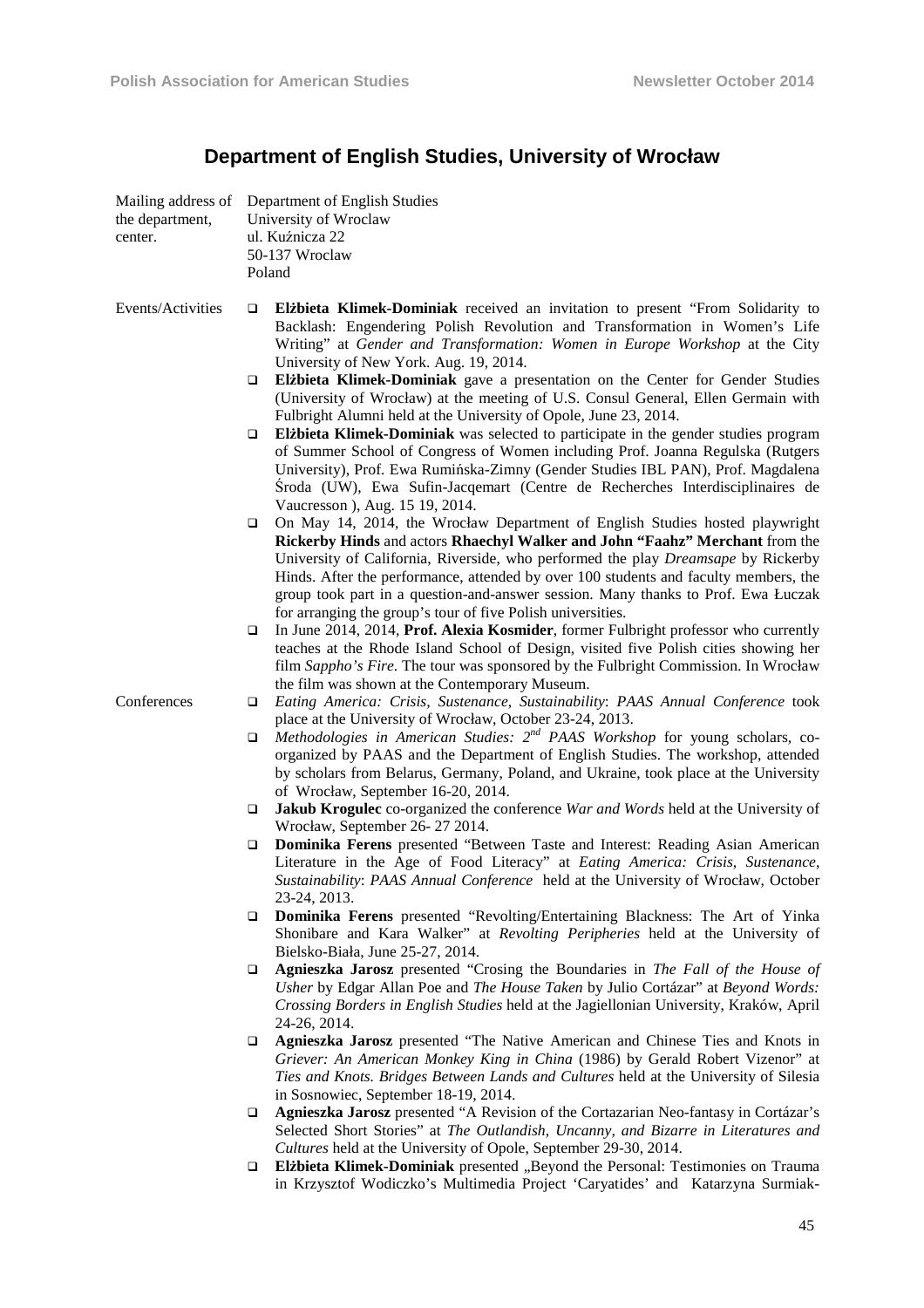Domanska's Life Writing" at International Association of Auto/biography Europe 2013 Conference *Beyond the Subject: New Developments in Life Writing* , held at the University of Vienna, Oct. 30- Nov.3, 2013.

- **Elżbieta Klimek-Dominiak** presented "Animating Old Monuments with New Traumas: Testimonies of Polish War Veterans from Iraq and Afghanistan and Their Families in Krzysztof Wodiczko's Projections" at *War and Words* held at the University of Wrocław, Sept. 26-27, 2014.
- **Grzegorz Kotecki** presented "Re-Examining the Past: Elements of Postmodern Memory in Toni Morrison's *Love*" at the first Re-Examining American Literature Student Symposium *Historicity and Memory: Postmodern Struggles with the Past*  held at Adam Mickiewicz University, Poznań, March 29, 2014.
- **Grzegorz Kotecki** presented "'Here Stands A Man:' The Power of Community Memory in Toni Morrison's *Home*" at *Memory: Forgetting and Creating*  interdisciplinary conference held at the University of Gdańsk, September 11-12, 2014.
- **Jakub Krogulec** presented "Propaganda in Video Games: Modern Military Shooter Genre" at *Kto, co i dlaczego nami rządzi, czyli literatura i kultura popularna a władza* held at the University of Wrocław, November 29 – 30 2013
- **Jakub Krogulec** presented "Militaryzm, libertarianizm i mit amerykańskiej rewolucji – utopijne społeczności Roberta Ansona Heinleina" at G*łos Pana. Utopie i dystopie w perspektywie filozoficzno-literackiej* held at the Jagiellonian University March 20-21 2013.
- **Jakub Krogulec** presented "Propaganda or Didacticism? Science Fiction Novels by Robert Heinlein and Frank Herbert as Ethical, Ideological and Philosophical Guidebooks for Juveniles of the Postwar Era" at *Current Research in Children's and Young Adult Speculative Fiction* held at the University of Wrocław May 18 2014.
- **Jakub Krogulec** presented "Wpływ immersji na tworzenie tożsamości w grach komputerowych." at *Tworzenie postaci: podmiotowość i tożsamość w grach wideo* held at Arteteka WBP in Caracow and organized by the Institute of Audiovisual Arts and Faculty of Letters of Jagiellonian University. June 6 – 7 2014
- **Mariusz Marszalski** presented "Jonathan Stroud's Postmodern Deconstructive Take on Traditional Demonology in the *Bartimaeus Trilogy*" at *23rd PASE Conference* held at the University of Lublin, April, 7-9, 2014.
- **Anna Pilińska presented** "Czego autor nie miał na myśli: okładki *Lolity* Vladimira Nabokova" at *Książka i biblioteka w procesie komunikacji społecznej* conference held at the University of Wrocław, December 4-6, 2013.
- **Anna Pilińska** presented "'Gimme them gold coins' literally? The Lolita-esque Lana Del Rey versus the prototype" at *BASEES 2014* (British Association for Slavonic and East European Studies) conference, held at Fitzwilliam College, Oxford, April 5-7, 2014.
- **Anna Pilińska** presented "The Absurd Nymphet: Edward Albee's *Lolita*" at *Beyond Words – 13th April Conference* held at the Jagiellonian University, Kraków, April 24- 26, 2014.
- **Anna Pilińska** presented "Lolita 2.0. Nymphets on the silver screen" at the fourth *Femininities & Masculinities* conference organized by Inter-Disciplinary.Net and held in Lisbon, Portugal, May 2-4, 2014.

#### Publications Books

 **Justyna Kociatkiewicz**, **Laura Suchostawska**, and **Dominika Ferens**, eds. *Eating America: Crisis, Sustenance, Sustainability*. Frankfurt am Main: Peter Lang, 2014.

Articles

- **Dominika Ferens**. "Literature, ethnography, and self-representation in a globalizing world." *Interstudia Special Issue: Cultural Representations in the Era of Globalization* 15 (2014): 73-85.
- **Dominika Ferens**. "Between Taste and Interest: Reading Asian American Literature in the Age of Food Literacy." *Eating America: Crisis, Sustenance*, Sustainability. Eds. Justyna Kociatkiewicz, Laura Suchostawska, and Dominika Ferens. Frankfurt am Main: Peter Lang, 2014. 277-295.
- **Dominika Ferens**. "Zane Grey."*Amerykański western literacki w XX wieku. Między*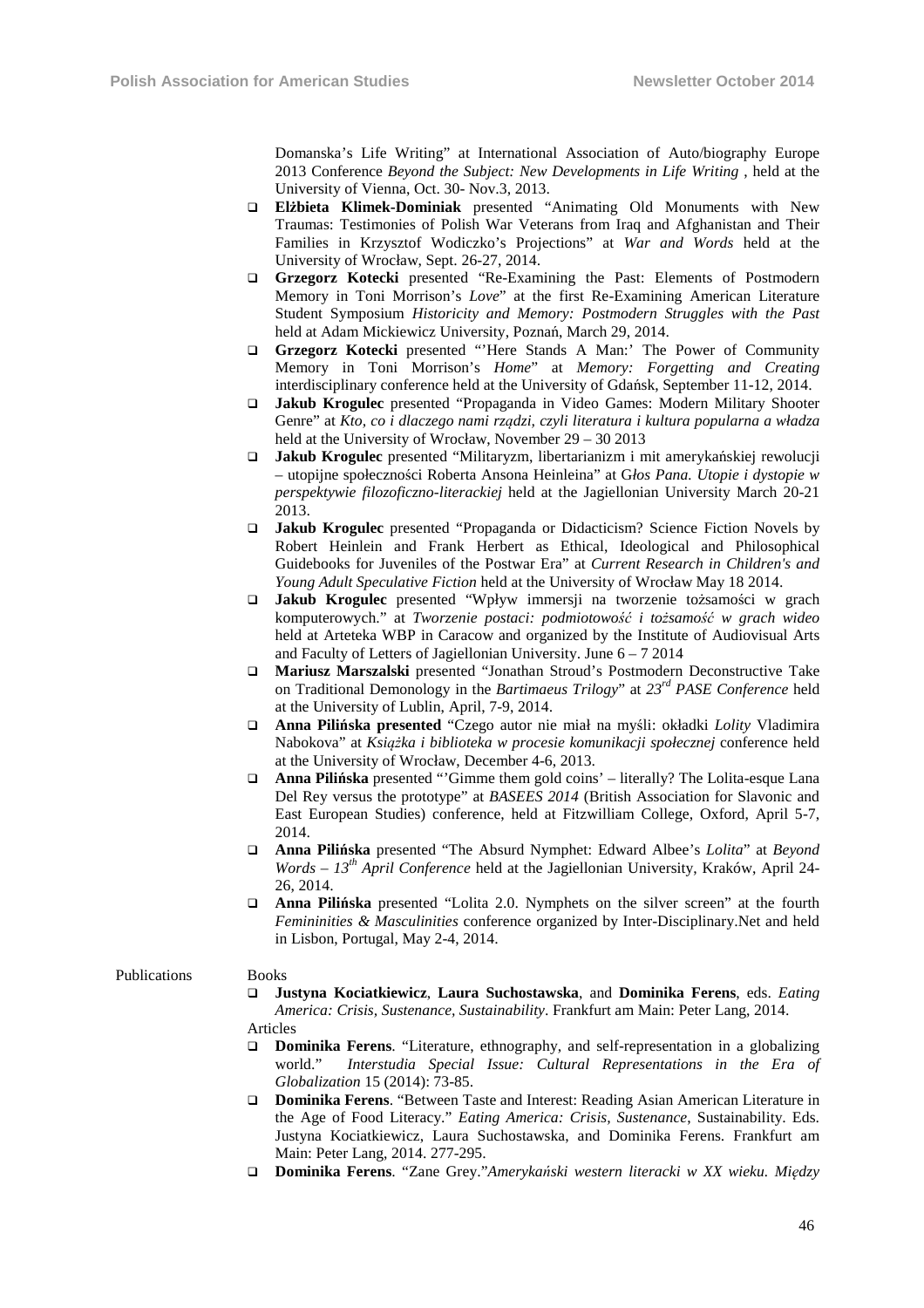*historią, fantazją a ideologią.* Agata Preis-Smith and Marek Paryż, eds. Warszawa: Czuły Barbarzyńca, 2013. 36-57.

- **Elżbieta Klimek-Dominiak**. Review of *The Future of Trauma Theory: Contemporary Literary and Cultural Criticism*, eds. Buelens, G. Sam Durrant and Robert Eaglestone. *Polish Journal of American Studies* 7 (2014).
- **Justyna Kociatkiewicz**. "Postcards to America: Landscape, mindscape and narrative devices in Don DeLillo's *Libra*." In: *America Scapes: Americans in/and Their Diverse Sceneries*. Eds. Ewelina Bańka, Mateusz Litwieński, kamil Rusiłowicz. Lublin: Wydawnictwo KUL, 2013. 191-202.
- **Jakub Krogulec**. "Robert Anson Heinlein: an overlooked sci-fi Beatnik." *Anglica Wratislaviensia* 52 (2014): 9-17*.*
- **Jakub Krogulec**. "Popular Culture's Take on Modern Philosophy: Video Game Bioshock as a Criticism of Ayn Rand's Objectivism." *Literatura i Kultura Popularna* 19, p. 79-91.
- **Jakub Krogulec**. "Studying The Black Space within Speculative Fiction Narratives" (Review of Isiah Lavender's *Race in American Science Fiction*)." *Literatura i Kultura Popularna* 19 (2013): 145-147.
- **Mariusz Marszalski**. "Nathaniel Hawthorne's *Good Life* Ethics." *Acta Universitatis Wratislaviensis*, No 3501, *Anglica Wratislaviensia LI*, (2013): 33-46.
- **Maciej Masłowski**. "Ślepa przemoc świata." *Cormac McCarthy*. Ed. Marek Paryż. Warszawa: Wydawnictwo UW, 2014.
- New courses **Elżbieta Klimek-Dominiak**, Elective Course "Gendered Life Narratives Rock: Music, Film, and Graphic Memoir"
	- **Justyna Kociatkiewicz**, proseminar "JFK Assassination: Narrating a Conspiracy"
	- **Dominika Ferens**, MA seminar "Race, Whiteness, and Multiraciality in American Literature"
	- **Maciej Masłowski**, American Antihumanisms: Robinson Jeffers, H. P. Lovecraft, Cormac McCarthy, Edward Abbey
	- **Maciej Masłowski**, 9/11: Theory, Fiction, Film

Department of English Studies

New faculty and graduate students

- 
- Grants **Dominika Ferens** and **Agata Zarzycka** received a grant from the Embassy of the

**Julia Szołtysek** has joined the American literature and Culture section of the

- United States for organizing the 2<sup>nd</sup> PAAS Methodologies in American Studies *Workshop* for young scholars (September 16-20, 2014).
- **Elżbieta Klimek-Dominiak** has been invited to participate in 2-year grant "Collaboration with Gender Studies in Poland" of School of Gender, Sexuality and Women's Studies," York University, Canada (since Sept. 2013).
- **Alexia Kosmider** and **Dominika Ferens** jointly received a Fulbright travel grant which enabled them to travel to five Polish cities for screenings and discussion of Alexia Kosmider's film *Sappho's Fire* to both academic and non-academic audiences (June 2-16, 2014).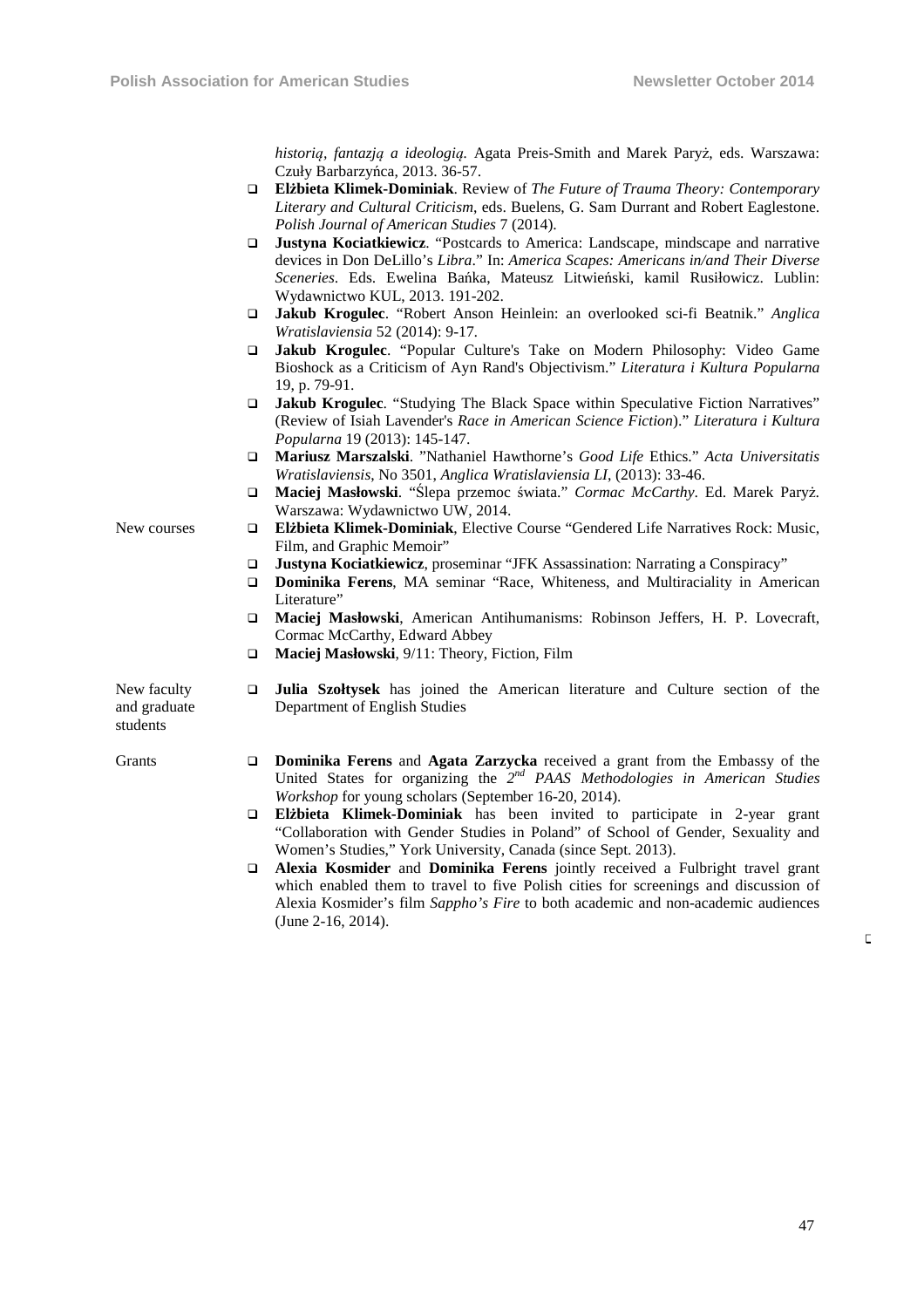# **SWPS Warsaw School of Social Sciences and Humanities**

| Mailing address of<br>the department,<br>center. | <b>SWPS Warsaw School of Social Sciences and Humanities</b><br>Instytut Filologii Angielskiej<br>Szkoła Wyższa Psychologii Społecznej<br>ul. Chodakowska 19/31<br>03-815 Warszawa                                                                        |
|--------------------------------------------------|----------------------------------------------------------------------------------------------------------------------------------------------------------------------------------------------------------------------------------------------------------|
| Conferences                                      | Lucyna Aleksandrowicz-Pędich                                                                                                                                                                                                                             |
|                                                  | 29-30.05.2014 Krasnogruda, Poland. Uniwersytet w Białymstoku. Conference<br>□<br>Representing, (De)constructing and Translating Borderlands. Paper "Remembrance of<br>Poland as a Symbol of Death in Paul Auster's Timbuctu and Oracle Night"            |
|                                                  | 20-23.06.2014 Warsaw, Poland. Fifth World Congress of Polish Studies. Paper<br>"Poland as the Land of Death in Jewish-American Fiction After the Holocaust"                                                                                              |
| Publications                                     | Lucyna Aleksandrowicz-Pędich<br>"Białystok jako symbol w powieściach pisarzy żydowsko-amerykańskich". Żydzi<br>□<br>Wschodniej Polski. Seria II. W blasku i cieniu historii. Red. J. Ławski, B. Olech. Wyd.<br>Alter Studio. Białystok 2014. (s.497-506) |
|                                                  | Jerzy Sobieraj<br>Collisions of Conflict: Studies in American History and Culture, 1820 - 1920.<br>ப<br>Frankfurt am Main, New York, Oxford: Peter Lang, 2014.                                                                                           |
| <b>New Courses</b>                               | New courses in the PhD programme:                                                                                                                                                                                                                        |
|                                                  | <b>T</b> Prof. <b>Tomasz Basiuk</b> on Andy Warhol;<br>dr Joanna Auron-Górska on American photography;<br>⊔<br>prof. Bogdan Szklarski on American political culture;<br>prof. Jerzy Sobieraj on the culture of the Southern United States.<br>⊔          |